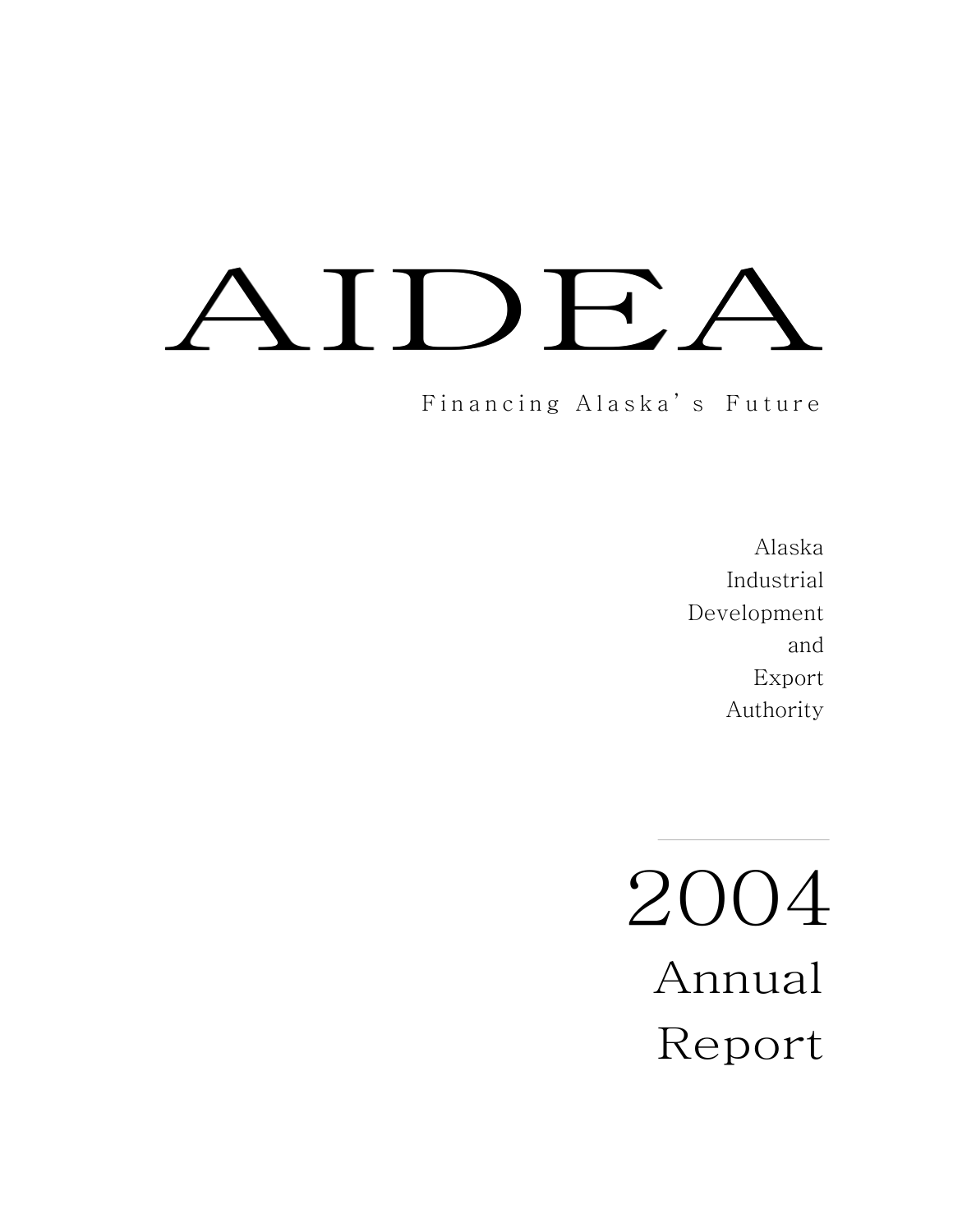# **Alaska Industrial Development and Export Authority**

# **AIDEA's Mission**

**To provide various means of financing to promote economic growth and diversification in Alaska.** 

# **AIDEA's Board of Directors**

# **Mike Barry, Chair**

Anchorage Businessman

# **Edgar Blatchford, Vice Chair**

Commissioner, Department of Commerce, Community and Economic Development **Bill Noll** (Designee for Commissioner Blatchford) Deputy Commissioner, Department of Commerce, Community and Economic Development

# **Mike Barton**

Commissioner, Department of Transportation and Public Facilities

# **Bill Corbus**

Commissioner, Department of Revenue **Tom Boutin** (Designee for Commissioner Corbus) Deputy Commissioner, Department of Revenue

# **John Winther**

Petersburg Fisherman and Chair of Winstar Petroleum

# **AIDEA's Management**

**Ron Miller,** Executive Director **Jim McMillan,** Deputy Director-Credit and Business Development **Valorie Walker,** Deputy Director-Finance **Mike Harper,** Deputy Director-Rural Energy

# **Table of Contents**

| o Report to Alaskans   |    |
|------------------------|----|
| o AIDEA Programs       | 5  |
| o Financial Statements | 15 |

This report was prepared by AIDEA staff and printed in Anchorage, Alaska, at a cost of \$4.42 per copy and is submitted in accordance with AS 44.88.210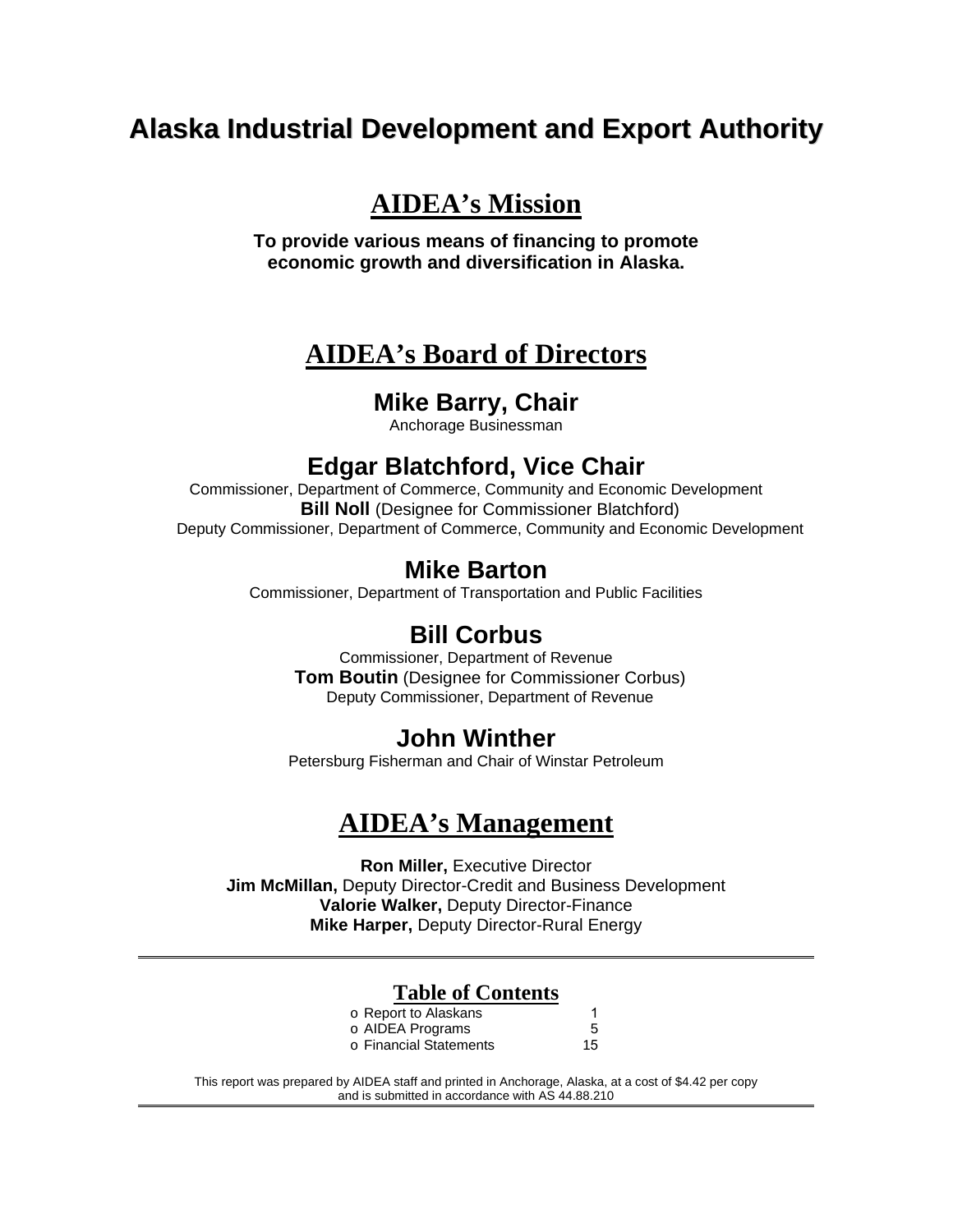

**Alaska Industrial Development and Export Authority** 

# **Report to Alaskans**

In 2004, the AIDEA Board and staff continued on the course we charted in 2003 for resolving problems in our Development Finance portfolio and growing our Loan Participation portfolio. We completed the company dissolution and asset liquidation of Alaska Seafood International (ASI) and have accepted an offer of \$24.5 million for the building and land located in Anchorage. We are currently negotiating a purchase/sale agreement for the property and expect to close the deal in the near future.

In 2004, we continued working with Golden Valley Electric Association (GVEA) to restart the Healy Clean Coal Project (a 50 MW coal-fired power plant at Healy, Alaska). This project was brought to AIDEA by GVEA and other parties in the late 1980's and was intended to demonstrate an environmentally sound technology for burning waste coal.

Construction of the power plant, using \$267 million in federal and state grants and AIDEA funds, was completed in 1997. After strongly advocating for the plant construction and the new technology, GVEA filed suit in 1998 over the Power Sales Agreement they had signed with AIDEA. The litigation was settled in 2002, and in 2003 AIDEA's new Board and management proposed a round of discussions and negotiations in an attempt to restart the plant to meet the growing need for new generation capacity in the Railbelt grid and to provide an alternative to existing and planned generation fueled by natural gas and naptha.

After several months of discussions, GVEA presented AIDEA an offer in March 2004 for HCCP that would have required us to transfer title to GVEA with no assurance that the plant would ever operate or that we would ever be paid anything for our investment. Of course, the offer was rejected. We have been approached by other parties interested in HCCP and are currently pursuing all options with the intention of getting the plant in operation as soon as possible.

We are also moving to complete disposition of the MarkAir properties AIDEA ended up with as a result of that airline's bankruptcy. After sales of the facilities at the Fairbanks and Kodiak airports, AIDEA will only have the terminal at King Salmon on its books.

2004 was a record year for loan fundings under our Loan Participation program.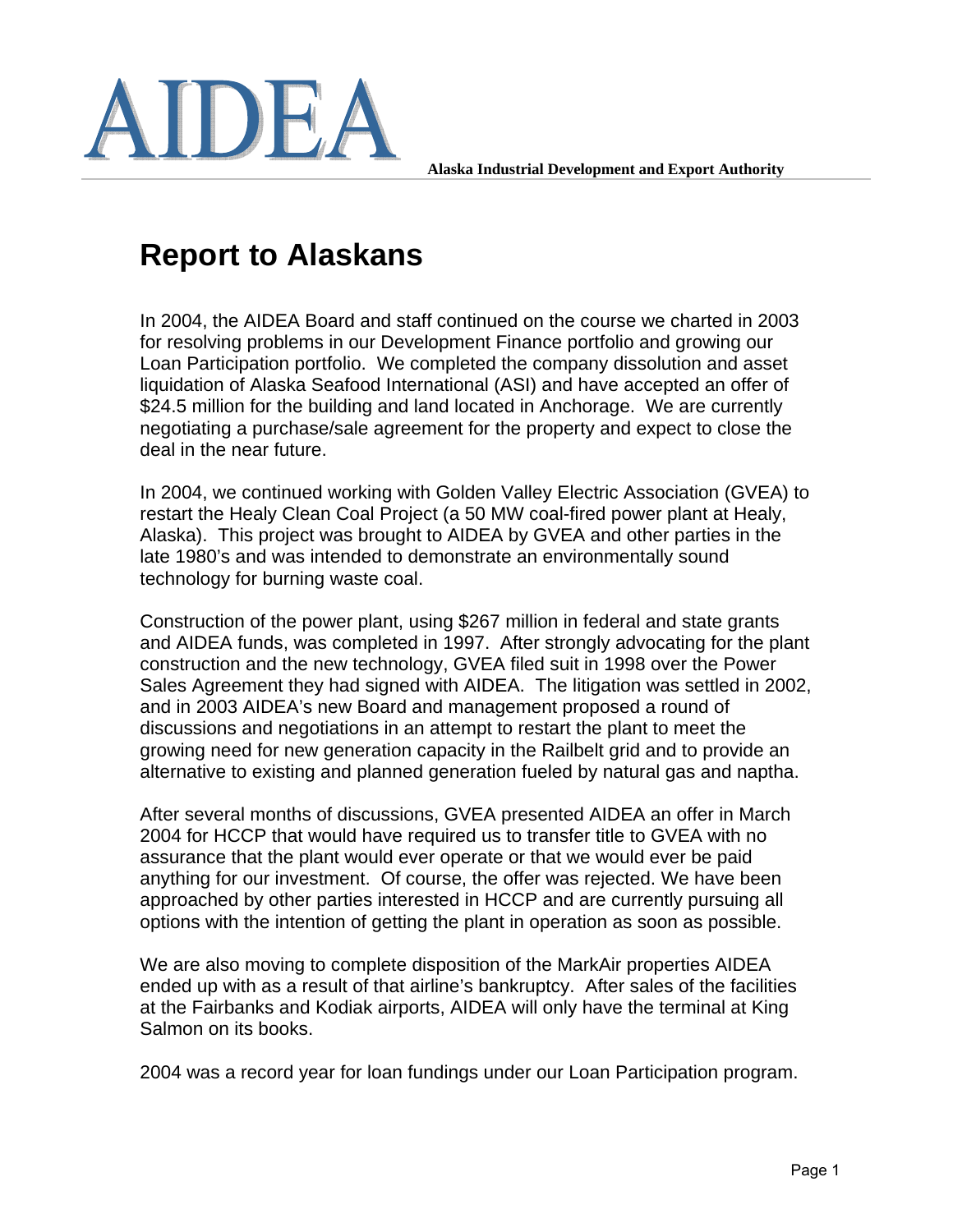In 2004, we funded 46 loans for a total of \$78.7 million. This represents a 30% increase in loan amounts over 2003 and a 98% increase in loan amounts over 2002. A major factor in this increase was action taken in 2003 by the Alaska Legislature in raising the limits of our loan program to allow AIDEA to purchase up to 90% of a bank-originated loan to a maximum of \$20 million. Prior to this change, we were limited to purchasing 80% of a loan to a maximum of \$10 million.

Last year, AIDEA funded loans from Ketchikan to Deadhorse and Seward to Nome. These loans resulted in the creation, or retention, of 630 permanent jobs and 310 construction jobs and supported a diverse range of businesses from a movie theater, marina, office buildings, health clubs, and furniture stores, to tourism destination facilities.

Even though we have seen a dramatic increase in our loan participations over the last two years, we have not changed our credit standards. We have maintained, and will continue, our high level of due diligence in evaluating every loan application received.

At present, we do not have firm plans for any major investments in, or direct bond issues for, development projects. However, we are reviewing proposals that may entail investments, or financing packages, on our part in the current fiscal year.

In 2004, we worked with companies interested in developing several mining projects in Alaska and will continue this work in 2005. We also are continuing our work with the U.S. Army Corps of Engineers, Teck Cominco Alaska and NANA Regional Corporation on the feasibility of expanding the DeLong Mountain Terminal at the Red Dog mine into a deep-water port. AIDEA has a long history of supporting Alaska's mining industry and following this Report to Alaskans is a summary of that history.

Our largest project in financial terms during 2004 was through our Conduit Revenue Bond program. In the single largest transaction in the history of that program, we issued bonds totaling \$120 million in two series for the Greater Fairbanks Community Hospital Foundation to fund construction of an outpatient imaging center adjacent to Fairbanks Memorial Hospital and expand the Hospital's emergency room, inpatient imaging center and other facilities. As with other conduit bonds we have issued, neither the assets nor the credit of AIDEA is at risk: the creditworthiness of the project and any credit enhancements offered by the applicant are essential to the underwriting and placement of the bonds.

From 2004 income, our Board made available for appropriation by the Legislature in the state's FY 2006 budget a dividend of \$8,812,000. Under our Dividend Statute, AS 44.88.088, AIDEA is required to annually determine the amount of a dividend to be made available for appropriation by the legislature. The dividend is to be not less than 25% and not more than 50% of AIDEA's net income for the fiscal year two years before the fiscal year in which the dividend is to be made available. The dividend the Board made available represents the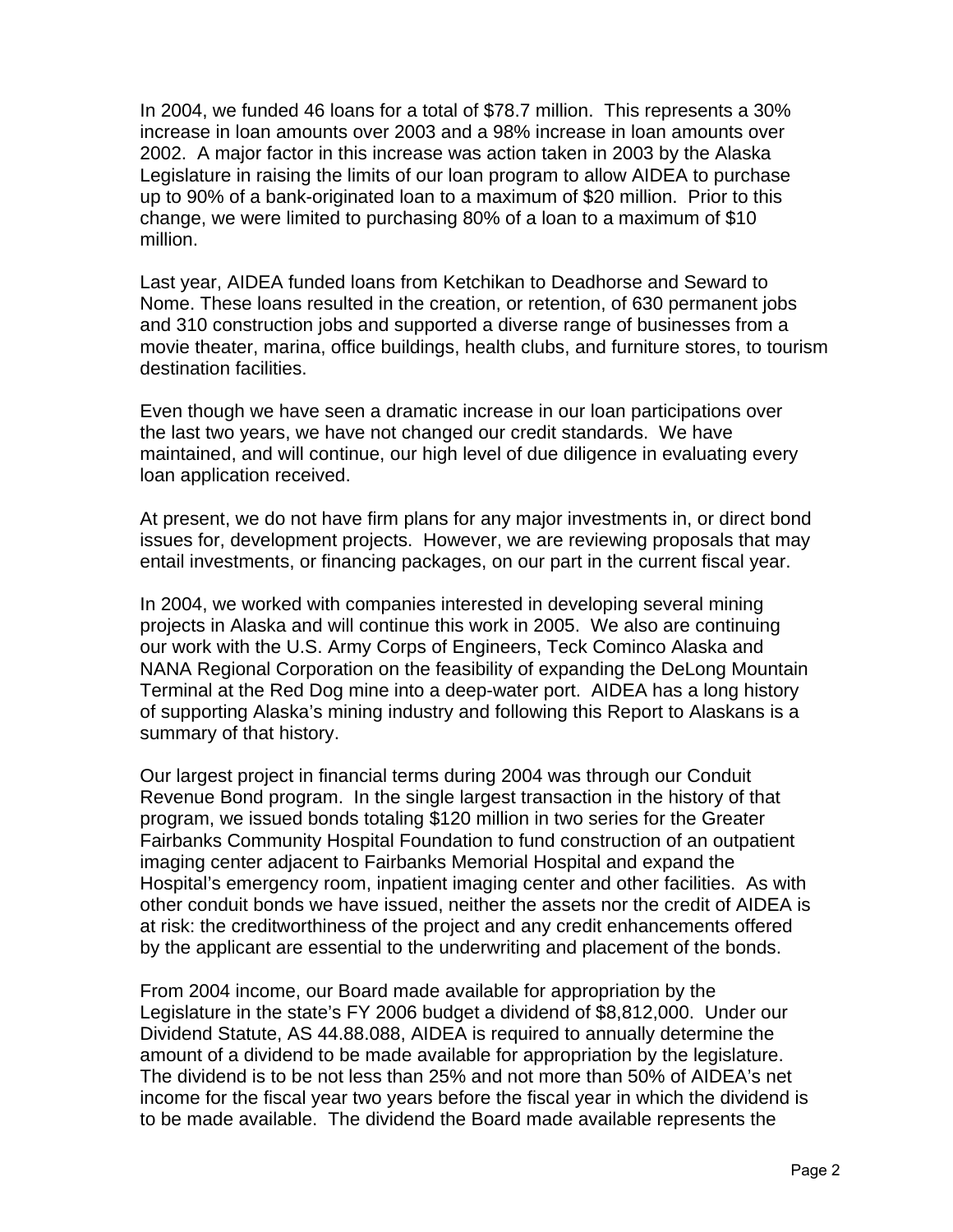maximum provided for appropriation under the Dividend Statute – 50% of our net income for FY 2004. Since the dividend program began, AIDEA has made available over \$178.1 million in dividends to the state general fund.

The 2004 dividend was smaller than in previous years because AIDEA's 2004 net income for dividend computation purposes was lower than prior years'. The 2004 dividend computation net income was \$26.5 million less than 2003's. This was attributable mainly to decreases in the fair value of our investments caused by increasing interest rates during 2004. AIDEA's investment policy calls for fixed-income investments in U.S. Treasury and agency securities, and corporate securities. We recognized a net \$13.4 million decrease in fair value of investments in 2004 as interest rates rose over the year, compared to a \$15.2 million net increase in fair value of investments in 2003 when rates declined over the year. The net change from 2003 to 2004 was a decrease of \$28.6 million, which created the decline in dividend computation net income between the two years.

Legislative changes enacted in 2003 enabled us to increase our loan participations and, thereby, to mitigate the effect of these investment portfolio valuation adjustments on our income. We will maintain our conservative investment position, continue to look for development opportunities and work with local businesses and financial institutions to provide a financial return to Alaskans through our dividend program and an economic return in terms of jobs created or retained.

*Mike Barry Ron Miller*  Chairman Executive Director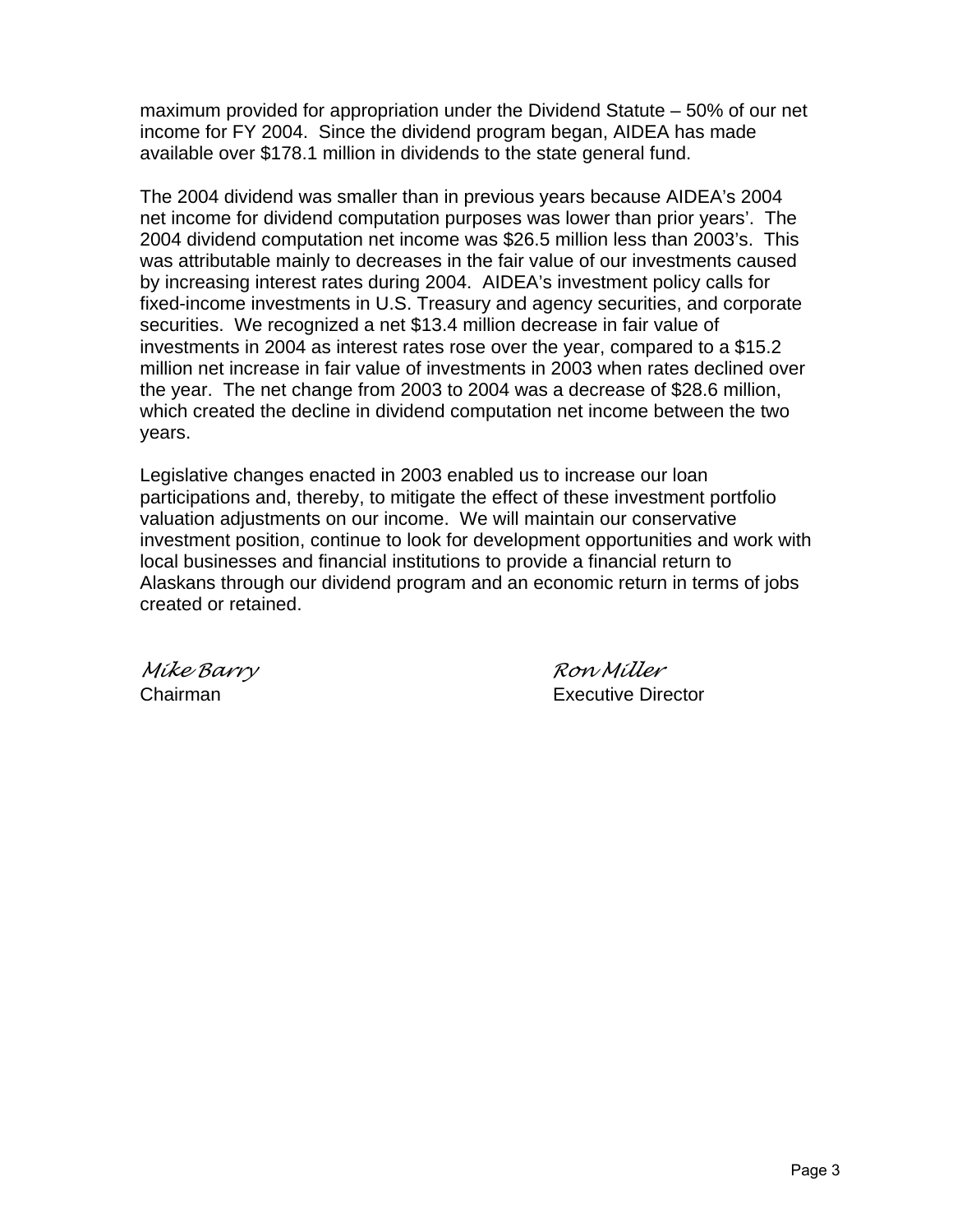# **1985 NINETEEN YEARS OF AIDEA SUPPORT 2004 for ALASKA'S MINING INDUSTRY**

**1985 – 1990** AIDEA financed and built the first phase of the DeLong Mountain Transportation System (DMTS), the road and port that serves the mining district that includes the Red Dog Mine. DMTS is a 52-mile long, 30-foot wide industrial haul road and a shallow-draft port with upland support facilities. AIDEA is repaid through user fees.

**1990** AIDEA purchased and renovated the Skagway Ore Terminal.

**1992** With a grant from the Alaska Legislature, AIDEA contracted for and managed the preparation of the "Northwest Alaska Resource Development Transportation Study."

**1993** AIDEA financed (with repayment provisions through a Reimbursement Agreement) a scoping study of overland transportation options for the proposed Illinois Creek gold mine.

**1993** AIDEA contracted with CH2M Hill to perform a study on "Additional Uses of the DeLong Mountain Regional Transportation System."

**1994** AIDEA coordinated an economics study of the costs of exporting Healy coal to South Korean users.

**1995** AIDEA entered into an agreement with Suneel Alaska to purchase 49% of the Seward Coal Terminal. AIDEA was repaid through semi-annual payments.

**1996** AIDEA arranged for a federal permit to use military cargo aircraft to airlift mining equipment for the development of the Illinois Creek gold mine.

**1996** AIDEA issued \$71 million in conduit revenue bonds to finance the tailings facility at Fort Knox.

**1997** AIDEA financed the "Production Rate Increase" expansion of the DMTS Portsite. AIDEA is repaid through user fees.

**2003** Due to damage from corrosion, AIDEA demolished the Concentrate Storage Building at Skagway and removed residue concentrates from the entire Terminal.

**2003** The Legislature authorized AIDEA to issue conduit revenue bonds for docking facilities and a tailings management facility at the Kensington Mine. AIDEA Board of Directors approved staff to undertake feasibility activities with repayment of costs by Coeur d'Alene Mines Corporation.

**2004** AIDEA participated in feasibility and environmental studies of the proposed deepwater expansion to the DMTS Port.

**2004** AIDEA facilitated the study of power options to serve the potential Donlin Creek gold mine.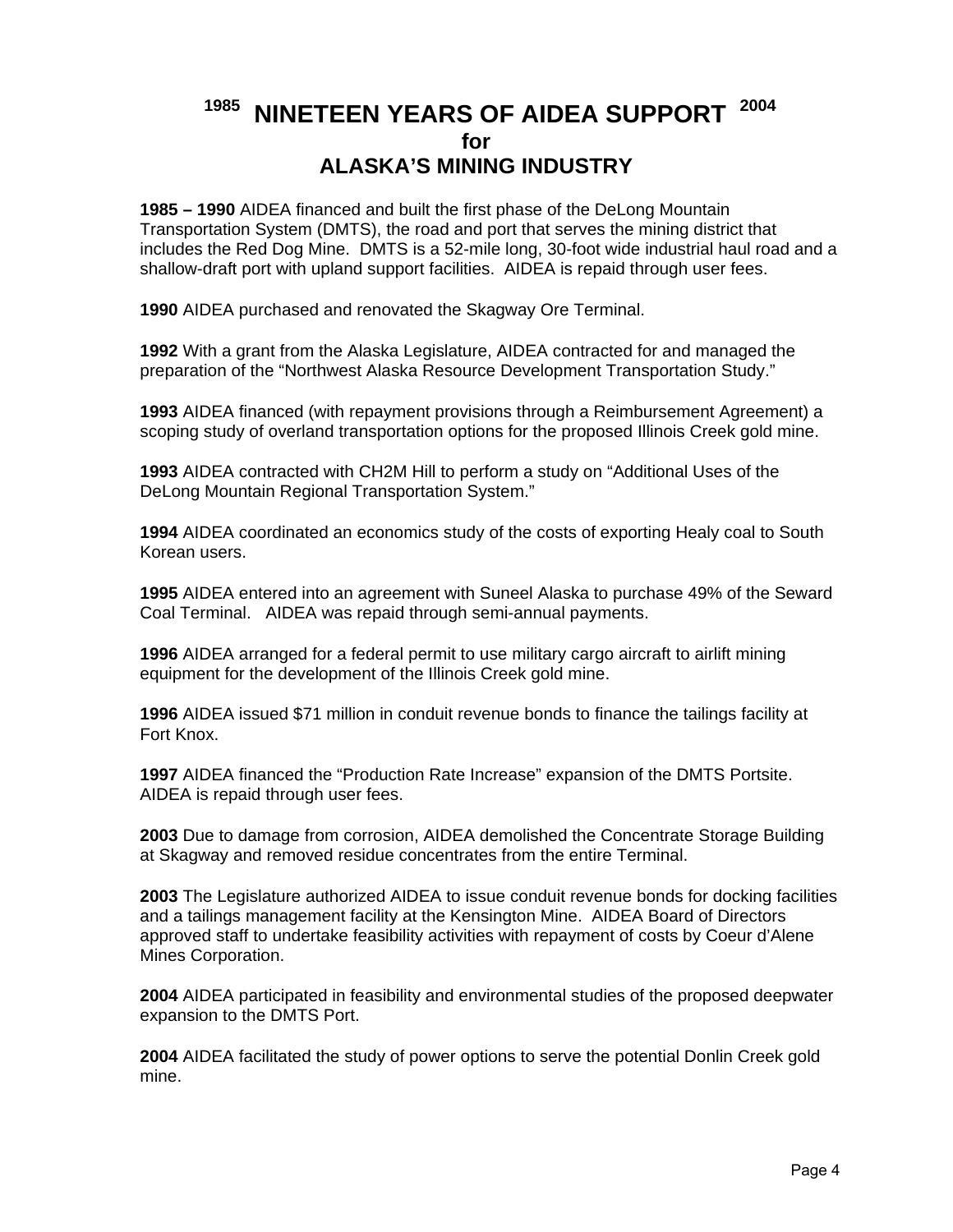# **AIDEA PROGRAMS**

AIDEA's mission is accomplished through a number of programs that provide financial assistance to Alaska's business community. Following are descriptions of these programs grouped under two main categories: **A. Credit** and **B. Development Finance**.

# **A. Credit Programs**

- **1. Loan Participation Program**
- **2. Business and Export Assistance Program**
- **3. Conduit Revenue Bond Program**

Contacts: **Jim McMillan**, Deputy Director-Credit and Business Development Phone: 907-269-3030 Email: jmcmillan@aidea.org **Bruce Chertkow**, Loan Officer Phone: 907-269-3037 Email: bchertkow@aidea.org **Leona Hakala**, Loan Officer Phone: 907-269-3032 Email: lhakala@aidea.org

- **4. Rural Development Initiative Fund**
- **5. Small Business Economic Development Program**

Contact: Department of Commerce, Community and Economic Development, Division of Investments **Anchorage Office** – 907-269-8150 **Juneau Office** – 907-465-2510

# **1. Loan Participation Program**

AIDEA can provide up to 90% or a maximum of \$20 million in permanent financing, both taxable and tax-exempt, for loans of any size obtained through a qualified originator, for the purpose of developing, acquiring or enhancing Alaska business enterprises. Loans include financing for a large variety of commercial facilities ranging from office buildings, warehouses and retail establishments to hotels, fishing vessels and manufacturing facilities. To be considered for tax-exempt financing, the loan must be eligible under provisions of the IRS code.

The loan request must be sponsored and originated by a financial institution eligible to participate in AIDEA's credit programs. The financial institution is required to execute a Loan Participation and Servicing Agreement and is required to service the loan during its term, including delinquencies and liquidation. The Loan Participation and Servicing Agreement, in accordance with state regulations, sets forth delinquency ratios that, if exceeded, prevent that originator from submitting any further participation requests until the ratio is brought down to an acceptable level. 3 AAC 99.906 states that AIDEA will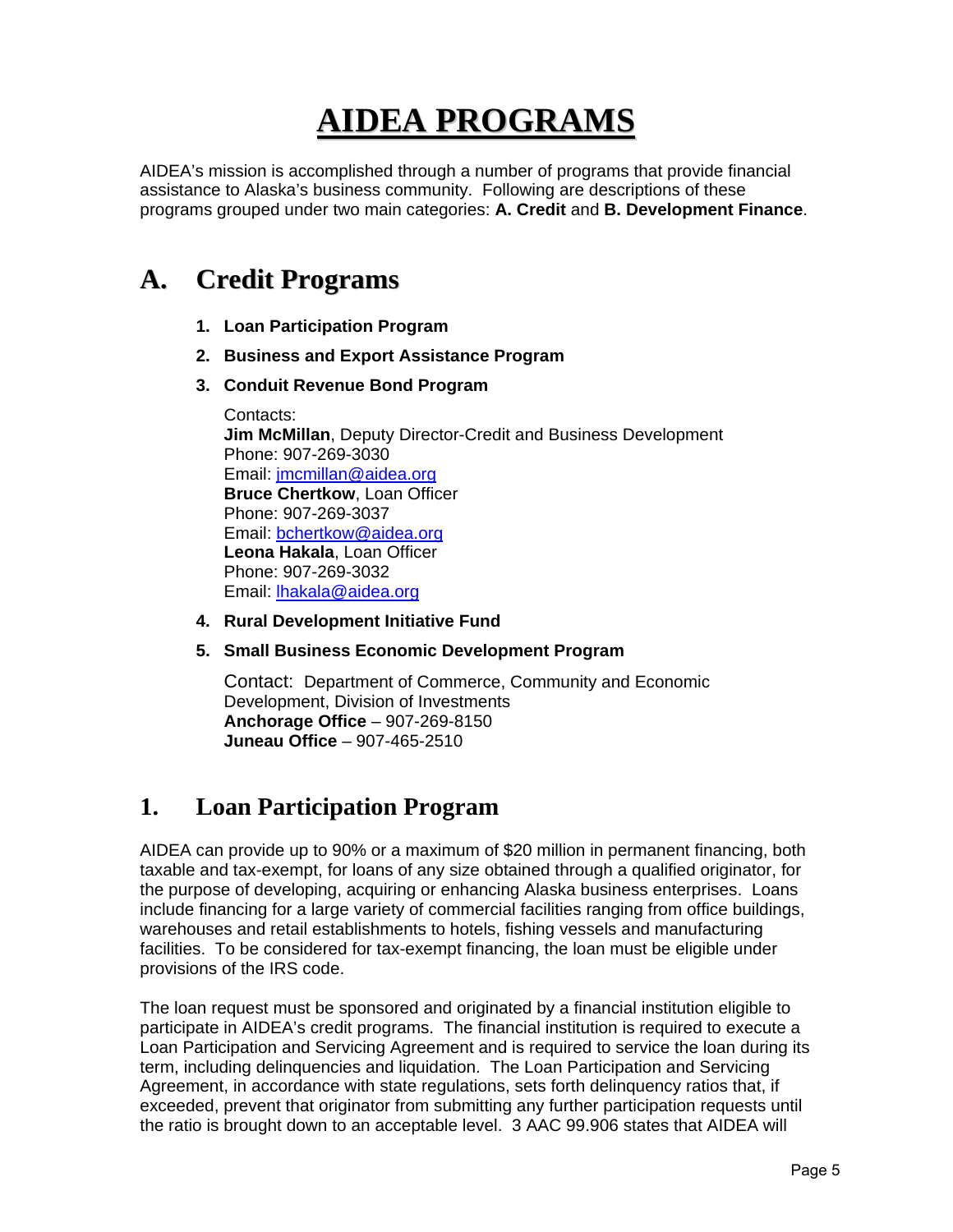discontinue purchasing or guaranteeing from a financial institution when that institution's 90 day delinquency rate on participation and guaranteed loans exceeds the greater of two percent or the weighted average delinquency rate of all current qualified originators' portfolios. This regulation causes the banks to be more prudent in their underwriting of loans sent to AIDEA for participation.

When the participation request is received by AIDEA, it has already been analyzed and approved by the originator. However, AIDEA loan officers conduct their own due diligence which includes financial, management, collateral and market analysis to determine a reasonable assurance of repayment and a credit worthy project. Loan officers prepare credit presentations with their recommendations and submit them for approval to an AIDEA Credit Committee comprised of the Executive Director, Deputy Directors and other AIDEA personnel. If AIDEA's participation portion equals or exceeds \$3 million, the AIDEA Board of Directors must also approve the request. Upon approval, a commitment letter is sent to the originator setting forth the terms and conditions of AIDEA's approval. Interest rates on AIDEA's portion of the participation, which are established at the time of commitment, are based on AIDEA's true cost of borrowing plus a spread to cover overhead and cost of servicing.

In brief, borrowers apply to a financial institution for a loan. The financial institution, after approval of the loan, applies to AIDEA for participation in the loan. The financial institution retains a minimum of 10% of the loan. The banks' share of the loan can be amortized over a shorter period than AIDEA's (split amortization). Terms can be up to 15 years for personal property or 25 years for real property; based on a maximum loanto-value ratio of 75%. Longer terms are available for tourism destination projects and power transmission interties.

AIDEA's split amortization program was established in 1991. Under this program AIDEA may allow the loan originator to amortize its portion of the loan over a shorter term than AIDEA's if the project can support the increased debt service and if the shortened amortization schedule is necessary for originator participation. The originator's term must be at least half of AIDEA's amortization or 10 years, whichever is less. In the case where AIDEA's portion of the loan is amortized over 15 years, the originator is allowed to amortize their portion over 7.5 years.

To apply to AIDEA, the financial institution must pay a \$1,000 non-refundable application fee. If AIDEA issues a written commitment that is accepted by the bank and borrower, the application fee is credited toward the commitment fee. The commitment fee is equal to 1% of AIDEA's portion of the loan.

# **AIDEA's participation**

- may not exceed \$20 million;
- is limited to 75% of the value of the collateral offered as security for the loan, except in no event can the loan exceed the amount required to refinance an existing loan plus the cost of new construction, expansion, or acquisition, unless the additional amounts of the loan to be purchased are restricted to uses approved by AIDEA to finance commercial activity in Alaska by a business enterprise;
- may not be for a term longer than three-quarters of the economic life of the collateral or 25 years from the date the loan is made if secured by real property (15 years if secured by tangible personal property), whichever is less;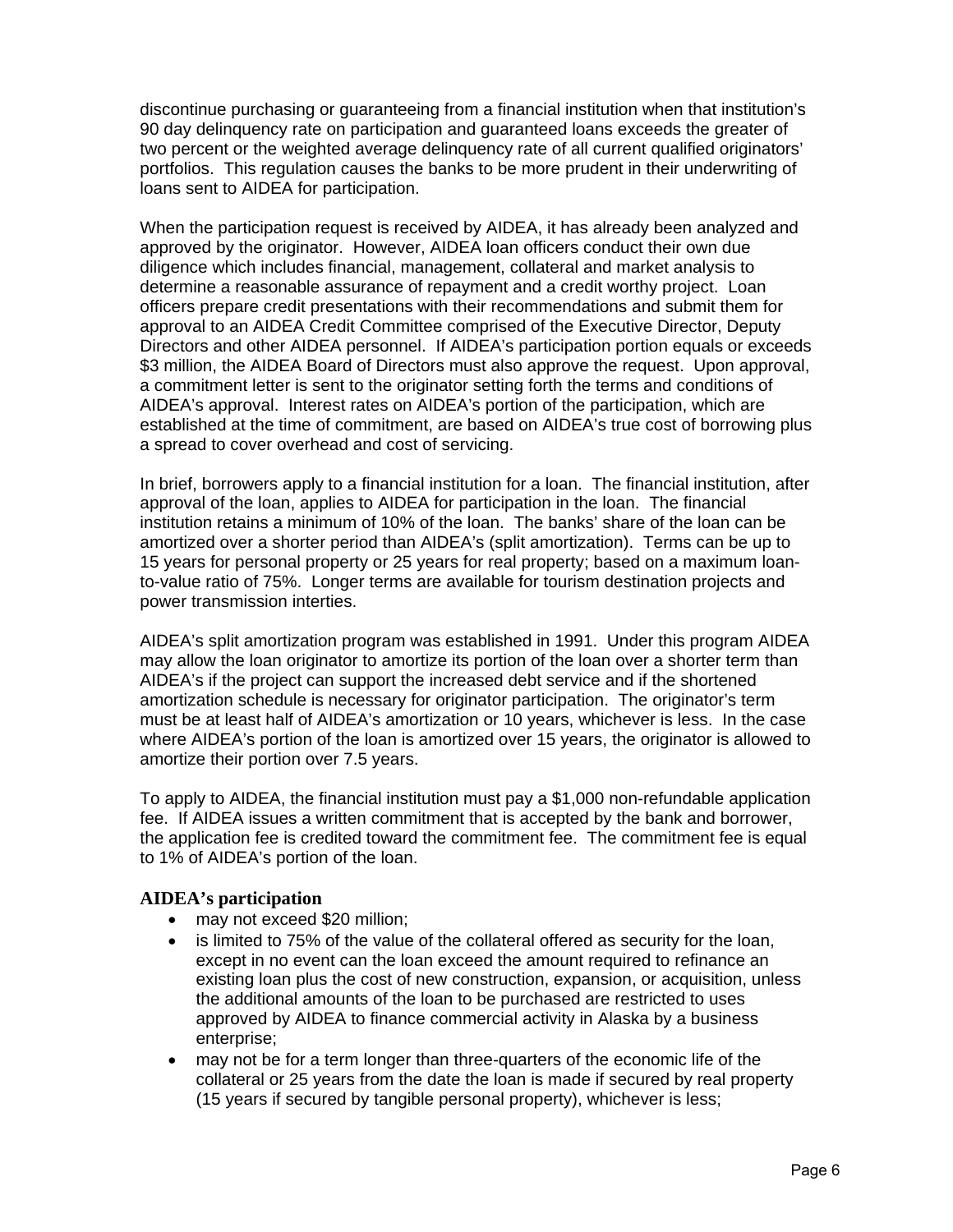- shall be secured as to repayment by a first deed of trust or security instrument in the manner AIDEA determines feasible to assure timely payment;
- requires the borrower not be in default on another loan, if any, made by the state or by a public corporation of the state;
- requires at least 10% of the principal amount of the loan to be retained by the loan originator, and;
- must be a loan for a project in Alaska.

# **To be included with application**

- letter of transmittal;
- loan summary, including originator loan approval;
- current credit report on the borrowers and guarantors, if any;
- current financial statement, within 90 days of the date of submission, on the borrower and guarantors, if any;
- borrower's financial statements and federal income tax returns for the three years preceding the tax year in which the application is made;
- earnest money receipt and agreement, option to purchase, contract to purchase, or invoice for the purchase of land and improvements, or tangible personal property related to the project;
- detailed construction cost estimates;
- fair market value appraisal of any real or personal property being used as collateral for the loan;
- copies of leases or agreements;
- financial feasibility analysis;
- environmental risk assessment; and
- any other information necessary to evaluate the application.

# **Loan portfolio statistics**

As of June 30, 2004, the outstanding loan portfolio consisted of **424** loans that had an outstanding principal balance of **\$278.2** million.

- **Table 1** shows AIDEA's loan portfolio allocated by program type.
- **Table 2** shows the loan portfolio diversity by industry.
- **Table 3** show the loans sorted by geographic region.

These statistics do not include loans made from the Rural Development Initiative Fund or under the Small Business Economic Development Program.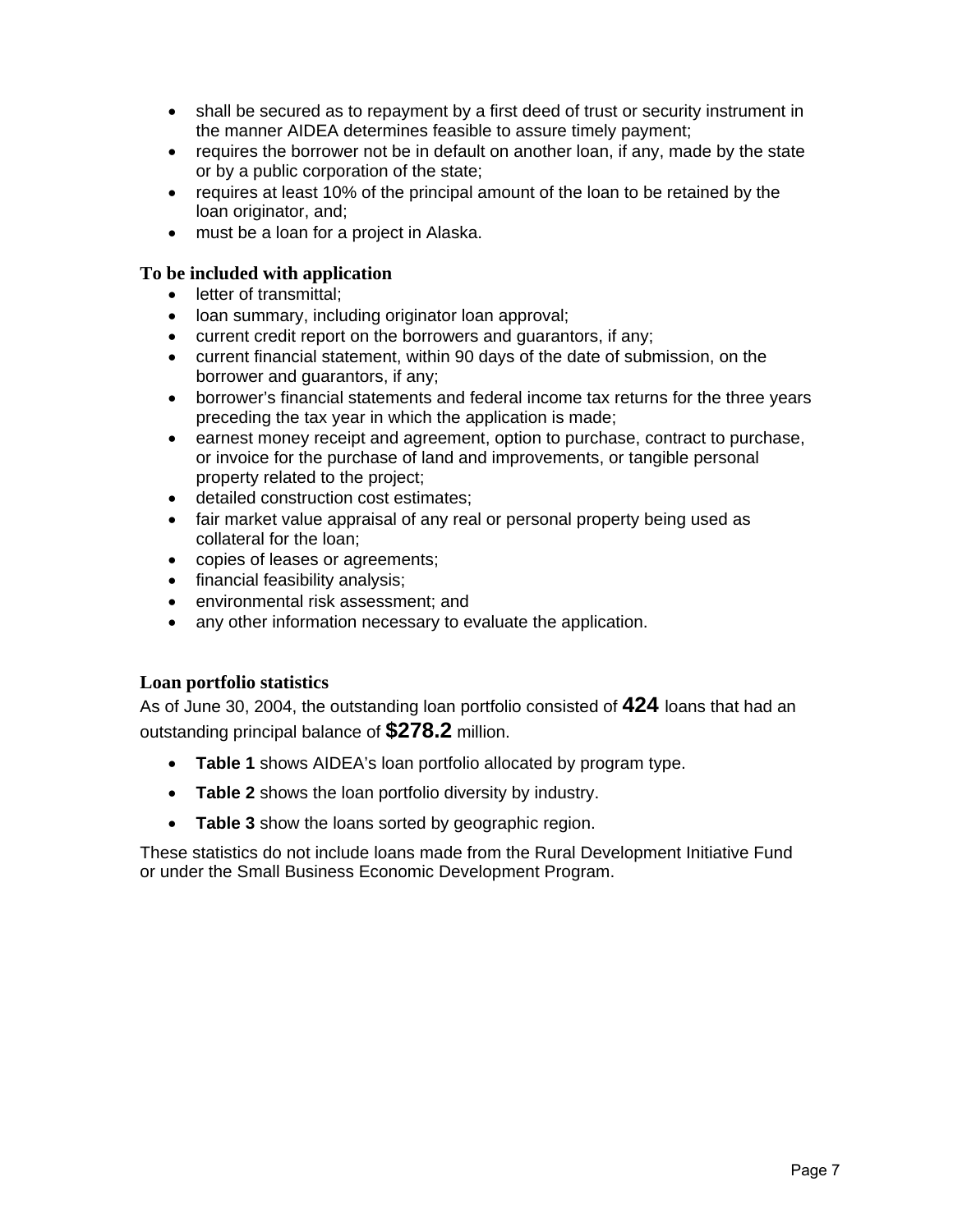# **Table 1**

# **AIDEA - Outstanding Loan Portfolio Balance June 30, 2004 (000)**

| #   | \$ Amount |
|-----|-----------|
| 147 | \$2.547   |
|     |           |
| 7   | 1,091     |
| 35  | 8,669     |
| 218 | 262,241   |
| 14  | 3,543     |
| 3   | 70        |
| 424 | \$278,161 |
|     |           |

*OREO = Other Real Estate Owned* 

# **Table 2**

# **AIDEA - Loan Portfolio Diversification by Industry June 30, 2004**

| <b>Industry</b>              | %       |
|------------------------------|---------|
| Hospital/Clinic/Day Care     | 1.47%   |
| Restaurant                   | 1.10%   |
| Manufacturing                | 0.74%   |
| Aircraft Hangar              | 2.57%   |
| Office/Warehouse             | 9.56%   |
| Recreation                   | 3.31%   |
| <b>Office/Business Condo</b> | 20.59%  |
| Retail                       | 30.88%  |
| Tourism: Hotel/Lodge         | 10.29%  |
| Warehouse/Shop               | 13.97%  |
| Other                        | 5.52%   |
|                              | 100.00% |

*Other = Single Family Dwelling, Equipment, Laundromats, and Unimproved Property.*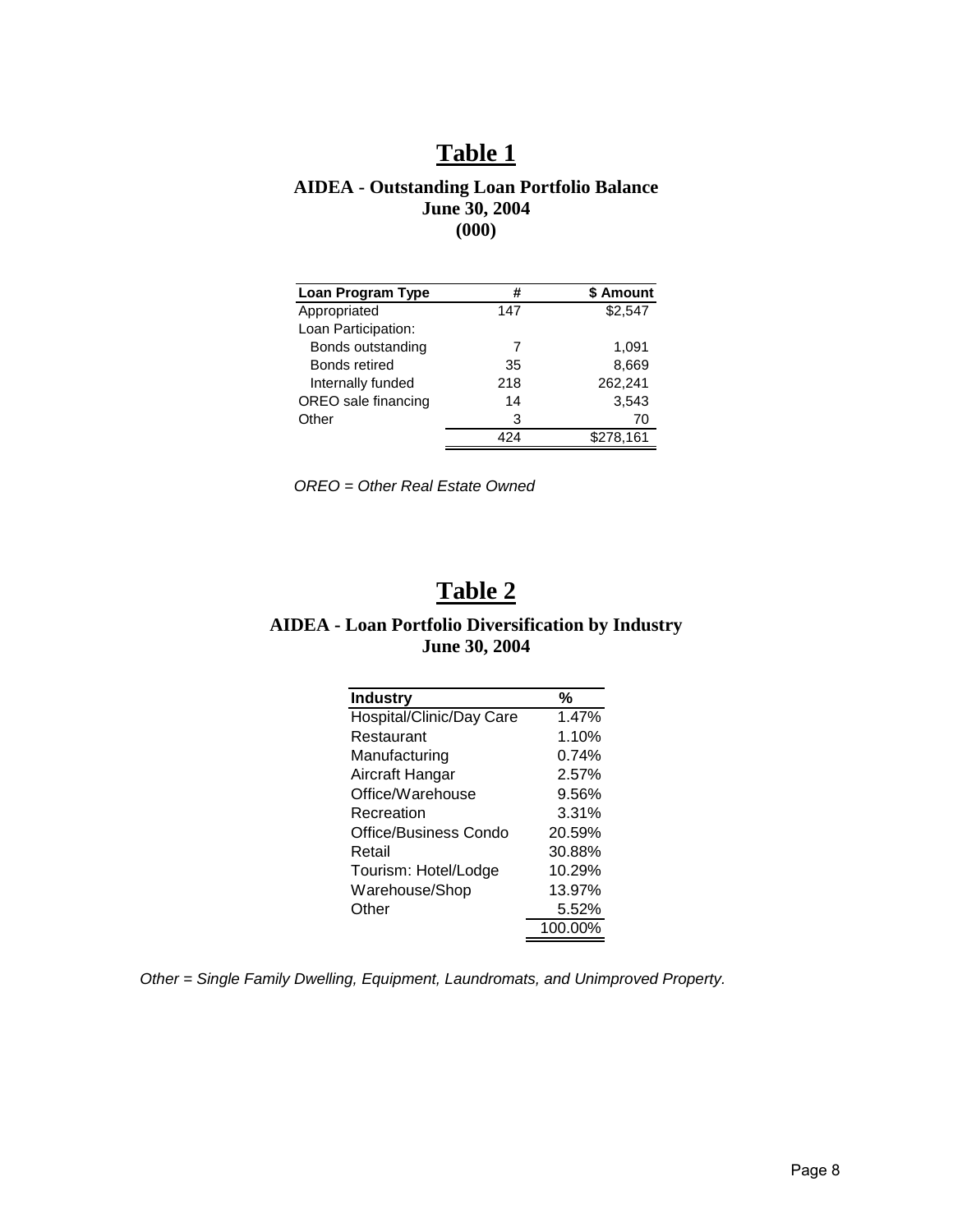# **Table 3**

# **AIDEA - Loan Portfolio Diversification by Geographic Region June 30, 2004**

| Region            | %   |
|-------------------|-----|
| Anchorage         | 58% |
| Interior          | 5%  |
| Northern          | 5%  |
| Mat-Su            | 4%  |
| <b>Gulf Coast</b> | 6%  |
| Southeast         | 19% |
| Southwest         | 3%  |

## **Geographic Regions Defined**

#### **Anchorage**

Municipality of Anchorage

#### **Interior**

Denali Borough Fairbanks North Star Borough Southeast Fairbanks Census Area Yukon-Koyukuk Census Area

#### **Northern**

Nome Census Area North Slope Borough Northwest Arctic Borough

#### **Mat-Su**

Matanuska Susitna Borough

#### **Gulf Coast**

Kenai Peninsula Borough Kodiak Island Borough Valdez-Cordova Census Area

#### **Southeast**

Haines Borough Juneau Borough Ketchikan Gateway Borough Prince of Wales-Outer Ketchikan Census Area Sitka Borough Skagway-Hoonah-Angoon Census Area Wrangell-Petersburg Census Area Yakutat Borough

#### **Southwest**

Aleutians East Borough Aleutians West Census Area Bethel Census Area Bristol Bay Borough Dillingham Census Area Lake and Peninsula Borough Wade Hampton Census Area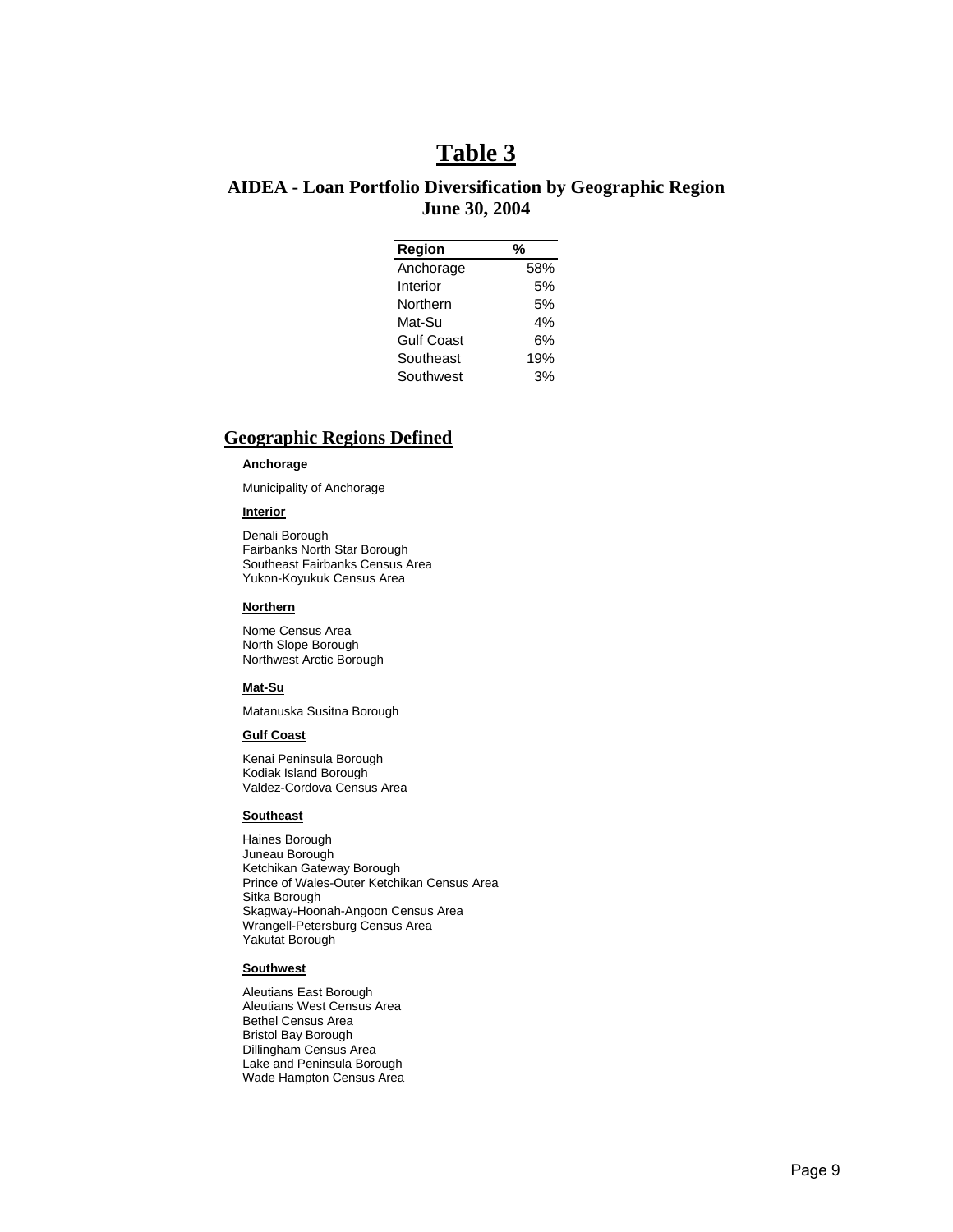# **2. Business and Export Assistance Program**

Through its Business and Export Assistance Program, AIDEA provides loan guarantees for both domestic and export transactions and serves as a city-state partner with the U.S. Export-Import Bank. The Loan Guarantee Program is a means for banks to help mitigate the risks of lending to small businesses. AIDEA can provide financial institutions with a guarantee of up to 80%, not to exceed \$1 million on the principal of a loan to a business in Alaska. This added degree of support can make project financing, refinancing and export transactions possible for Alaskan borrowers who might not otherwise find commercial financing.

# **Highlights of Loan Guarantee Program**

# **Use of loan funds**

- Working Capital
- Accounts Receivable and Inventory Financing
- Real Property
- Equipment
- Refinancing

# **Term of loan**

- 1 year if secured by inventory and/or accounts receivable
- 5 years maximum if for working capital
- 15 years maximum if secured by tangible personal property (e.g. equipment)
- 20 years maximum if secured by real property

## **Interest rate**

• Maximum allowable interest rate to be charged by bank is Wall Street Journal Prime plus 2.75% (can be fully floating)

# **Fees**

- \$200 non-refundable application fee
- 2% guarantee fee (one-time and based on AIDEA's guaranteed amount)

# **Collateral requirements**

- First lien on collateral (subordinate liens on real estate allowed if approved by AIDEA)
- Maximum loan-to-value ratio of 75%

## **Residency requirements**

• Individual or majority of individual partners, members or shareholders must be Alaska residents

# **U.S. Export-Import Bank City-State Partner Program**

Through AIDEA, small and medium enterprises (SMEs) have access to the U.S. Export Import (Ex-Im Bank). The Ex-Im Bank has a cooperative partnership with AIDEA that helps Alaska SMEs make greater use of the Bank's financing programs that include:

- Working capital quarantees:
- Export credit insurance;
- Medium and long-term guarantees; and
- Direct loans to foreign buyers.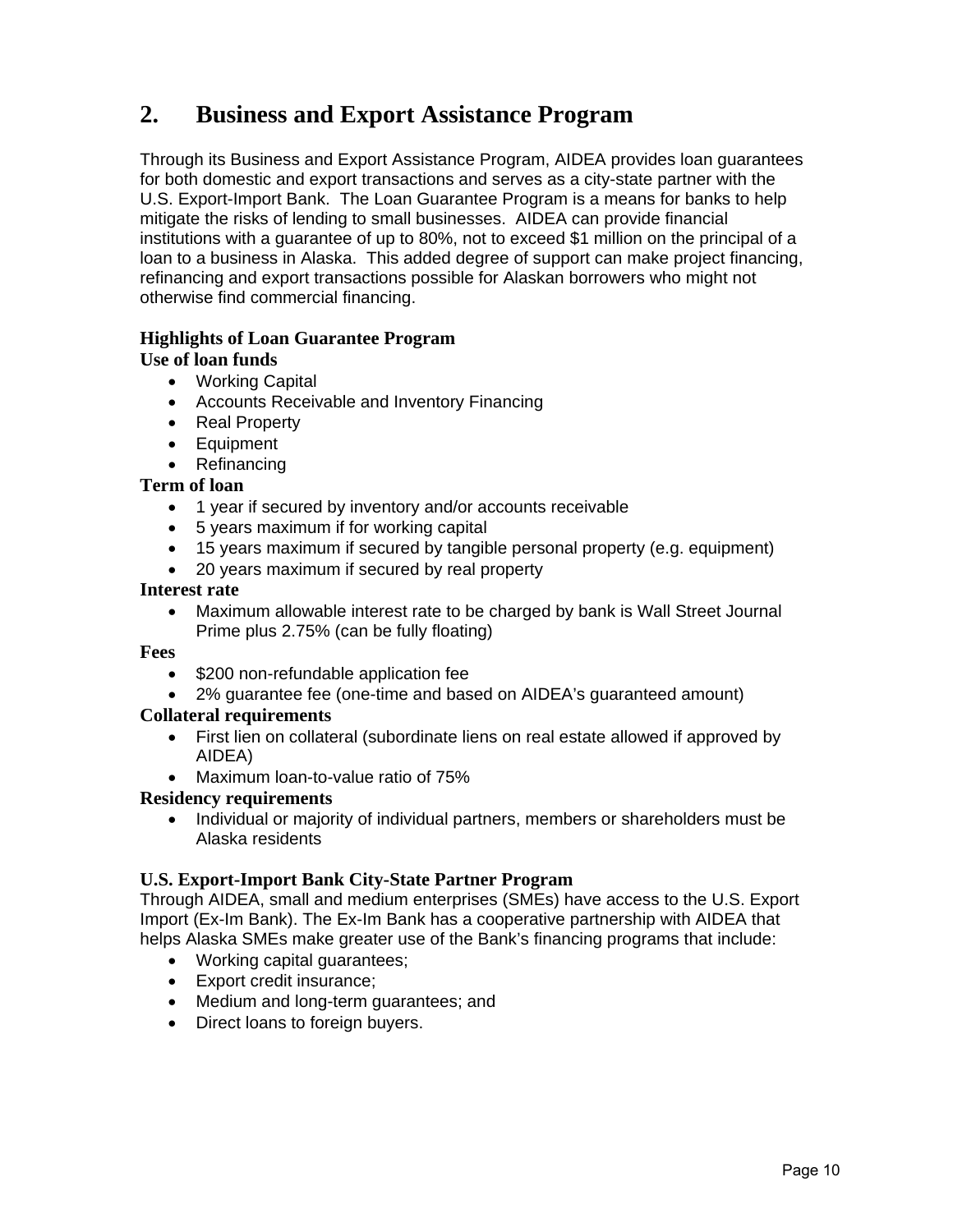# **3. Conduit Revenue Bond Program**

Under this program, AIDEA acts as only a conduit for the issuance of either taxable or tax-exempt bonds. Neither the assets nor credit of AIDEA is at risk in this program; the creditworthiness of the project and credit enhancements offered by the applicant are essential to the underwriting and placement of bonds*.* 

A business enterprise may request the adoption of an eligibility resolution for tax-exempt financing by submitting a preliminary application and nonrefundable \$500 application fee to AIDEA on a form provided by AIDEA. If the Board of Directors adopts an eligibility resolution for a project, an applicant then submits an application for financing for the project. A preliminary application is also required for the issuance of taxable bonds; however, the Board does not need to adopt an eligibility resolution.

# **Fees**

In addition to third-party costs, the applicant will pay a financing fee to AIDEA. If the bonds are subject to the volume cap provisions of 26 U.S.C. Sec. 147, the issuance fee is equal to the following:

- one percent (1%) of the first \$1 million of the principal amount of the bonds issued;
- one-half percent (.5%) of the next \$4 million of the principal amount of the bonds issued;
- one-quarter percent (.25%) of the next \$10 million of the principal amount of the bonds issued; and
- one-tenth percent (.10%) of the principal amount of the bonds issued in excess of \$15 million.

If the bonds are not subject to the volume cap provision of 26 U.S.C. Sec. 147, the issuance fee is equal to three-quarters of the amount described above.

# **4. Rural Development Initiative Fund**

This fund is administered by the Department of Commerce, Community and Economic Development, Division of Investments.

For more information: [http://www.dced.state.ak.us/investments.](http://www.dced.state.ak.us/investments)

# **Goal and objectives**

• To provide private sector employment by financing the start-up and expansion of businesses that will create significant long-term employment.

## **General requirements**

- Loans may be made to a business located in a community with a population of 5,000 or less.
- Loans may be made for working capital, equipment, construction or other commercial purposes.
- Loans may not be made to pay costs that were incurred more than 6 months before loan application.
- Loans must result in the creation of new jobs or the retention of existing jobs in the eligible community.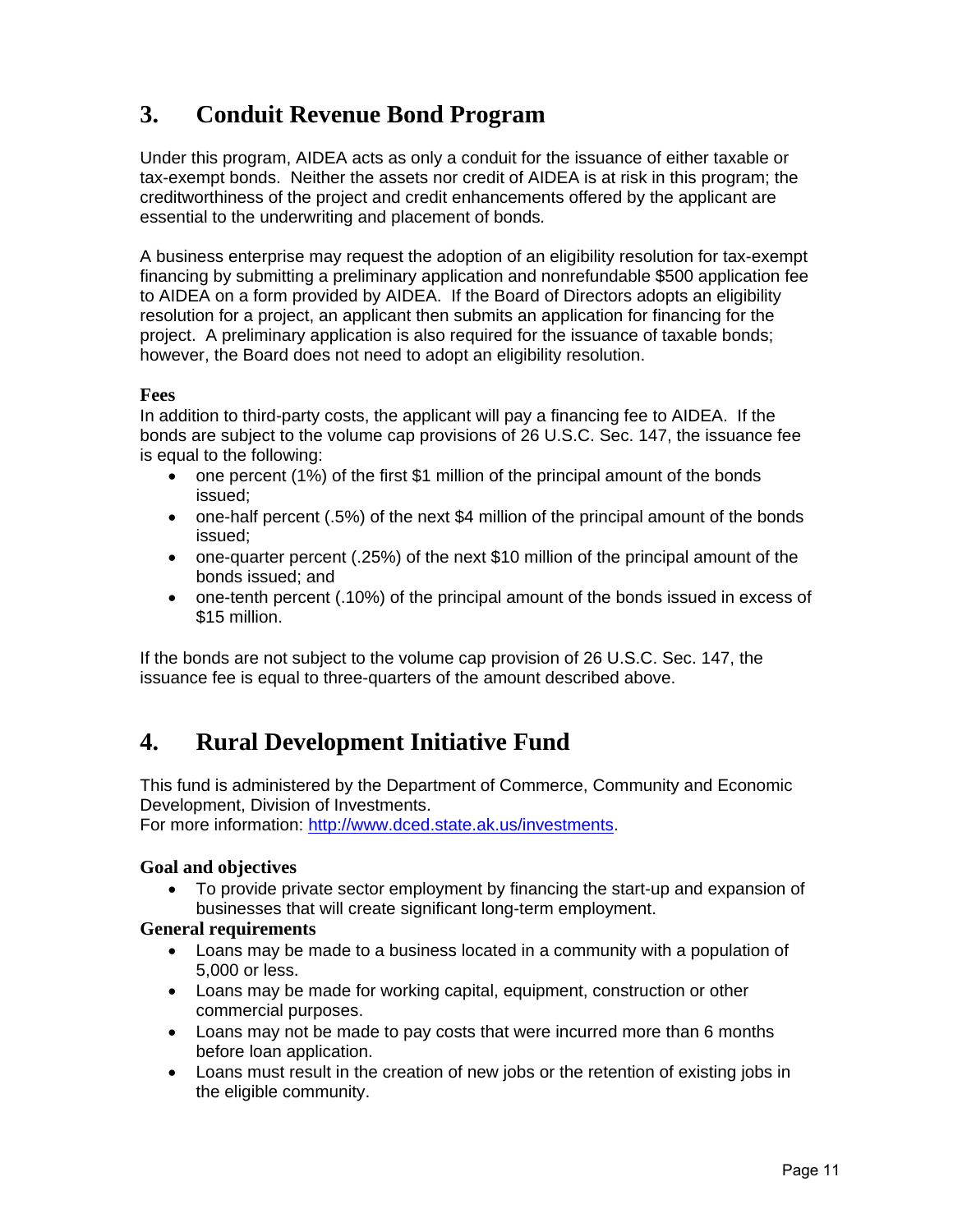# **Terms and conditions**

- Maximum loan amount is \$100,000 to a person or up to \$200,000 to two or more people.
- Maximum loan term is 25 years.
- Interest rate is 1% below the prime rate; not less than 6%.
- Interest rate will be fixed at the time of loan approval.
- All loans must be adequately secured. A loan may not exceed the value of the collateral used to secure the loan.
- A reasonable amount of money from other non-state sources must be committed for use on any project for which money from a loan will be used.

# **Fees**

- A \$100 application fee must accompany all applications.
- A 1% origination fee will be charged at the time that the loan is closed.
- Borrower is responsible to pay all direct costs incurred in processing an application including title reports and title insurance, recording fees, appraisals, travel or other direct costs.

# **5. Small Business Economic Development Program**

This program is administered by the Department of Commerce, Community and Economic Development, Division of Investments. See [http://www.dced.state.ak.us/investments.](http://www.dced.state.ak.us/investments)

# **Goal and objectives**

• To provide private sector employment by financing the start-up and expansion of businesses that will create significant long-term employment.

# **General requirements**

- Companies must be a small business as defined by the Small Business Administration (SBA). The SBA definition includes thresholds for number of employees, net worth and annual net income. Generally, a business must have fewer than 500 employees, have a net worth under \$6 million and have an average net income after federal income taxes for the preceding two years of less than \$2 million to qualify.
- Applicants are required to match loan funds with cash or other private, nonpublic financing. In many cases this private match must be twice the loan amount requested.
- Costs incurred prior to receipt of the loan application by the Division of Investments may not be used to meet the private, non-public match requirements.
- Loans may not be made if a bank is willing to finance the entire project. Applicants must supply a turn down letter from a lender listing the reason(s) for denial. If a bank is willing to finance a portion of the project to be used as a match for the loan under this program, applicants must supply a letter from the bank explaining the reason(s) the bank is unable to finance the entire project.
- Loans may not be made to applicants that have been debarred or suspended from receiving federal benefits.
- Loans must result in the creation or retention of jobs that would be lost in eligible areas – for a list of eligible areas, contact the Division of Investments or visit their website at [http://www.dced.state.ak.us/investments/sbed.cfml.](http://www.dced.state.ak.us/investments/sbed.cfml)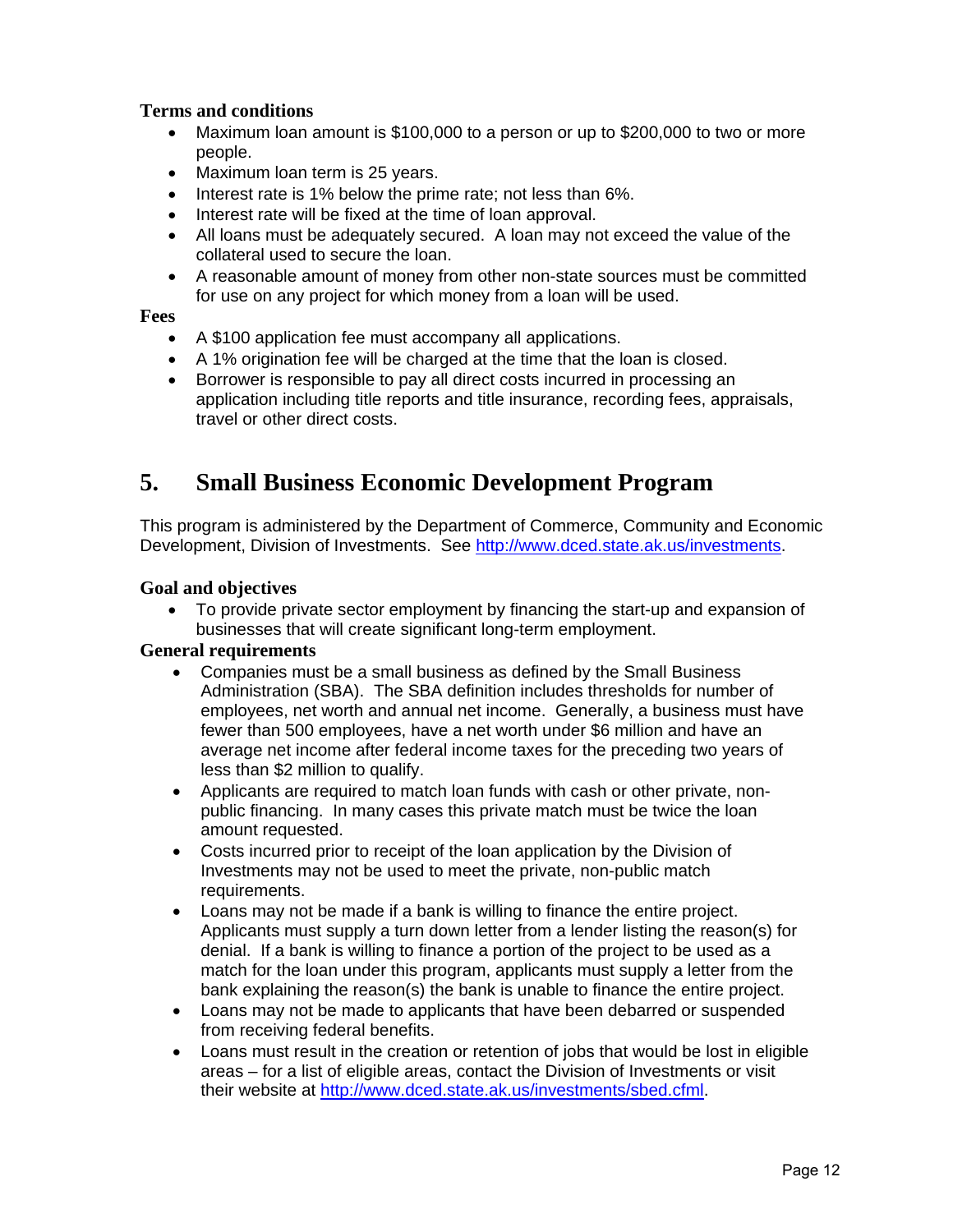# **Terms and conditions**

- Maximum loan amount is \$300,000.
- Interest rate is fixed rate generally below 6%.
- Maximum term of 20 years for fixed asset loans and five years for working capital loans. Terms may not exceed the term of any associated private sector loans.
- All loans must be adequately secured. The loan amount may not exceed 90% of the value of the collateral offered.
- Loans may be in a subordinate position to associated private sector loans.
- All assets purchased with loan proceeds must be offered as collateral for the loan.
- Personal guarantees are required of all persons holding 20% or more ownership interest in the business receiving the loan.

**Fees**

- A \$200 application fee must accompany all applications. This fee will be credited toward the origination fee due if the application is approved.
- A 1% origination fee will be charged (\$100 minimum) at the time that the loan is closed.
- Applicants will be responsible for all closing costs.

# **B. Development Finance Program**

AIDEA assists Alaskans through its ability to develop, own and operate basic installations and facilities within the state, especially those which advance the prosperity of a region. Roads, ports, airports, utilities, infrastructure for tourism destination facilities or other public use facilities which are essential for the economic well being of an area and are able to produce adequate revenues to repay AIDEA's investment in the project are considered eligible projects.

Since the Development Finance Program's inception in 1986, AIDEA has ownership of seven projects ranging from the DeLong Mountain Transportation System (road and port at the Red Dog Mine near Kotzebue) to the Skagway Ore Terminal, Unalaska Marine Center Dock, Federal Express Aircraft Maintenance Facility in Anchorage, Snettisham Hydroelectric Project, the Healy Clean Coal Project, and the Alaska Seafood Center. The Authority continues to assess the economic benefit and feasibility of many other projects.

## **Contact:**

**Jim McMillan**, Deputy Director-Credit and Business Development Phone: 907-269-3030 Email: jmcmillan@aidea.org

# **Project eligibility**

Detailed information regarding the scope and characteristics of the project is submitted to the Authority for review. Staff and legal counsel determine whether or not the project is eligible and satisfies the development criteria for AIDEA participation and if the project can meet tax-exempt financing status under the U.S. Internal Revenue Code.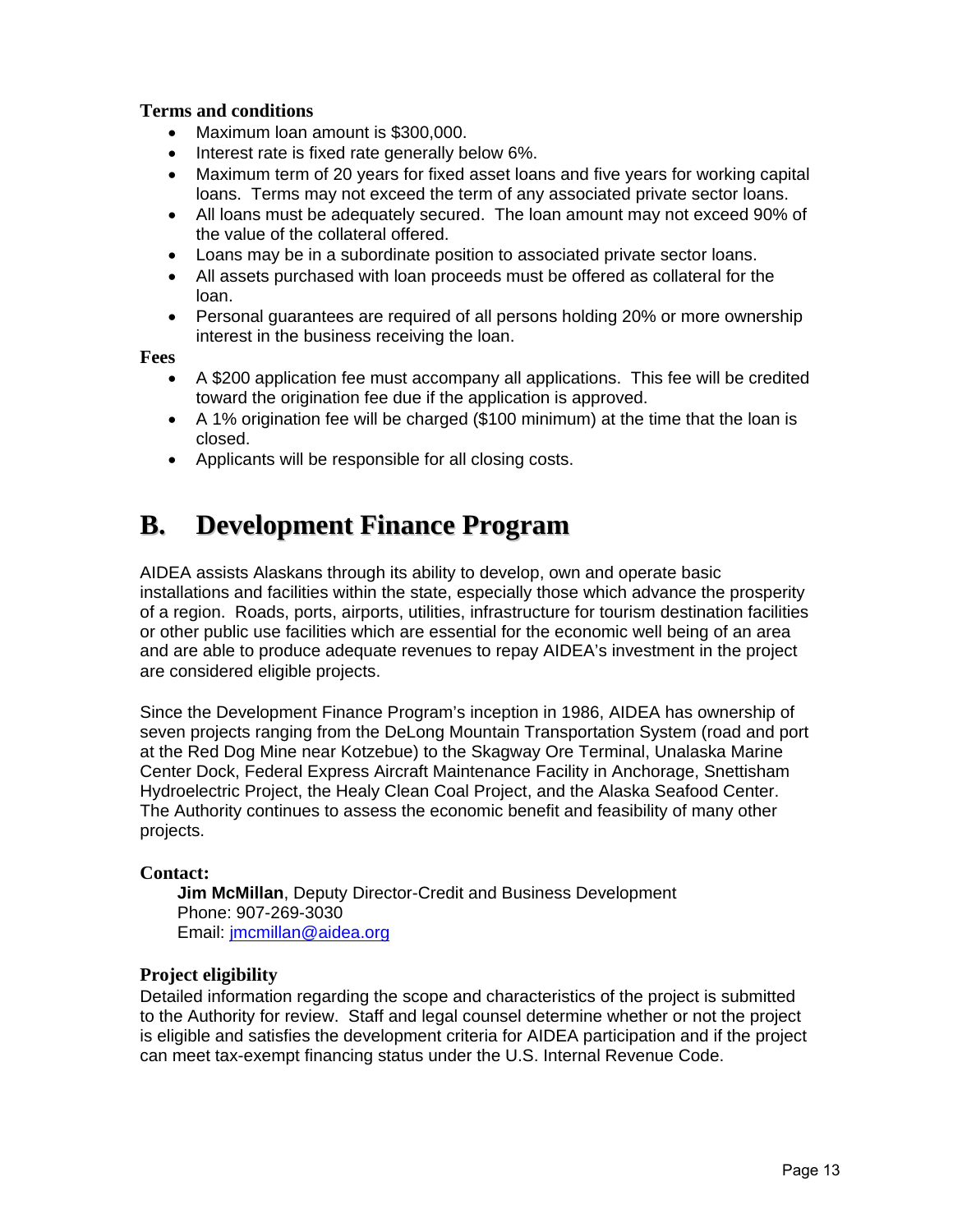# **AIDEA statutes define a project as:**

- A plant or facility used or intended for use in connection with making, processing, preparing, transporting, or producing in any manner, goods, products, or substances of any kind or nature or in connection with developing or utilizing a natural resource, or extracting, smelting, transporting, converting, assembling, or producing in any manner, minerals, raw material, chemicals, compounds, alloys, fibers, commodities and materials, products, or substances of any kind;
- A plant or facility demonstrating technological advances of new methods and procedures and prototype, commercial applications for the exploration, development, production, transportation, conversion, and use of energy resources; and
- Infrastructure for a new tourism destination facility or the expansion of a tourism destination facility.

# **Most relevant criteria for obtaining AIDEA's participation in a project:**

- The project and its development under AS 44.88 must prove to be economically advantageous to the state and to the general public welfare and must contribute to the economic growth of the state;
- The project applicant is financially responsible;
- The project is economically and financially feasible and able to produce revenue adequate to repay the bonds or loans with which it is financed;
- Increased demand on public facilities that might result from the project will be provided for;
- The project will provide or retain employment reasonably related to the amount of the financing by the Authority, considering the amount of investment per employee for comparable facilities, and other relevant factors;
- The scope of the project is sufficient to provide a reasonable expectation of the benefit to the economy of the state;
- The project is in compliance with applicable law; and
- Issuance of the bonds is not expected to affect adversely the ability of the state or any political subdivision of the state to market other bonds. The Alaska State Legislature must approve all projects over \$10 million.

## **Project financing plan and features**

The Authority will undertake its own economic analysis and financing plan for the project (third party review). The cost of the analysis may be included in the total cost of the project to be repaid through user fees. The study includes not only development cost estimates, but also maintenance and operation cost projections, market analysis and a table detailing sources and uses of funds.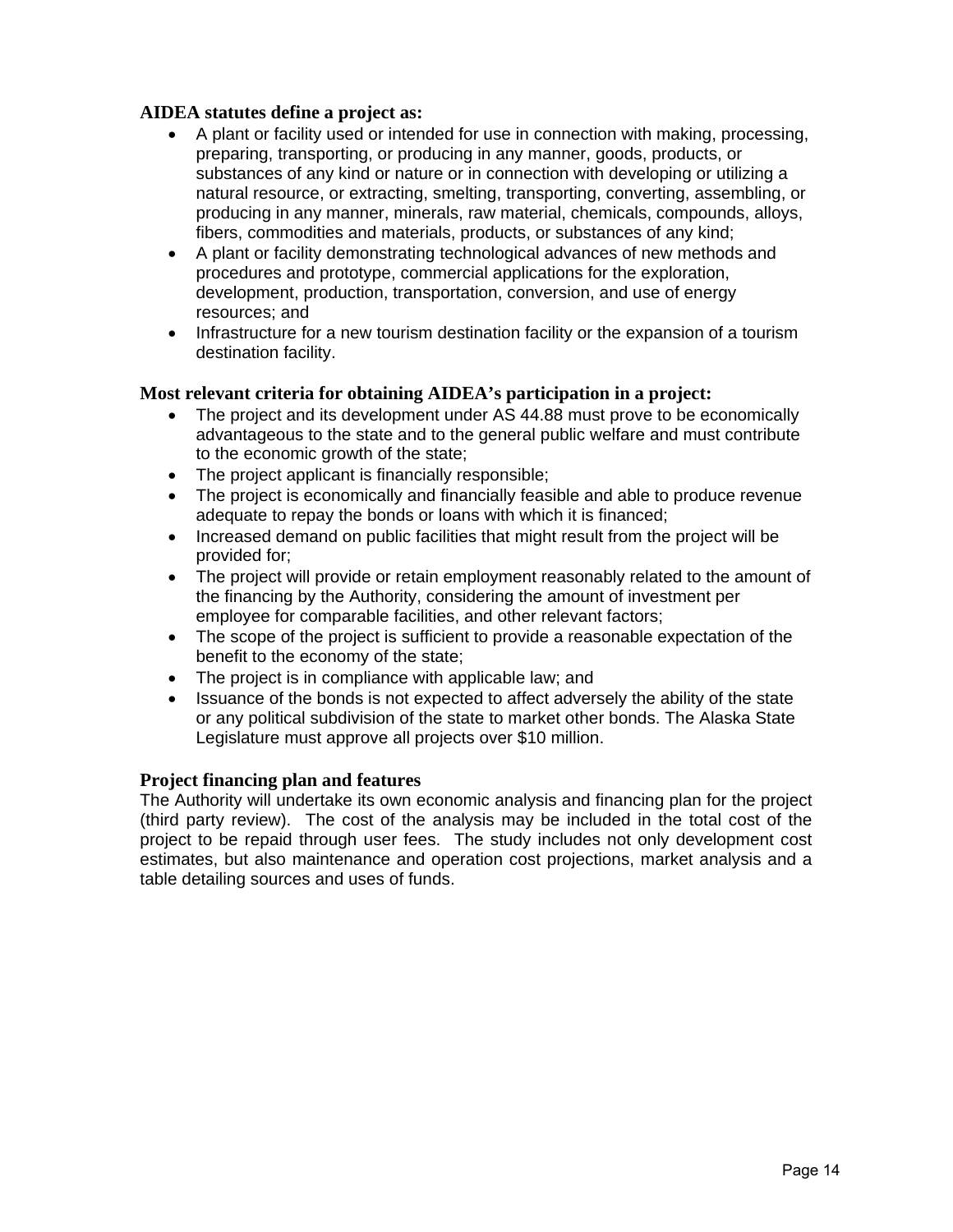

(A Component Unit of the State of Alaska)

Financial Statements

June 30, 2004

(With Summarized Financial Information for June 30, 2003)

With Independent Auditors' Report Thereon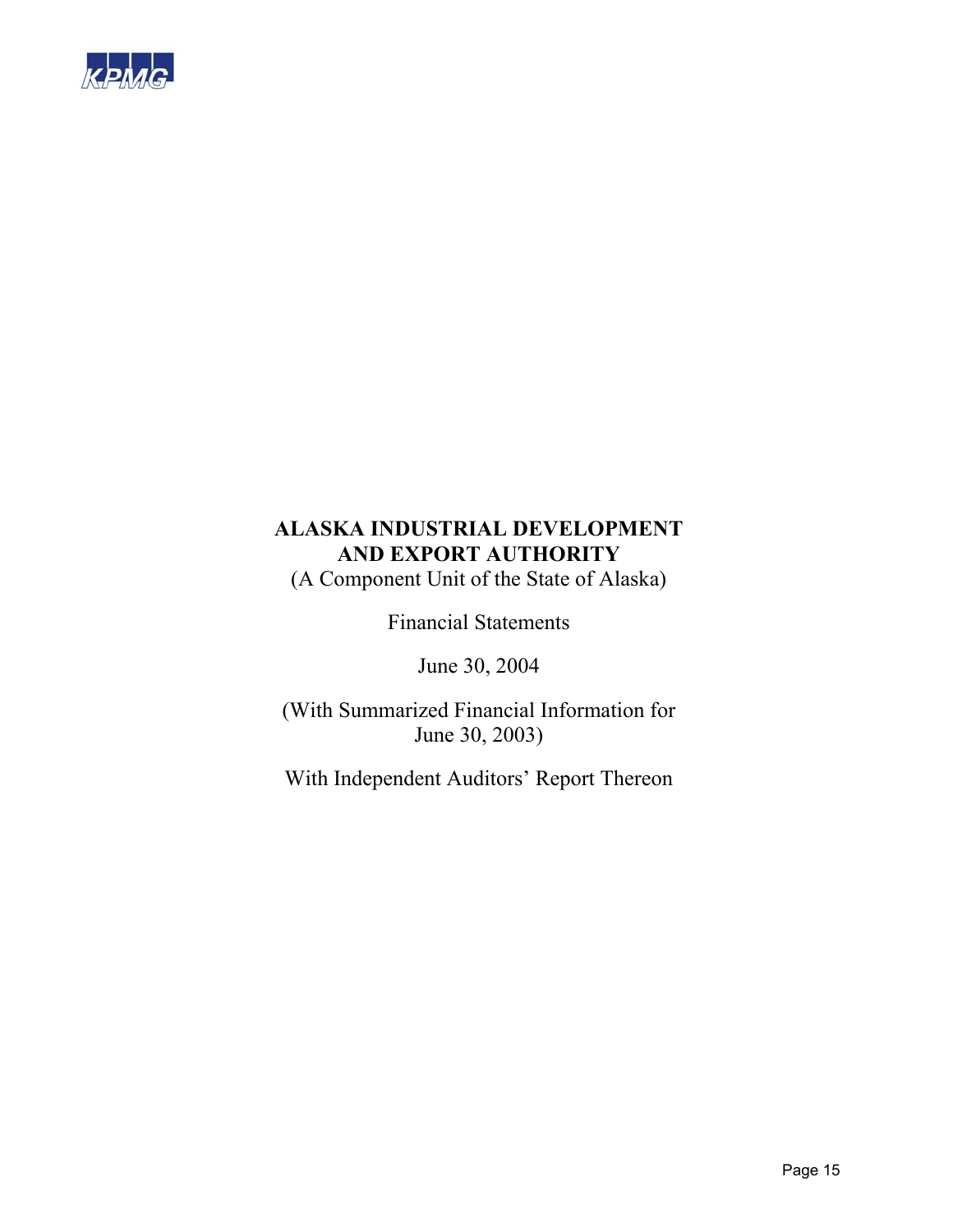# **ALASKA INDUSTRIAL DEVELOPMENT AND EXPORT AUTHORITY**  (A Component Unit of the State of Alaska)

# **Table of Contents**

|                                                                 | Page      |
|-----------------------------------------------------------------|-----------|
| Management's Discussion and Analysis                            | $17 - 20$ |
| <b>Independent Auditors' Report</b>                             | 21        |
| <b>Balance Sheet</b>                                            | 22        |
| Statement of Revenues, Expenses, and Changes in Fund Net Assets | 23        |
| <b>Statement of Cash Flows</b>                                  | $24 - 25$ |
| <b>Notes to Basic Financial Statements</b>                      | $26 - 45$ |
|                                                                 |           |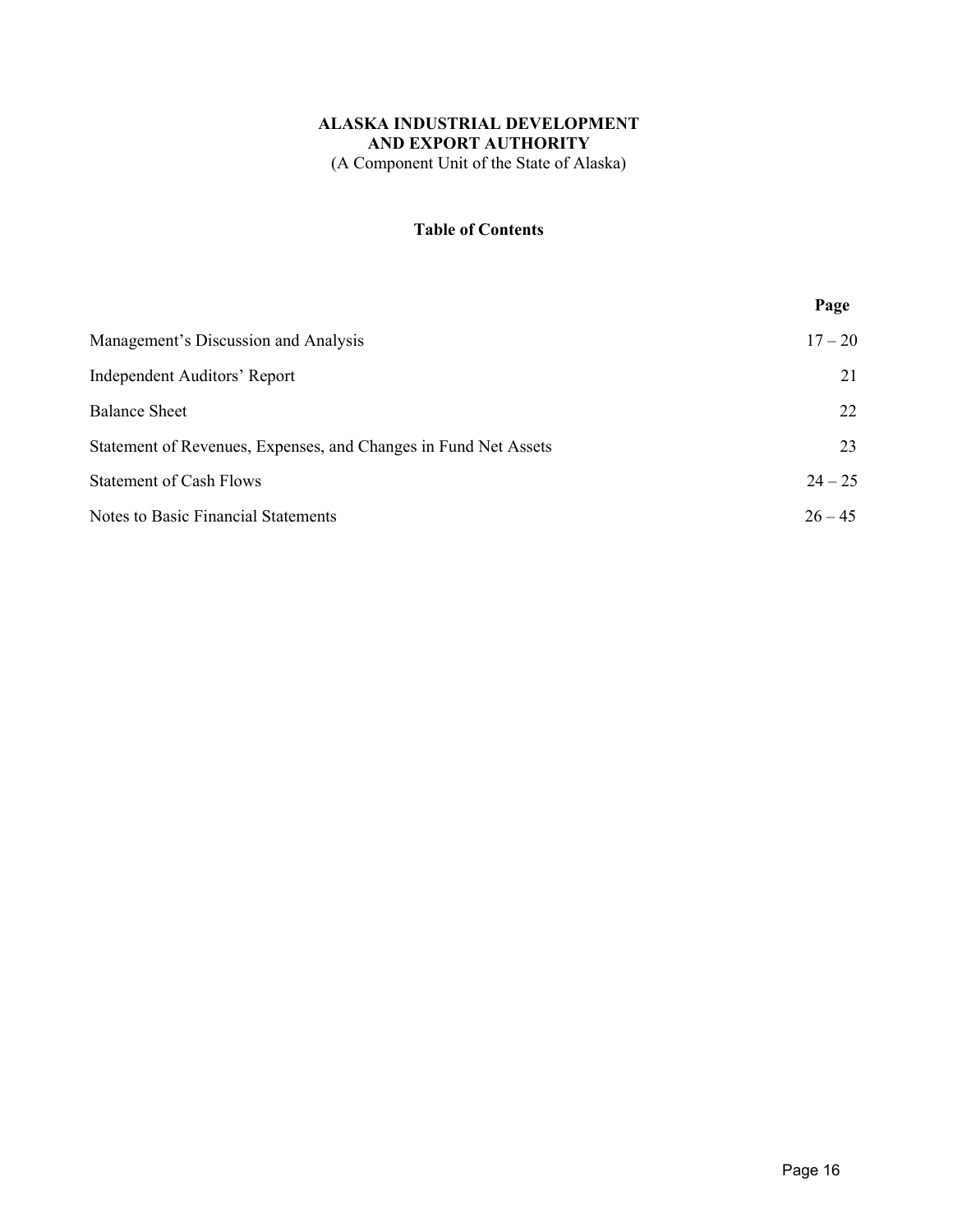(A Component Unit of the State of Alaska)

Management's Discussion and Analysis

June 30, 2004

This discussion and analysis is intended to serve as an introduction to the June 30, 2004 financial statements of the Alaska Industrial Development and Export Authority (AIDEA or the Authority).

The Authority's June 30, 2004 financial statements are divided into two components – the Revolving Fund and the Loan Funds. The financial statements also include a total of the two components as of and for the year ended June 30, 2004, with summarized comparative totals at June 30, 2003. The Authority conducts the majority of its business and its operations through the Revolving Fund. The Revolving Fund is comprised of the Economic Development Account and the Enterprise Development Account. Further information about the two Accounts is included in note 1 to the financial statements. AIDEA has two statutory loan programs, the Small Business Economic Development Revolving Loan Fund Program and the Rural Development Initiative Fund Loan Program (collectively the "Loan Funds"), which are administered by the Alaska Department of Commerce, Community and Economic Development. The two Loan Funds are not part of the Revolving Fund and are therefore presented separately in the accompanying financial statements.

## **Financial Highlights**

AIDEA's assets exceeded its liabilities at June 30, 2004 and 2003 by \$822.9 million and \$822.2 million, respectively. Of the total net assets, \$837.4 million (\$829.1 million of which was in the Revolving Fund) and \$810.4 million (\$803.2 million of which was in the Revolving Fund) at June 30, 2004 and 2003, respectively, was unrestricted and therefore available to meet the Authority's financial obligations.

#### **Financial Analysis**

Total assets, total liabilities, and total net assets at June 30, 2004 and 2003 follows (stated in thousands):

|                                                                                   | 2004                              | 2003                          | <b>Increase</b><br>(decrease) |
|-----------------------------------------------------------------------------------|-----------------------------------|-------------------------------|-------------------------------|
| Current assets<br>Capital assets<br>Other noncurrent assets and restricted assets | \$<br>191,960<br>2,815<br>952,825 | 156,106<br>2,949<br>1,000,333 | 35,854<br>(134)<br>(47,508)   |
| <b>Total assets</b>                                                               | 1,147,600                         | 1,159,388                     | (11, 788)                     |
| <b>Current liabilities</b><br>Noncurrent liabilities and those payable            | \$<br>16,807                      | 17,029                        | (222)                         |
| from restricted assets                                                            | 307,907                           | 320,130                       | (12, 223)                     |
| <b>Total liabilities</b>                                                          | 324,714                           | 337,159                       | (12, 445)                     |
| Total net assets                                                                  | 822,886                           | 822,229                       | 657                           |
| Total liabilities and net assets                                                  | 1,147,600                         | 1,159,388                     | (11,788)                      |

The increase in current assets results from the reclassification of the balance of The Four Dam Pool Power Agency loan from noncurrent to current, reflecting the loan payoff in October 2004 (see note 9 to the basic financial statements). That increase was partially offset by a decrease in investment securities maturing in one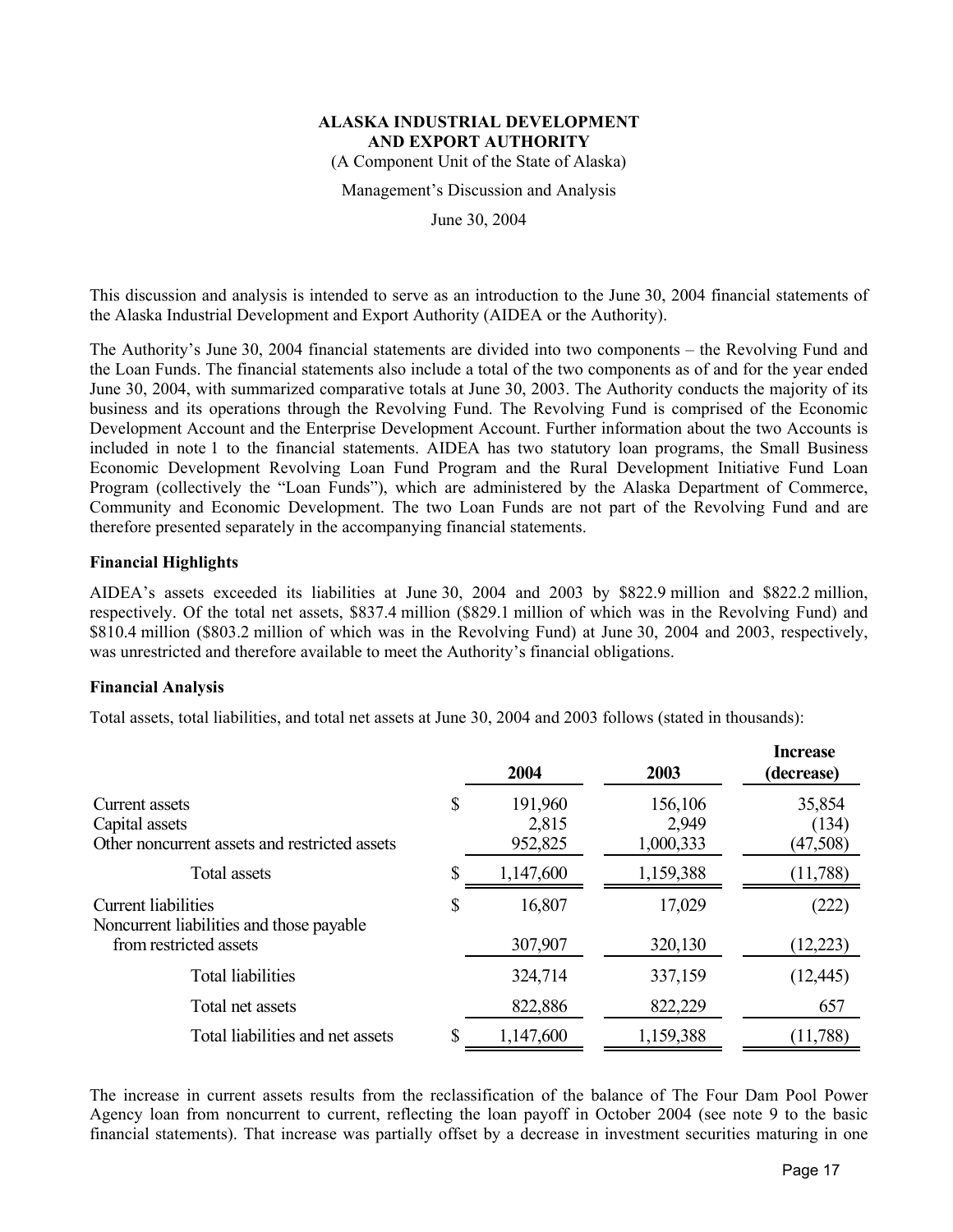(A Component Unit of the State of Alaska)

Management's Discussion and Analysis

June 30, 2004

year or less. As discussed further below, proceeds from investment maturities were used to purchase loan participations during the fiscal year.

The decrease in noncurrent assets occurred in two primary areas (investment securities and The Four Dam Pool Power Agency loan) and was partially offset by an increase in loans. As discussed above, the October 2004 payoff, and resulting transfer to current, of The Four Dam Pool Power Agency loan created a \$73.6 million decrease in noncurrent assets.

As borrowers continued to take advantage of the low interest rate environment, the Authority's Revolving Fund purchased a record \$78.7 million of loan participations and the loan funds funded \$1.9 million in new loans during the year ended June 30, 2004, resulting in a net increase in the noncurrent portion of loans of \$50.6 million between the two year ends. During the year ended June 30, 2003, \$61 million of loans were funded. Borrowers made \$28.3 million in principal payments on loans during the year ended June 30, 2004, with loan payoffs accounting for in excess of \$14.7 million of the amount collected. During the year ended June 30, 2003, principal repayments totaled \$49.2 million, which included more than \$34 million of loan payoffs.

At June 30, 2004, the Authority had \$48.2 million of outstanding commitments to purchase loan participations and all were projected to be funded during the four months following year end. The cash requirements for funding the new and anticipated loans resulted in a decrease in noncurrent investment securities at June 30, 2004 compared to June 30, 2003.

The Alaska Seafood International (ASI) facility was accounted for as a development project at June 30, 2003. In March 2004, the facility and adjacent land were placed on the market for sale and reclassified to other real estate owned. An offer of \$24.5 million has been received to purchase the facility and the Authority's board has approved purchase financing and authorized staff to pursue the sale (see note 12 to the basic financial statements).

The Authority's primary development project is the Healy Clean Coal Project (Healy Project), which had a carrying value of \$52.4 million at June 30, 2004. The Healy Project has been idle since completion of a 90-day test period in December 1999. The Healy Project was initially built to meet projected increasing energy demand, to provide fuel diversity in the Alaska Railbelt (the power-sharing area between Interior Alaska and Southcentral Alaska, connected by roads, generating facilities and transmission lines) electrical grid and to provide a market for otherwise unmarketable waste coal. Management believes that the energy needs still exist and that the Healy Project can be made operational at a cost that will produce competitively priced power. Discussions are currently underway with various groups regarding the potential sale and/or operation of the Healy Project. At June 30, 2004, management believes that there has been no permanent decline in the value of the Healy Project.

The decline in total liabilities was caused by payments on bonds during the year. During the year ended June 30, 2004, bonds declined \$12.4 million and no new debt was issued.

The increase in net assets during the year ended June 30, 2004, resulted from operating income of \$18.6 million offsetting net nonoperating expenses of \$18 million, which was comprised substantially of the Authority's \$18.2 million dividend to the State of Alaska.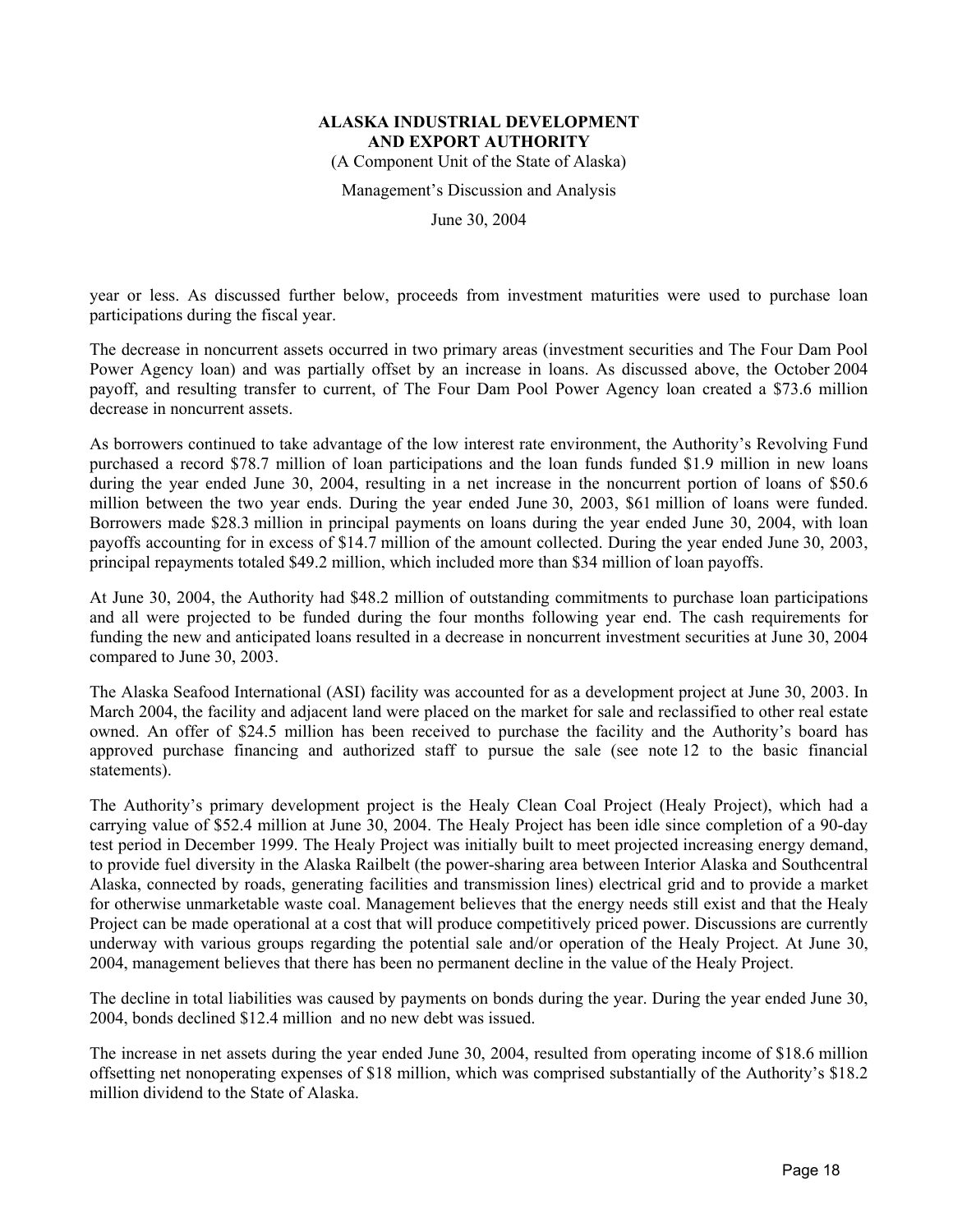(A Component Unit of the State of Alaska)

Management's Discussion and Analysis

June 30, 2004

Components of the Authority's operating revenues, operating expenses and nonoperating revenues and expenses for the years ended June 30, 2004 and 2003 follows (stated in thousands):

|                                                      | 2004         | 2003      | <b>Increase</b><br>(decrease) |
|------------------------------------------------------|--------------|-----------|-------------------------------|
| Operating revenues:                                  |              |           |                               |
| Interest on loans                                    | \$<br>15,104 | 14,990    | 114                           |
| Interest on Four Dam Pool Power                      |              |           |                               |
| Agency loan                                          | 4,846        | 4,913     | (67)                          |
| Interest on direct financing leases                  | 17,500       | 17,702    | (202)                         |
| Investment interest                                  | 14,360       | 16,750    | (2,390)                       |
| Net increase (decrease) in fair value of investments | (13, 432)    | 15,241    | (28, 673)                     |
| Other income                                         | 4,663        | 4,727     | (64)                          |
| Restricted income                                    | 4,723        | 4,780     | (57)                          |
| Total operating revenues                             | 47,764       | 79,103    | (31, 339)                     |
| Operating expenses:                                  |              |           |                               |
| Interest                                             | 12,948       | 13,795    | (847)                         |
| General and administrative                           | 6,303        | 6,456     | (153)                         |
| Depreciation                                         | 1,949        | 2,169     | (220)                         |
| Write-down of development projects                   |              | 1,700     | (1,700)                       |
| Write-downs and net expenses                         |              |           |                               |
| associated with other assets                         | 847          | 996       | (149)                         |
| Assumption of debt                                   |              | 1,700     | (1,700)                       |
| Other project expenses                               | 2,383        | 5,076     | (2,693)                       |
| Interest on liabilities payable                      |              |           |                               |
| from restricted assets                               | 4,723        | 4,780     | (57)                          |
| Total operating expenses                             | 29,153       | 36,672    | (7,519)                       |
| Operating income                                     | 18,611       | 42,431    | (23, 820)                     |
| Nonoperating revenues                                | 222          | 359       | (137)                         |
| Dividend to State of Alaska                          | (18, 176)    | (20, 150) | 1,974                         |
| Increase in net assets                               | \$<br>657    | 22,640    | (21, 983)                     |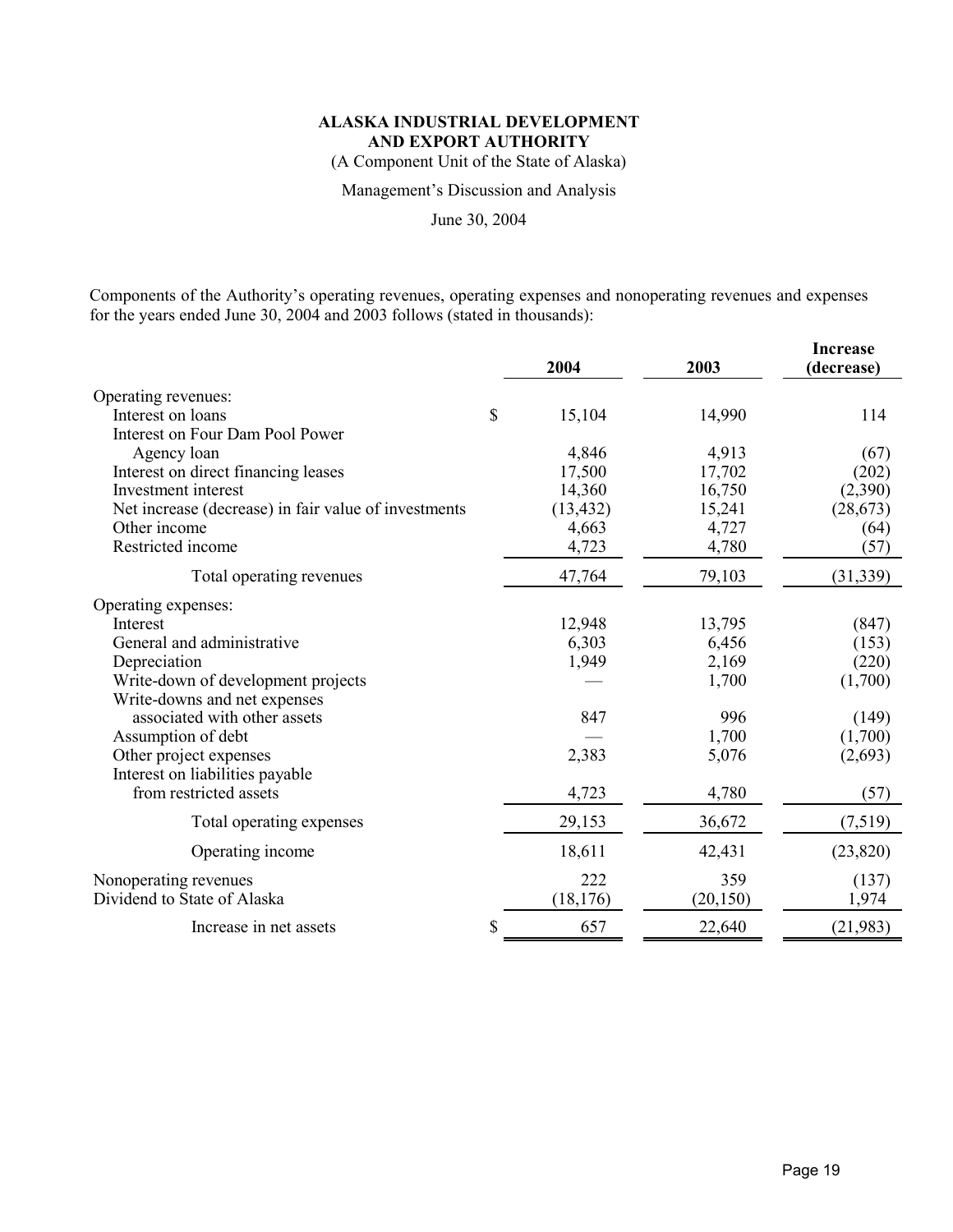(A Component Unit of the State of Alaska)

Management's Discussion and Analysis

June 30, 2004

Operating revenues decreased \$31.3 million during the year ended June 30, 2004 compared to 2003. A net decrease in fair value of investment securities of \$28.7 million created the significant decline between the two years. Interest rates increased at and during the year ended June 30, 2004 compared to June 30, 2003 and rates on that date were lower than at June 30, 2002. The Authority recognized a net \$13.4 million decrease in fair value of investments in 2004 as rates rose over the year, versus a \$15.2 million net increase in fair value of investments in 2003, when rates declined over the year.

The changes to the investment and loan portfolios described above had an impact on interest earnings. Investment interest declined by \$2.4 million during the year ended June 30, 2004 compared to 2003, corresponding to the smaller total investment portfolio. Interest on loans increased \$114,000 during the year ended June 30, 2004 compared to the same period in 2003. Interest earned on higher loan balances offset the lowered income earned from newer, lower interest rate, loans.

Operating expenses decreased \$7.5 million in 2004 compared to 2003. Of this total decline, \$6.1 million related to decreased expenses relating to the Authority's development projects. As more fully described in the notes to the financial statements, during the year ended June 30, 2003, the Authority assumed \$1.7 million of debt related to the ASI project, wrote off its remaining \$1.7 million investment in the Skagway Ore Terminal development project and spent \$3.1 million demolishing that project's concentrate storage facility due to deterioration and the determination that no potential near term users were evident. Correspondingly, in 2004, approximately \$200,000 was spent to complete the demolition project resulting in a \$6.3 million decrease in development project expenses between the two years.

The Authority distributed a dividend of \$18.2 million to the State of Alaska (State) during the year ended June 30, 2004, compared to \$20.2 million during the same period ended in 2003. AIDEA makes available to the State an annual dividend, which by statute is to be determined by AIDEA's board of directors. The dividend must be at a level between 25% and 50% of audited "net income" (as defined in the statute) for the "base year." The "base year" is the fiscal year ending two years before the end of the fiscal year in which the dividend payment is paid. In no case may the dividend exceed base year unrestricted audited "net income". The actual transfer of the dividend requires a legislative appropriation that may be line item vetoed by the Governor.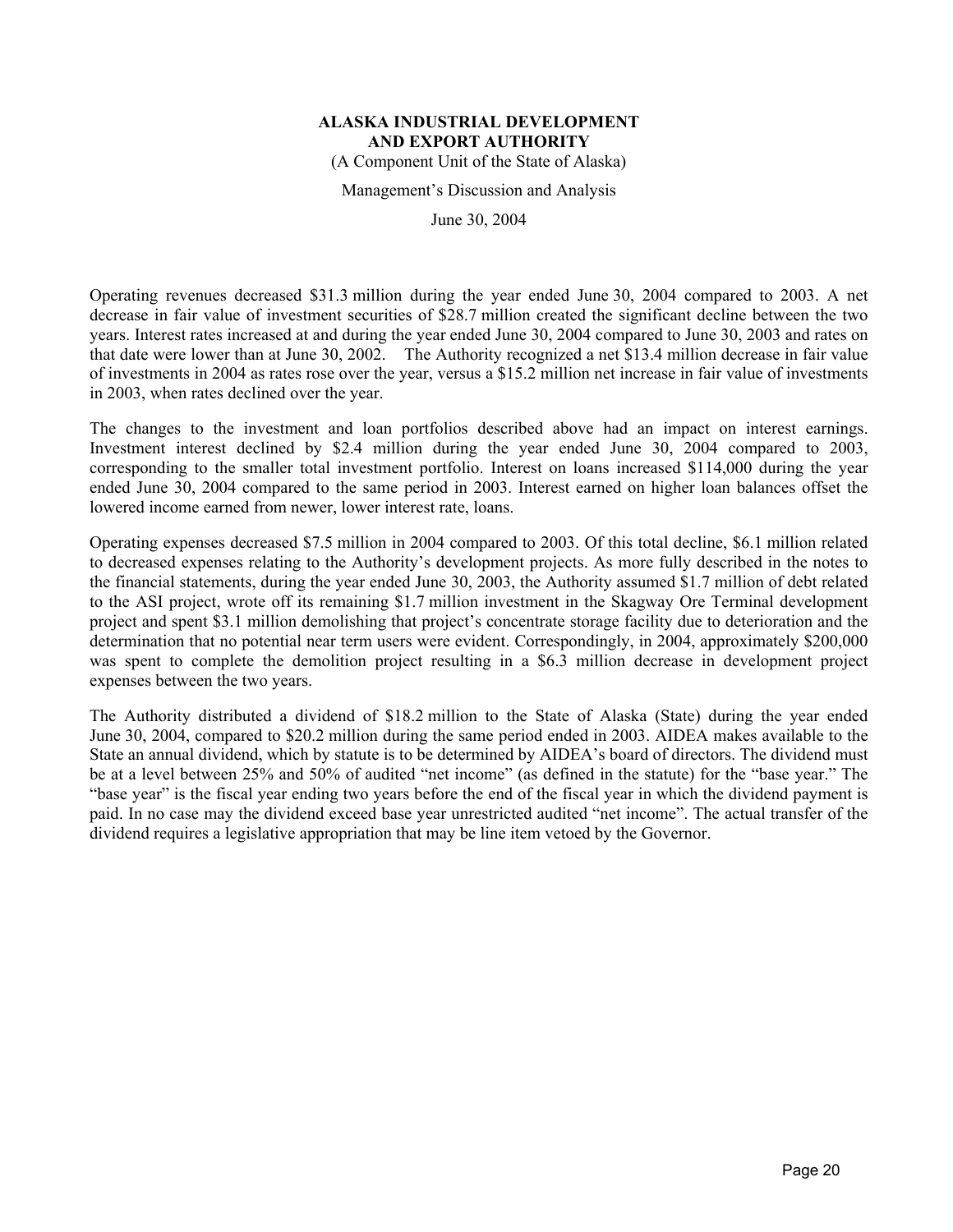

**KPMG LLP**  Suite 2000 355 South Grand Avenue Los Angeles, CA 90071-1568

# **Independent Auditors' Report**

The Board of Directors Alaska Industrial Development and Export Authority (a Component Unit of the State of Alaska)

We have audited the accompanying balance sheet of the Alaska Industrial Development and Export Authority (a Component Unit of the State of Alaska) (Authority) as of and for the year ended June 30, 2004, and the related statements of revenues, expenses, and changes in fund net assets, and cash flows for the year then ended. These financial statements are the responsibility of the Authority's management. Our responsibility is to express an opinion on these financial statements based on our audit. The prior year summarized comparative information has been derived from the Authority's 2003 financial statements and, in our report dated October 10, 2003, we expressed an unqualified opinion on the respective financial statements.

We conducted our audit in accordance with auditing standards generally accepted in the United States of America. Those standards require that we plan and perform the audit to obtain reasonable assurance about whether the financial statements are free of material misstatement. An audit includes examining, on a test basis, evidence supporting the amounts and disclosures in the financial statements. An audit also includes assessing the accounting principles used and the significant estimates made by management, as well as evaluating the overall financial statement presentation. We believe that our audit provides a reasonable basis for our opinion.

In our opinion, the financial statements referred to above present fairly, in all material respects, the financial position of the Authority as of June 30, 2004, and the changes in financial position and cash flows for the year then ended in conformity with accounting principles generally accepted in the United States of America.

The Management's Discussion and Analysis on pages 17 through 20 is not a required part of the basic financial statements but is supplementary information required by accounting principles generally accepted in the United States of America. We have applied certain limited procedures, which consisted principally of inquiries of management regarding the methods of measurement and presentation of the required supplementary information. However, we did not audit the information and express no opinion on it.



September 24, 2004 (October 21, 2004 as to note 9)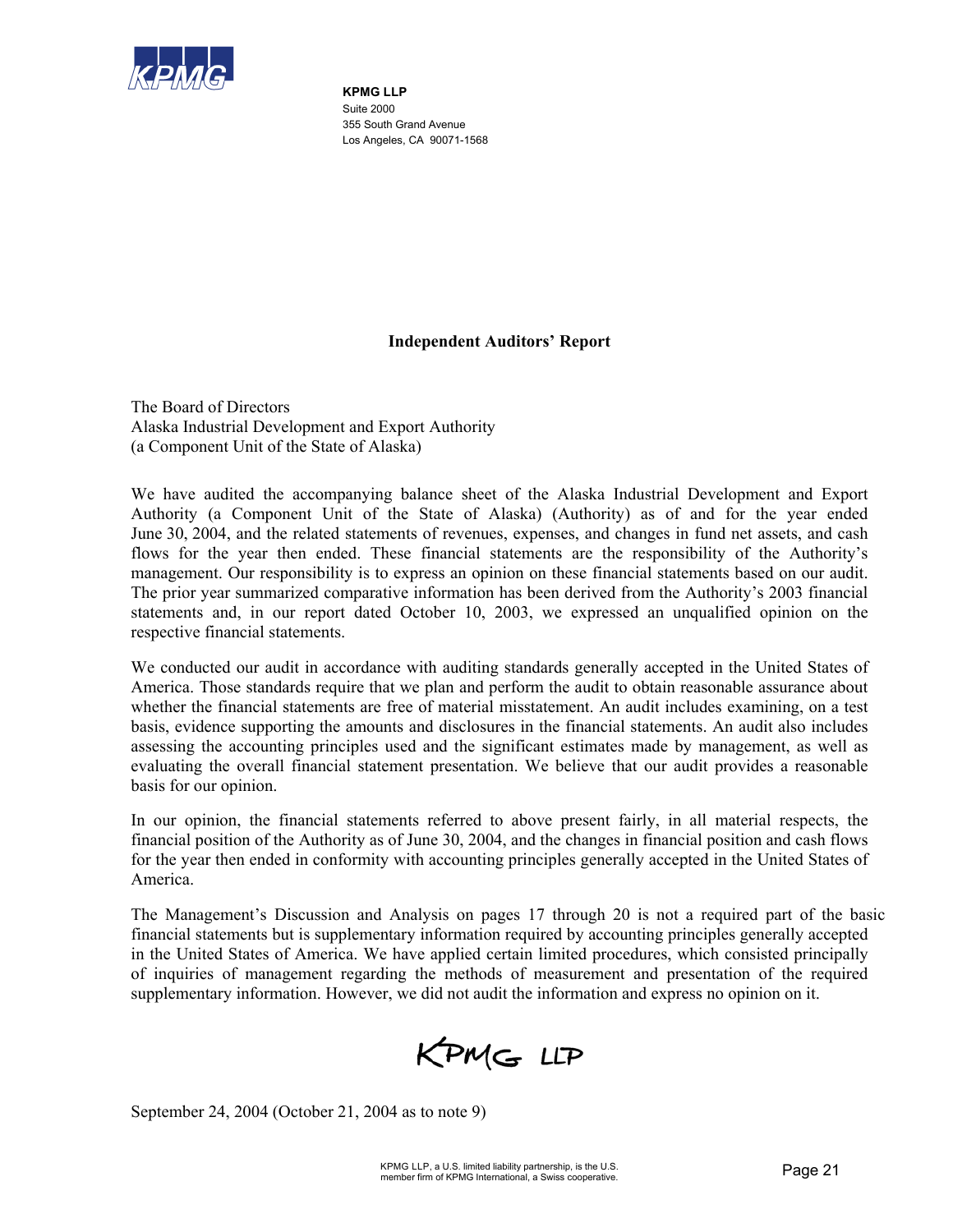# **ALASKA INDUSTRIAL DEVELOPMENT AND EXPORT AUTHORITY** (A Component Unit of the State of Alaska)

Balance Sheet

# June 30, 2004 (With summarized financial information at June 30, 2003)

(In thousands)

| Current assets:<br>\$<br>4,177<br>34,848<br>Cash and cash equivalents (notes 3 and 4)<br>30,671<br>32,169<br>Investment securities (note 4)<br>62,505<br>62,505<br>96,285<br>11,725<br>12,151<br>10,319<br>Loans (note $5$ )<br>426<br>The Four Dam Pool Power Agency loan (note 9)<br>73,536<br>73,536<br>1,482<br>Development projects accounted for as:<br>Net investment in direct financing leases (note 7)<br>3,149<br>3,365<br>3,365<br>Notes receivable (note 7)<br>5,335<br>Accrued interest receivable<br>4,380<br>4,242<br>138<br>4,818<br>1,175<br>Other assets<br>1,175<br>2,549<br>4,741<br>Total current assets<br>187,219<br>191,960<br>156,106<br>Noncurrent assets:<br>Investment securities (note 4)<br>226,436<br>226,436<br>241,777<br>6,013<br>272,449<br>266,436<br>221,852<br>Loans (note $5$ )<br>(12,916)<br>Less allowance for loan losses (note 6)<br>(12, 304)<br>(1,012)<br>(13,316)<br>5,001<br>259,133<br>208,936<br>Net loans<br>254,132<br>The Four Dam Pool Power Agency loan (note 9)<br>73,562<br>Development projects accounted for as:<br>Net investment in direct financing leases (note 7)<br>272,151<br>272,151<br>275,268<br>55,274<br>55,274<br>Development projects (note 7)<br>81,628<br>Other real estate owned<br>24,756<br>24,756<br>1,274<br>Other assets<br>6,920<br>6,920<br>7,720<br>Restricted assets:<br>932<br>Cash and cash equivalents (notes 3 and 4)<br>932<br>741<br>Investment securities (note 4)<br>11,764<br>11,764<br>13,768<br>Snettisham (note 7):<br>Cash and cash equivalents (notes 3 and 4)<br>9,821<br>9,821<br>9,578<br>Net investment in direct financing leases (note 7)<br>88,453<br>88,453<br>89,030<br>5,001<br>955,640<br>Total noncurrent assets<br>950,639<br>1,003,282<br>9,742<br>Total assets<br>1,137,858<br>1,147,600<br>1,159,388<br>S<br><b>Liabilities and Net Assets</b><br>Current liabilities:<br>Bonds payable – current portion (note $10$ )<br>\$<br>9,795<br>9,795<br>10,495<br>3,037<br>3,037<br>3,187<br>Accrued interest payable<br>Accounts payable<br>785<br>785<br>1,647<br>Dividend payable to State of Alaska<br>1,760<br>1,760<br>Other liabilities<br>1,430<br>1,700<br>1,430<br>15,377<br>1,430<br>16,807<br>17,029<br>Total current liabilities<br>Noncurrent liabilities:<br>Bonds payable – noncurrent portion (note $10$ )<br>206,510<br>206,510<br>216,990<br>Other liabilities<br>3,123<br>3,123<br>4,532<br>209,633<br>209,633<br>221,522<br>Liabilities payable from restricted assets - Snettisham:<br>Power revenue bonds payable (note 10)<br>87,790<br>87,790<br>88,960<br>Other<br>10,484<br>10,484<br>9,648<br>323,284<br>1.430<br>337,159<br>324,714<br>Total liabilities<br>Net assets:<br>Invested in development projects,<br>net of related debt<br>(17, 871)<br>(17, 871)<br>6,243<br>2,815<br>2,949<br>Invested in capital assets<br>2,815<br>Restricted for debt service<br>2,628<br>564<br>564<br>Unrestricted<br>829,066<br>8,312<br>837,378<br>810,409<br>8,312<br>Total net assets<br>814,574<br>822,886<br>822,229<br>Commitments and contingencies (notes 1, 11, and 12)<br>Total liabilities and net assets<br>\$<br>1,137,858<br>9,742<br>1,147,600<br>1,159,388 |               | <b>Revolving</b> |                   | <b>Total</b> |      |
|------------------------------------------------------------------------------------------------------------------------------------------------------------------------------------------------------------------------------------------------------------------------------------------------------------------------------------------------------------------------------------------------------------------------------------------------------------------------------------------------------------------------------------------------------------------------------------------------------------------------------------------------------------------------------------------------------------------------------------------------------------------------------------------------------------------------------------------------------------------------------------------------------------------------------------------------------------------------------------------------------------------------------------------------------------------------------------------------------------------------------------------------------------------------------------------------------------------------------------------------------------------------------------------------------------------------------------------------------------------------------------------------------------------------------------------------------------------------------------------------------------------------------------------------------------------------------------------------------------------------------------------------------------------------------------------------------------------------------------------------------------------------------------------------------------------------------------------------------------------------------------------------------------------------------------------------------------------------------------------------------------------------------------------------------------------------------------------------------------------------------------------------------------------------------------------------------------------------------------------------------------------------------------------------------------------------------------------------------------------------------------------------------------------------------------------------------------------------------------------------------------------------------------------------------------------------------------------------------------------------------------------------------------------------------------------------------------------------------------------------------------------------------------------------------------------------------------------------------------------------------------------------------------------------------------------------------------------------------------------------------------------------------------------------------------------------------------------------------------------------------------------------------------------------------------------------------------|---------------|------------------|-------------------|--------------|------|
|                                                                                                                                                                                                                                                                                                                                                                                                                                                                                                                                                                                                                                                                                                                                                                                                                                                                                                                                                                                                                                                                                                                                                                                                                                                                                                                                                                                                                                                                                                                                                                                                                                                                                                                                                                                                                                                                                                                                                                                                                                                                                                                                                                                                                                                                                                                                                                                                                                                                                                                                                                                                                                                                                                                                                                                                                                                                                                                                                                                                                                                                                                                                                                                                            | <b>Assets</b> | Fund             | <b>Loan Funds</b> | 2004         | 2003 |
|                                                                                                                                                                                                                                                                                                                                                                                                                                                                                                                                                                                                                                                                                                                                                                                                                                                                                                                                                                                                                                                                                                                                                                                                                                                                                                                                                                                                                                                                                                                                                                                                                                                                                                                                                                                                                                                                                                                                                                                                                                                                                                                                                                                                                                                                                                                                                                                                                                                                                                                                                                                                                                                                                                                                                                                                                                                                                                                                                                                                                                                                                                                                                                                                            |               |                  |                   |              |      |
|                                                                                                                                                                                                                                                                                                                                                                                                                                                                                                                                                                                                                                                                                                                                                                                                                                                                                                                                                                                                                                                                                                                                                                                                                                                                                                                                                                                                                                                                                                                                                                                                                                                                                                                                                                                                                                                                                                                                                                                                                                                                                                                                                                                                                                                                                                                                                                                                                                                                                                                                                                                                                                                                                                                                                                                                                                                                                                                                                                                                                                                                                                                                                                                                            |               |                  |                   |              |      |
|                                                                                                                                                                                                                                                                                                                                                                                                                                                                                                                                                                                                                                                                                                                                                                                                                                                                                                                                                                                                                                                                                                                                                                                                                                                                                                                                                                                                                                                                                                                                                                                                                                                                                                                                                                                                                                                                                                                                                                                                                                                                                                                                                                                                                                                                                                                                                                                                                                                                                                                                                                                                                                                                                                                                                                                                                                                                                                                                                                                                                                                                                                                                                                                                            |               |                  |                   |              |      |
|                                                                                                                                                                                                                                                                                                                                                                                                                                                                                                                                                                                                                                                                                                                                                                                                                                                                                                                                                                                                                                                                                                                                                                                                                                                                                                                                                                                                                                                                                                                                                                                                                                                                                                                                                                                                                                                                                                                                                                                                                                                                                                                                                                                                                                                                                                                                                                                                                                                                                                                                                                                                                                                                                                                                                                                                                                                                                                                                                                                                                                                                                                                                                                                                            |               |                  |                   |              |      |
|                                                                                                                                                                                                                                                                                                                                                                                                                                                                                                                                                                                                                                                                                                                                                                                                                                                                                                                                                                                                                                                                                                                                                                                                                                                                                                                                                                                                                                                                                                                                                                                                                                                                                                                                                                                                                                                                                                                                                                                                                                                                                                                                                                                                                                                                                                                                                                                                                                                                                                                                                                                                                                                                                                                                                                                                                                                                                                                                                                                                                                                                                                                                                                                                            |               |                  |                   |              |      |
|                                                                                                                                                                                                                                                                                                                                                                                                                                                                                                                                                                                                                                                                                                                                                                                                                                                                                                                                                                                                                                                                                                                                                                                                                                                                                                                                                                                                                                                                                                                                                                                                                                                                                                                                                                                                                                                                                                                                                                                                                                                                                                                                                                                                                                                                                                                                                                                                                                                                                                                                                                                                                                                                                                                                                                                                                                                                                                                                                                                                                                                                                                                                                                                                            |               |                  |                   |              |      |
|                                                                                                                                                                                                                                                                                                                                                                                                                                                                                                                                                                                                                                                                                                                                                                                                                                                                                                                                                                                                                                                                                                                                                                                                                                                                                                                                                                                                                                                                                                                                                                                                                                                                                                                                                                                                                                                                                                                                                                                                                                                                                                                                                                                                                                                                                                                                                                                                                                                                                                                                                                                                                                                                                                                                                                                                                                                                                                                                                                                                                                                                                                                                                                                                            |               |                  |                   |              |      |
|                                                                                                                                                                                                                                                                                                                                                                                                                                                                                                                                                                                                                                                                                                                                                                                                                                                                                                                                                                                                                                                                                                                                                                                                                                                                                                                                                                                                                                                                                                                                                                                                                                                                                                                                                                                                                                                                                                                                                                                                                                                                                                                                                                                                                                                                                                                                                                                                                                                                                                                                                                                                                                                                                                                                                                                                                                                                                                                                                                                                                                                                                                                                                                                                            |               |                  |                   |              |      |
|                                                                                                                                                                                                                                                                                                                                                                                                                                                                                                                                                                                                                                                                                                                                                                                                                                                                                                                                                                                                                                                                                                                                                                                                                                                                                                                                                                                                                                                                                                                                                                                                                                                                                                                                                                                                                                                                                                                                                                                                                                                                                                                                                                                                                                                                                                                                                                                                                                                                                                                                                                                                                                                                                                                                                                                                                                                                                                                                                                                                                                                                                                                                                                                                            |               |                  |                   |              |      |
|                                                                                                                                                                                                                                                                                                                                                                                                                                                                                                                                                                                                                                                                                                                                                                                                                                                                                                                                                                                                                                                                                                                                                                                                                                                                                                                                                                                                                                                                                                                                                                                                                                                                                                                                                                                                                                                                                                                                                                                                                                                                                                                                                                                                                                                                                                                                                                                                                                                                                                                                                                                                                                                                                                                                                                                                                                                                                                                                                                                                                                                                                                                                                                                                            |               |                  |                   |              |      |
|                                                                                                                                                                                                                                                                                                                                                                                                                                                                                                                                                                                                                                                                                                                                                                                                                                                                                                                                                                                                                                                                                                                                                                                                                                                                                                                                                                                                                                                                                                                                                                                                                                                                                                                                                                                                                                                                                                                                                                                                                                                                                                                                                                                                                                                                                                                                                                                                                                                                                                                                                                                                                                                                                                                                                                                                                                                                                                                                                                                                                                                                                                                                                                                                            |               |                  |                   |              |      |
|                                                                                                                                                                                                                                                                                                                                                                                                                                                                                                                                                                                                                                                                                                                                                                                                                                                                                                                                                                                                                                                                                                                                                                                                                                                                                                                                                                                                                                                                                                                                                                                                                                                                                                                                                                                                                                                                                                                                                                                                                                                                                                                                                                                                                                                                                                                                                                                                                                                                                                                                                                                                                                                                                                                                                                                                                                                                                                                                                                                                                                                                                                                                                                                                            |               |                  |                   |              |      |
|                                                                                                                                                                                                                                                                                                                                                                                                                                                                                                                                                                                                                                                                                                                                                                                                                                                                                                                                                                                                                                                                                                                                                                                                                                                                                                                                                                                                                                                                                                                                                                                                                                                                                                                                                                                                                                                                                                                                                                                                                                                                                                                                                                                                                                                                                                                                                                                                                                                                                                                                                                                                                                                                                                                                                                                                                                                                                                                                                                                                                                                                                                                                                                                                            |               |                  |                   |              |      |
|                                                                                                                                                                                                                                                                                                                                                                                                                                                                                                                                                                                                                                                                                                                                                                                                                                                                                                                                                                                                                                                                                                                                                                                                                                                                                                                                                                                                                                                                                                                                                                                                                                                                                                                                                                                                                                                                                                                                                                                                                                                                                                                                                                                                                                                                                                                                                                                                                                                                                                                                                                                                                                                                                                                                                                                                                                                                                                                                                                                                                                                                                                                                                                                                            |               |                  |                   |              |      |
|                                                                                                                                                                                                                                                                                                                                                                                                                                                                                                                                                                                                                                                                                                                                                                                                                                                                                                                                                                                                                                                                                                                                                                                                                                                                                                                                                                                                                                                                                                                                                                                                                                                                                                                                                                                                                                                                                                                                                                                                                                                                                                                                                                                                                                                                                                                                                                                                                                                                                                                                                                                                                                                                                                                                                                                                                                                                                                                                                                                                                                                                                                                                                                                                            |               |                  |                   |              |      |
|                                                                                                                                                                                                                                                                                                                                                                                                                                                                                                                                                                                                                                                                                                                                                                                                                                                                                                                                                                                                                                                                                                                                                                                                                                                                                                                                                                                                                                                                                                                                                                                                                                                                                                                                                                                                                                                                                                                                                                                                                                                                                                                                                                                                                                                                                                                                                                                                                                                                                                                                                                                                                                                                                                                                                                                                                                                                                                                                                                                                                                                                                                                                                                                                            |               |                  |                   |              |      |
|                                                                                                                                                                                                                                                                                                                                                                                                                                                                                                                                                                                                                                                                                                                                                                                                                                                                                                                                                                                                                                                                                                                                                                                                                                                                                                                                                                                                                                                                                                                                                                                                                                                                                                                                                                                                                                                                                                                                                                                                                                                                                                                                                                                                                                                                                                                                                                                                                                                                                                                                                                                                                                                                                                                                                                                                                                                                                                                                                                                                                                                                                                                                                                                                            |               |                  |                   |              |      |
|                                                                                                                                                                                                                                                                                                                                                                                                                                                                                                                                                                                                                                                                                                                                                                                                                                                                                                                                                                                                                                                                                                                                                                                                                                                                                                                                                                                                                                                                                                                                                                                                                                                                                                                                                                                                                                                                                                                                                                                                                                                                                                                                                                                                                                                                                                                                                                                                                                                                                                                                                                                                                                                                                                                                                                                                                                                                                                                                                                                                                                                                                                                                                                                                            |               |                  |                   |              |      |
|                                                                                                                                                                                                                                                                                                                                                                                                                                                                                                                                                                                                                                                                                                                                                                                                                                                                                                                                                                                                                                                                                                                                                                                                                                                                                                                                                                                                                                                                                                                                                                                                                                                                                                                                                                                                                                                                                                                                                                                                                                                                                                                                                                                                                                                                                                                                                                                                                                                                                                                                                                                                                                                                                                                                                                                                                                                                                                                                                                                                                                                                                                                                                                                                            |               |                  |                   |              |      |
|                                                                                                                                                                                                                                                                                                                                                                                                                                                                                                                                                                                                                                                                                                                                                                                                                                                                                                                                                                                                                                                                                                                                                                                                                                                                                                                                                                                                                                                                                                                                                                                                                                                                                                                                                                                                                                                                                                                                                                                                                                                                                                                                                                                                                                                                                                                                                                                                                                                                                                                                                                                                                                                                                                                                                                                                                                                                                                                                                                                                                                                                                                                                                                                                            |               |                  |                   |              |      |
|                                                                                                                                                                                                                                                                                                                                                                                                                                                                                                                                                                                                                                                                                                                                                                                                                                                                                                                                                                                                                                                                                                                                                                                                                                                                                                                                                                                                                                                                                                                                                                                                                                                                                                                                                                                                                                                                                                                                                                                                                                                                                                                                                                                                                                                                                                                                                                                                                                                                                                                                                                                                                                                                                                                                                                                                                                                                                                                                                                                                                                                                                                                                                                                                            |               |                  |                   |              |      |
|                                                                                                                                                                                                                                                                                                                                                                                                                                                                                                                                                                                                                                                                                                                                                                                                                                                                                                                                                                                                                                                                                                                                                                                                                                                                                                                                                                                                                                                                                                                                                                                                                                                                                                                                                                                                                                                                                                                                                                                                                                                                                                                                                                                                                                                                                                                                                                                                                                                                                                                                                                                                                                                                                                                                                                                                                                                                                                                                                                                                                                                                                                                                                                                                            |               |                  |                   |              |      |
|                                                                                                                                                                                                                                                                                                                                                                                                                                                                                                                                                                                                                                                                                                                                                                                                                                                                                                                                                                                                                                                                                                                                                                                                                                                                                                                                                                                                                                                                                                                                                                                                                                                                                                                                                                                                                                                                                                                                                                                                                                                                                                                                                                                                                                                                                                                                                                                                                                                                                                                                                                                                                                                                                                                                                                                                                                                                                                                                                                                                                                                                                                                                                                                                            |               |                  |                   |              |      |
|                                                                                                                                                                                                                                                                                                                                                                                                                                                                                                                                                                                                                                                                                                                                                                                                                                                                                                                                                                                                                                                                                                                                                                                                                                                                                                                                                                                                                                                                                                                                                                                                                                                                                                                                                                                                                                                                                                                                                                                                                                                                                                                                                                                                                                                                                                                                                                                                                                                                                                                                                                                                                                                                                                                                                                                                                                                                                                                                                                                                                                                                                                                                                                                                            |               |                  |                   |              |      |
|                                                                                                                                                                                                                                                                                                                                                                                                                                                                                                                                                                                                                                                                                                                                                                                                                                                                                                                                                                                                                                                                                                                                                                                                                                                                                                                                                                                                                                                                                                                                                                                                                                                                                                                                                                                                                                                                                                                                                                                                                                                                                                                                                                                                                                                                                                                                                                                                                                                                                                                                                                                                                                                                                                                                                                                                                                                                                                                                                                                                                                                                                                                                                                                                            |               |                  |                   |              |      |
|                                                                                                                                                                                                                                                                                                                                                                                                                                                                                                                                                                                                                                                                                                                                                                                                                                                                                                                                                                                                                                                                                                                                                                                                                                                                                                                                                                                                                                                                                                                                                                                                                                                                                                                                                                                                                                                                                                                                                                                                                                                                                                                                                                                                                                                                                                                                                                                                                                                                                                                                                                                                                                                                                                                                                                                                                                                                                                                                                                                                                                                                                                                                                                                                            |               |                  |                   |              |      |
|                                                                                                                                                                                                                                                                                                                                                                                                                                                                                                                                                                                                                                                                                                                                                                                                                                                                                                                                                                                                                                                                                                                                                                                                                                                                                                                                                                                                                                                                                                                                                                                                                                                                                                                                                                                                                                                                                                                                                                                                                                                                                                                                                                                                                                                                                                                                                                                                                                                                                                                                                                                                                                                                                                                                                                                                                                                                                                                                                                                                                                                                                                                                                                                                            |               |                  |                   |              |      |
|                                                                                                                                                                                                                                                                                                                                                                                                                                                                                                                                                                                                                                                                                                                                                                                                                                                                                                                                                                                                                                                                                                                                                                                                                                                                                                                                                                                                                                                                                                                                                                                                                                                                                                                                                                                                                                                                                                                                                                                                                                                                                                                                                                                                                                                                                                                                                                                                                                                                                                                                                                                                                                                                                                                                                                                                                                                                                                                                                                                                                                                                                                                                                                                                            |               |                  |                   |              |      |
|                                                                                                                                                                                                                                                                                                                                                                                                                                                                                                                                                                                                                                                                                                                                                                                                                                                                                                                                                                                                                                                                                                                                                                                                                                                                                                                                                                                                                                                                                                                                                                                                                                                                                                                                                                                                                                                                                                                                                                                                                                                                                                                                                                                                                                                                                                                                                                                                                                                                                                                                                                                                                                                                                                                                                                                                                                                                                                                                                                                                                                                                                                                                                                                                            |               |                  |                   |              |      |
|                                                                                                                                                                                                                                                                                                                                                                                                                                                                                                                                                                                                                                                                                                                                                                                                                                                                                                                                                                                                                                                                                                                                                                                                                                                                                                                                                                                                                                                                                                                                                                                                                                                                                                                                                                                                                                                                                                                                                                                                                                                                                                                                                                                                                                                                                                                                                                                                                                                                                                                                                                                                                                                                                                                                                                                                                                                                                                                                                                                                                                                                                                                                                                                                            |               |                  |                   |              |      |
|                                                                                                                                                                                                                                                                                                                                                                                                                                                                                                                                                                                                                                                                                                                                                                                                                                                                                                                                                                                                                                                                                                                                                                                                                                                                                                                                                                                                                                                                                                                                                                                                                                                                                                                                                                                                                                                                                                                                                                                                                                                                                                                                                                                                                                                                                                                                                                                                                                                                                                                                                                                                                                                                                                                                                                                                                                                                                                                                                                                                                                                                                                                                                                                                            |               |                  |                   |              |      |
|                                                                                                                                                                                                                                                                                                                                                                                                                                                                                                                                                                                                                                                                                                                                                                                                                                                                                                                                                                                                                                                                                                                                                                                                                                                                                                                                                                                                                                                                                                                                                                                                                                                                                                                                                                                                                                                                                                                                                                                                                                                                                                                                                                                                                                                                                                                                                                                                                                                                                                                                                                                                                                                                                                                                                                                                                                                                                                                                                                                                                                                                                                                                                                                                            |               |                  |                   |              |      |
|                                                                                                                                                                                                                                                                                                                                                                                                                                                                                                                                                                                                                                                                                                                                                                                                                                                                                                                                                                                                                                                                                                                                                                                                                                                                                                                                                                                                                                                                                                                                                                                                                                                                                                                                                                                                                                                                                                                                                                                                                                                                                                                                                                                                                                                                                                                                                                                                                                                                                                                                                                                                                                                                                                                                                                                                                                                                                                                                                                                                                                                                                                                                                                                                            |               |                  |                   |              |      |
|                                                                                                                                                                                                                                                                                                                                                                                                                                                                                                                                                                                                                                                                                                                                                                                                                                                                                                                                                                                                                                                                                                                                                                                                                                                                                                                                                                                                                                                                                                                                                                                                                                                                                                                                                                                                                                                                                                                                                                                                                                                                                                                                                                                                                                                                                                                                                                                                                                                                                                                                                                                                                                                                                                                                                                                                                                                                                                                                                                                                                                                                                                                                                                                                            |               |                  |                   |              |      |
|                                                                                                                                                                                                                                                                                                                                                                                                                                                                                                                                                                                                                                                                                                                                                                                                                                                                                                                                                                                                                                                                                                                                                                                                                                                                                                                                                                                                                                                                                                                                                                                                                                                                                                                                                                                                                                                                                                                                                                                                                                                                                                                                                                                                                                                                                                                                                                                                                                                                                                                                                                                                                                                                                                                                                                                                                                                                                                                                                                                                                                                                                                                                                                                                            |               |                  |                   |              |      |
|                                                                                                                                                                                                                                                                                                                                                                                                                                                                                                                                                                                                                                                                                                                                                                                                                                                                                                                                                                                                                                                                                                                                                                                                                                                                                                                                                                                                                                                                                                                                                                                                                                                                                                                                                                                                                                                                                                                                                                                                                                                                                                                                                                                                                                                                                                                                                                                                                                                                                                                                                                                                                                                                                                                                                                                                                                                                                                                                                                                                                                                                                                                                                                                                            |               |                  |                   |              |      |
|                                                                                                                                                                                                                                                                                                                                                                                                                                                                                                                                                                                                                                                                                                                                                                                                                                                                                                                                                                                                                                                                                                                                                                                                                                                                                                                                                                                                                                                                                                                                                                                                                                                                                                                                                                                                                                                                                                                                                                                                                                                                                                                                                                                                                                                                                                                                                                                                                                                                                                                                                                                                                                                                                                                                                                                                                                                                                                                                                                                                                                                                                                                                                                                                            |               |                  |                   |              |      |
|                                                                                                                                                                                                                                                                                                                                                                                                                                                                                                                                                                                                                                                                                                                                                                                                                                                                                                                                                                                                                                                                                                                                                                                                                                                                                                                                                                                                                                                                                                                                                                                                                                                                                                                                                                                                                                                                                                                                                                                                                                                                                                                                                                                                                                                                                                                                                                                                                                                                                                                                                                                                                                                                                                                                                                                                                                                                                                                                                                                                                                                                                                                                                                                                            |               |                  |                   |              |      |
|                                                                                                                                                                                                                                                                                                                                                                                                                                                                                                                                                                                                                                                                                                                                                                                                                                                                                                                                                                                                                                                                                                                                                                                                                                                                                                                                                                                                                                                                                                                                                                                                                                                                                                                                                                                                                                                                                                                                                                                                                                                                                                                                                                                                                                                                                                                                                                                                                                                                                                                                                                                                                                                                                                                                                                                                                                                                                                                                                                                                                                                                                                                                                                                                            |               |                  |                   |              |      |
|                                                                                                                                                                                                                                                                                                                                                                                                                                                                                                                                                                                                                                                                                                                                                                                                                                                                                                                                                                                                                                                                                                                                                                                                                                                                                                                                                                                                                                                                                                                                                                                                                                                                                                                                                                                                                                                                                                                                                                                                                                                                                                                                                                                                                                                                                                                                                                                                                                                                                                                                                                                                                                                                                                                                                                                                                                                                                                                                                                                                                                                                                                                                                                                                            |               |                  |                   |              |      |
|                                                                                                                                                                                                                                                                                                                                                                                                                                                                                                                                                                                                                                                                                                                                                                                                                                                                                                                                                                                                                                                                                                                                                                                                                                                                                                                                                                                                                                                                                                                                                                                                                                                                                                                                                                                                                                                                                                                                                                                                                                                                                                                                                                                                                                                                                                                                                                                                                                                                                                                                                                                                                                                                                                                                                                                                                                                                                                                                                                                                                                                                                                                                                                                                            |               |                  |                   |              |      |
|                                                                                                                                                                                                                                                                                                                                                                                                                                                                                                                                                                                                                                                                                                                                                                                                                                                                                                                                                                                                                                                                                                                                                                                                                                                                                                                                                                                                                                                                                                                                                                                                                                                                                                                                                                                                                                                                                                                                                                                                                                                                                                                                                                                                                                                                                                                                                                                                                                                                                                                                                                                                                                                                                                                                                                                                                                                                                                                                                                                                                                                                                                                                                                                                            |               |                  |                   |              |      |
|                                                                                                                                                                                                                                                                                                                                                                                                                                                                                                                                                                                                                                                                                                                                                                                                                                                                                                                                                                                                                                                                                                                                                                                                                                                                                                                                                                                                                                                                                                                                                                                                                                                                                                                                                                                                                                                                                                                                                                                                                                                                                                                                                                                                                                                                                                                                                                                                                                                                                                                                                                                                                                                                                                                                                                                                                                                                                                                                                                                                                                                                                                                                                                                                            |               |                  |                   |              |      |
|                                                                                                                                                                                                                                                                                                                                                                                                                                                                                                                                                                                                                                                                                                                                                                                                                                                                                                                                                                                                                                                                                                                                                                                                                                                                                                                                                                                                                                                                                                                                                                                                                                                                                                                                                                                                                                                                                                                                                                                                                                                                                                                                                                                                                                                                                                                                                                                                                                                                                                                                                                                                                                                                                                                                                                                                                                                                                                                                                                                                                                                                                                                                                                                                            |               |                  |                   |              |      |
|                                                                                                                                                                                                                                                                                                                                                                                                                                                                                                                                                                                                                                                                                                                                                                                                                                                                                                                                                                                                                                                                                                                                                                                                                                                                                                                                                                                                                                                                                                                                                                                                                                                                                                                                                                                                                                                                                                                                                                                                                                                                                                                                                                                                                                                                                                                                                                                                                                                                                                                                                                                                                                                                                                                                                                                                                                                                                                                                                                                                                                                                                                                                                                                                            |               |                  |                   |              |      |
|                                                                                                                                                                                                                                                                                                                                                                                                                                                                                                                                                                                                                                                                                                                                                                                                                                                                                                                                                                                                                                                                                                                                                                                                                                                                                                                                                                                                                                                                                                                                                                                                                                                                                                                                                                                                                                                                                                                                                                                                                                                                                                                                                                                                                                                                                                                                                                                                                                                                                                                                                                                                                                                                                                                                                                                                                                                                                                                                                                                                                                                                                                                                                                                                            |               |                  |                   |              |      |
|                                                                                                                                                                                                                                                                                                                                                                                                                                                                                                                                                                                                                                                                                                                                                                                                                                                                                                                                                                                                                                                                                                                                                                                                                                                                                                                                                                                                                                                                                                                                                                                                                                                                                                                                                                                                                                                                                                                                                                                                                                                                                                                                                                                                                                                                                                                                                                                                                                                                                                                                                                                                                                                                                                                                                                                                                                                                                                                                                                                                                                                                                                                                                                                                            |               |                  |                   |              |      |
|                                                                                                                                                                                                                                                                                                                                                                                                                                                                                                                                                                                                                                                                                                                                                                                                                                                                                                                                                                                                                                                                                                                                                                                                                                                                                                                                                                                                                                                                                                                                                                                                                                                                                                                                                                                                                                                                                                                                                                                                                                                                                                                                                                                                                                                                                                                                                                                                                                                                                                                                                                                                                                                                                                                                                                                                                                                                                                                                                                                                                                                                                                                                                                                                            |               |                  |                   |              |      |
|                                                                                                                                                                                                                                                                                                                                                                                                                                                                                                                                                                                                                                                                                                                                                                                                                                                                                                                                                                                                                                                                                                                                                                                                                                                                                                                                                                                                                                                                                                                                                                                                                                                                                                                                                                                                                                                                                                                                                                                                                                                                                                                                                                                                                                                                                                                                                                                                                                                                                                                                                                                                                                                                                                                                                                                                                                                                                                                                                                                                                                                                                                                                                                                                            |               |                  |                   |              |      |
|                                                                                                                                                                                                                                                                                                                                                                                                                                                                                                                                                                                                                                                                                                                                                                                                                                                                                                                                                                                                                                                                                                                                                                                                                                                                                                                                                                                                                                                                                                                                                                                                                                                                                                                                                                                                                                                                                                                                                                                                                                                                                                                                                                                                                                                                                                                                                                                                                                                                                                                                                                                                                                                                                                                                                                                                                                                                                                                                                                                                                                                                                                                                                                                                            |               |                  |                   |              |      |
|                                                                                                                                                                                                                                                                                                                                                                                                                                                                                                                                                                                                                                                                                                                                                                                                                                                                                                                                                                                                                                                                                                                                                                                                                                                                                                                                                                                                                                                                                                                                                                                                                                                                                                                                                                                                                                                                                                                                                                                                                                                                                                                                                                                                                                                                                                                                                                                                                                                                                                                                                                                                                                                                                                                                                                                                                                                                                                                                                                                                                                                                                                                                                                                                            |               |                  |                   |              |      |
|                                                                                                                                                                                                                                                                                                                                                                                                                                                                                                                                                                                                                                                                                                                                                                                                                                                                                                                                                                                                                                                                                                                                                                                                                                                                                                                                                                                                                                                                                                                                                                                                                                                                                                                                                                                                                                                                                                                                                                                                                                                                                                                                                                                                                                                                                                                                                                                                                                                                                                                                                                                                                                                                                                                                                                                                                                                                                                                                                                                                                                                                                                                                                                                                            |               |                  |                   |              |      |
|                                                                                                                                                                                                                                                                                                                                                                                                                                                                                                                                                                                                                                                                                                                                                                                                                                                                                                                                                                                                                                                                                                                                                                                                                                                                                                                                                                                                                                                                                                                                                                                                                                                                                                                                                                                                                                                                                                                                                                                                                                                                                                                                                                                                                                                                                                                                                                                                                                                                                                                                                                                                                                                                                                                                                                                                                                                                                                                                                                                                                                                                                                                                                                                                            |               |                  |                   |              |      |

See accompanying notes to basic financial statements.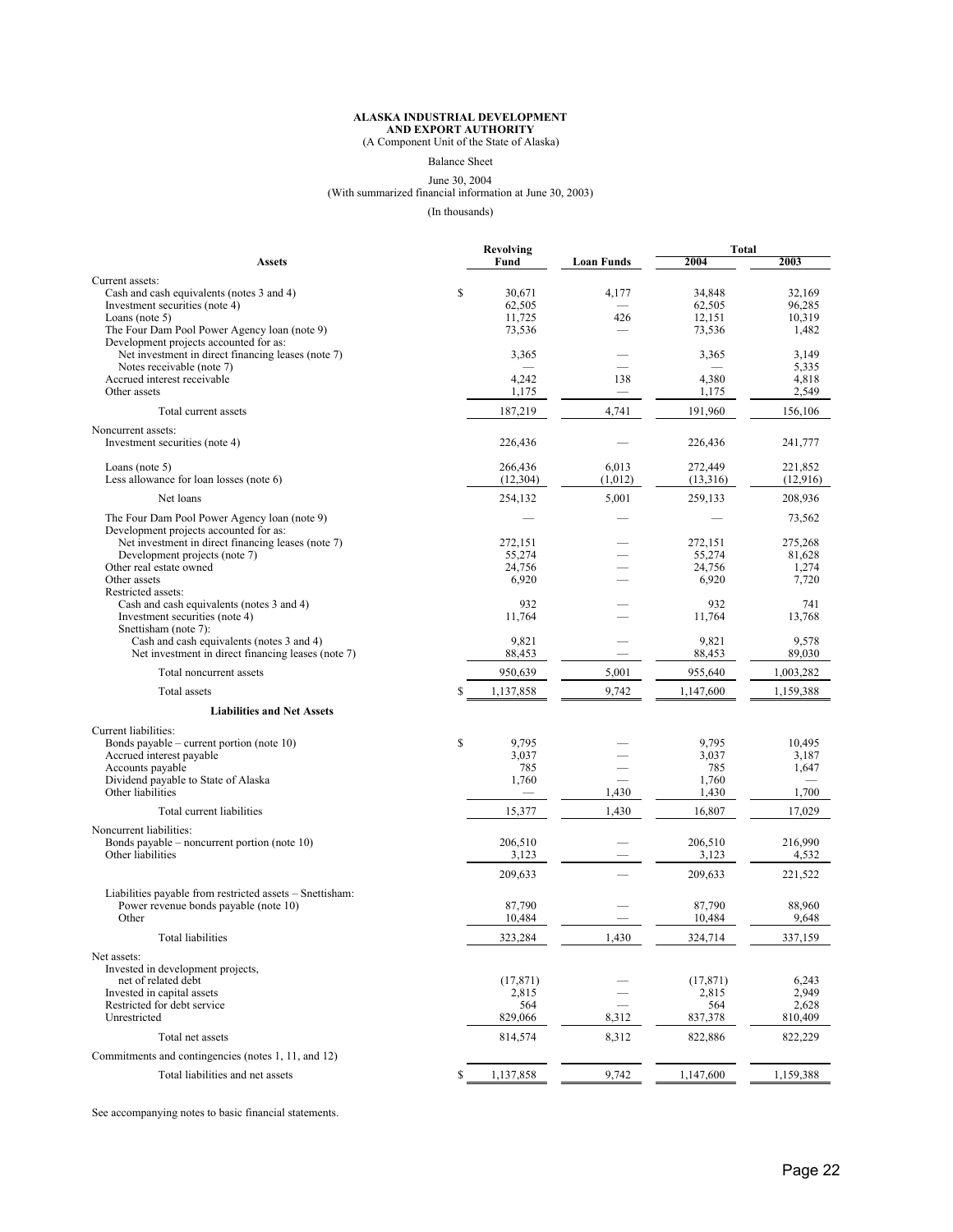(A Component Unit of the State of Alaska)

Statement of Revenues, Expenses, and Changes in Fund Net Assets

Year ended June 30, 2004 (With summarized financial information for the year ended June 30, 2003)

(In thousands)

|                                              | <b>Revolving</b> |                   | <b>Total</b> |           |
|----------------------------------------------|------------------|-------------------|--------------|-----------|
|                                              | Fund             | <b>Loan Funds</b> | 2004         | 2003      |
| Operating revenues:                          |                  |                   |              |           |
| Interest on loans (note 5)                   | \$<br>14,861     | 243               | 15,104       | 14,990    |
| Interest on The Four Dam                     |                  |                   |              |           |
| Pool Power Agency loan (note 9)              | 4,846            |                   | 4,846        | 4,913     |
| Interest on direct financing leases (note 7) | 17,500           |                   | 17,500       | 17,702    |
| Interest on Snettisham restricted direct     |                  |                   |              |           |
| financing lease (note 7)                     | 4,723            |                   | 4,723        | 4,780     |
| Investment interest                          | 14,360           |                   | 14,360       | 16,750    |
| Net increase (decrease) in fair value        |                  |                   |              |           |
| of investments                               | (13, 432)        |                   | (13, 432)    | 15,241    |
| Other income                                 | 3,475            | 15                | 3,490        | 4,296     |
| Federal grants                               |                  | 914               | 914          |           |
| Other project income                         | 259              |                   | 259          | 431       |
| Total operating revenues                     | 46,592           | 1,172             | 47,764       | 79,103    |
| Operating expenses:                          |                  |                   |              |           |
| Interest                                     | 12,948           |                   | 12,948       | 13,795    |
| Interest on Snettisham liabilities payable   |                  |                   |              |           |
| from restricted assets (note 10)             | 4,723            |                   | 4,723        | 4,780     |
| General and administrative                   | 6,116            | 187               | 6,303        | 6,456     |
| Write-downs associated with development      |                  |                   |              |           |
| projects (note 7)                            |                  |                   |              | 1,700     |
| Write-downs and net expenses associated      |                  |                   |              |           |
| with other assets                            | 847              |                   | 847          | 996       |
| Assumption of debt (note 12)                 |                  |                   |              | 1,700     |
| Depreciation                                 | 1,949            |                   | 1,949        | 2,169     |
| Other project expenses                       | 2,383            |                   | 2,383        | 5,076     |
| Total operating expenses                     | 28,966           | 187               | 29,153       | 36,672    |
|                                              |                  |                   |              |           |
| Operating income                             | 17,626           | 985               | 18,611       | 42,431    |
| Nonoperating revenues (expenses)             |                  |                   |              |           |
| Capital grant                                | 85               |                   | 85           | 112       |
| Transfers from primary government            |                  | 122               | 122          |           |
| Investment interest                          |                  | 15                | 15           | 247       |
| Dividend to State of Alaska                  | (18, 176)        |                   | (18, 176)    | (20, 150) |
| Net nonoperating                             |                  |                   |              |           |
| revenues (expenses)                          | (18,091)         | 137               | (17, 954)    | (19,791)  |
| Increase (decrease) in net assets            | (465)            | 1,122             | 657          | 22,640    |
|                                              |                  |                   |              |           |
| Net assets – beginning of year               | 815,039          | 7,190             | 822,229      | 799,589   |
| Net assets $-$ ending of year                | \$<br>814,574    | 8,312             | 822,886      | 822,229   |

See accompanying notes to basic financial statements.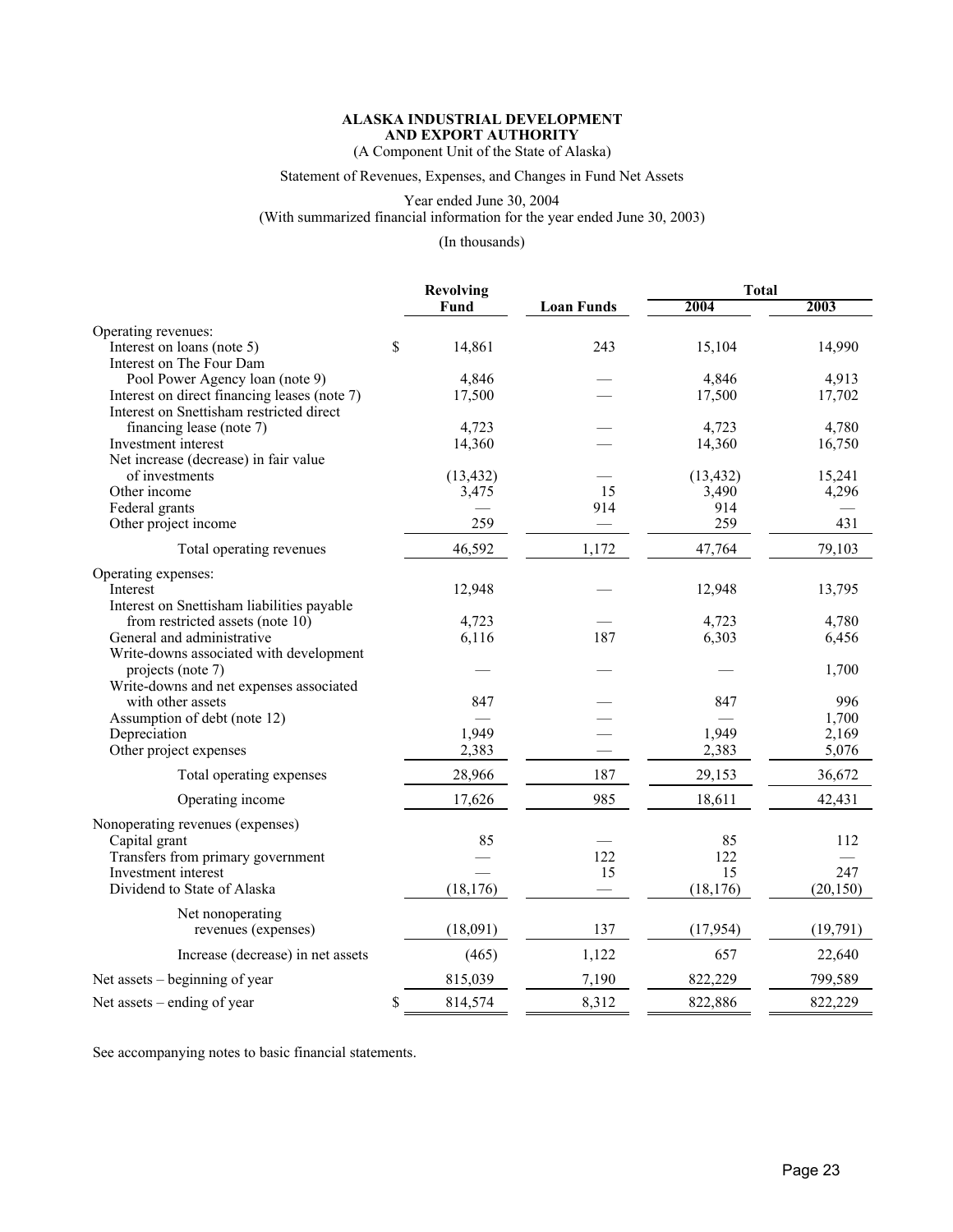(A Component Unit of the State of Alaska)

Statement of Cash Flows

#### Year ended June 30, 2004 (With summarized financial information for the year ended June 30, 2003)

(In thousands)

|                                                                                           | <b>Revolving</b>   |                          | <b>Total</b>       |                     |
|-------------------------------------------------------------------------------------------|--------------------|--------------------------|--------------------|---------------------|
|                                                                                           | Fund               | <b>Loan Funds</b>        | 2004               | 2003                |
| Cash flows from operating activities:                                                     |                    |                          |                    |                     |
| Interest received on loans                                                                | \$<br>14,530       | 209                      | 14,739             | 15,593              |
| Interest received on The Four Dam Pool Power                                              |                    |                          |                    |                     |
| Agency loan                                                                               | 4,821              |                          | 4,821              | 4,928               |
| Receipts from borrowers<br>Principal collected on loans                                   | 2,118<br>27,618    | 642                      | 2,118<br>28,260    | 1,865<br>49,245     |
| Principal collected on The Four Dam Pool Power                                            |                    |                          |                    |                     |
| Agency loan                                                                               | 1,508              |                          | 1,508              | 1,402               |
| Other operating receipts                                                                  | 2,533              |                          | 2,533              | 2,384               |
| Loans originated                                                                          | (78,682)           | (1,890)                  | (80, 572)          | (61, 011)           |
| Payments to suppliers and employees for services                                          | (9,882)            | (1)                      | (9,883)            | (10,053)            |
| Payment to primary government                                                             |                    | (62)                     | (62)               |                     |
| Payment to other governments                                                              |                    | (21)                     | (21)               |                     |
| Other operating payments                                                                  | (329)              | $\overline{\phantom{0}}$ | (329)              | (346)               |
| Net cash provided (used) by operating activities                                          | (35,765)           | (1, 123)                 | (36, 888)          | 4,007               |
| Cash flows from noncapital and related financing activities:                              |                    |                          |                    |                     |
| Transfers from primary government                                                         |                    | 122                      | 122                |                     |
| Dividend paid to the State of Alaska                                                      | (16, 416)          |                          | (16, 416)          | (20, 150)           |
| Interest paid on noncapital debt                                                          | (304)              | (23)                     | (327)              | (861)               |
| Operating loans collected from                                                            | 975                |                          | 975                |                     |
| the Alaska Energy Authority-net<br>Principal paid on noncapital debt                      | (3,210)            |                          | (3,210)            | 60<br>(8,250)       |
|                                                                                           |                    |                          |                    |                     |
| Net cash provided (used) by noncapital                                                    |                    |                          |                    |                     |
| and related financing activities                                                          | (18,955)           | 99                       | (18, 856)          | (29,201)            |
| Cash flows from capital and related financing activities:                                 |                    |                          |                    |                     |
| Direct financing lease receipts                                                           | 20,402             |                          | 20,402             | 20,898              |
| Direct financing lease receipts - Snettisham                                              | 5,300              |                          | 5,300              | 5,143               |
| Investment in development projects                                                        |                    |                          |                    | (2,130)             |
| Proceeds from capital grants                                                              | 94                 |                          | 94                 | 417                 |
| Other receipts from capital and financing activities                                      | 252                |                          | 252                | 237                 |
| Interest paid on capital debt                                                             | (12, 446)          |                          | (12, 446)          | (12, 615)           |
| Principal paid on capital debt                                                            | (7,970)            |                          | (7,970)            | (7, 845)            |
| Interest paid on capital debt - Snettisham<br>Principal paid on capital debt - Snettisham | (4,753)<br>(1,170) |                          | (4,753)<br>(1,170) | (4,806)<br>(1, 115) |
|                                                                                           |                    |                          |                    |                     |
| Net cash used by capital and related                                                      |                    |                          |                    |                     |
| financing activities                                                                      | (291)              |                          | (291)              | (1, 816)            |
| Cash flows from investing activities:                                                     |                    |                          |                    |                     |
| Proceeds from sales and maturities of                                                     |                    |                          |                    |                     |
| investment securities                                                                     | 515,706            |                          | 515,706            | 525,351             |
| Purchases of investment securities                                                        | (478, 012)         |                          | (478, 012)         | (507, 044)          |
| Receipts from notes receivable                                                            | 5,777              |                          | 5,777              | 850                 |
| Interest and dividends collected on investments                                           | 15,235             | 38                       | 15,273             | 18,517              |
| Net proceeds from sales of other real estate owned<br>Purchase of equity investment       | 404                |                          | 404                | 1,140<br>(500)      |
|                                                                                           |                    |                          |                    |                     |
| Net cash provided by investing activities                                                 | 59,110             | $38\,$                   | 59,148             | 38,314              |
| Net increase (decrease) in cash and<br>cash equivalents                                   | 4,099              | (986)                    | 3,113              | 11,304              |
| Cash and cash equivalents at beginning of year                                            | 37,325             | 5,163                    | 42,488             | 31,184              |
| Cash and cash equivalents at end of year                                                  | \$<br>41,424       | 4,177                    | 45,601             | 42,488              |
|                                                                                           |                    |                          |                    |                     |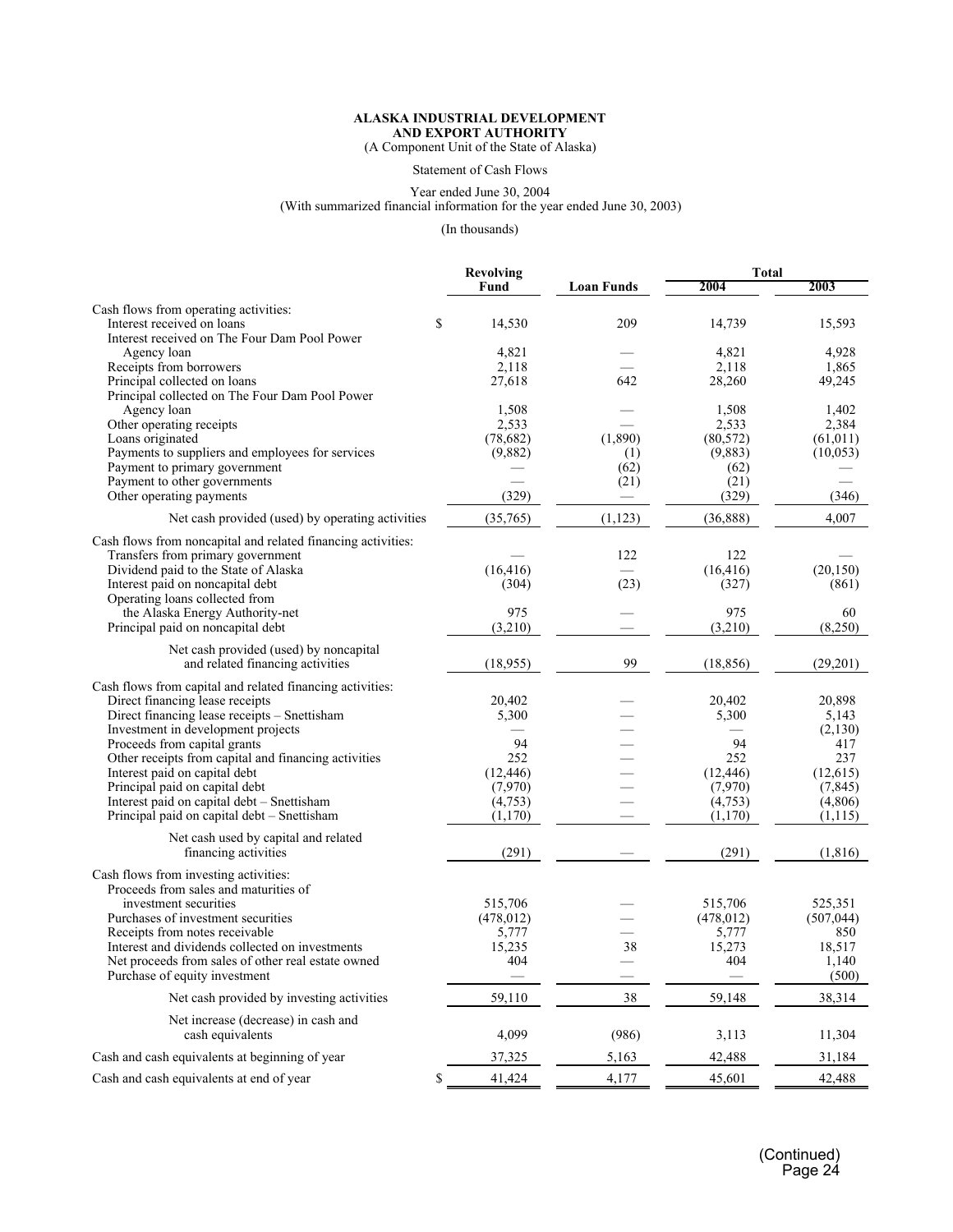(A Component Unit of the State of Alaska)

Statement of Cash Flows

#### Year ended June 30, 2004 (With summarized financial information for the year ended June 30, 2003)

(In thousands)

|                                                      | Revolving    |                   | <b>Total</b> |           |  |
|------------------------------------------------------|--------------|-------------------|--------------|-----------|--|
|                                                      | Fund         | <b>Loan Funds</b> | 2004         | 2003      |  |
| Reconciliation of operating income to net cash       |              |                   |              |           |  |
| provided (used) by operating activities:             |              |                   |              |           |  |
| Operating income                                     | \$<br>17,626 | 985               | 18,611       | 42,431    |  |
| Adjustments to reconcile operating income to         |              |                   |              |           |  |
| net cash provided (used) by operating activities     |              |                   |              |           |  |
| Principal collected on loans                         | 27,618       | 642               | 28,260       | 49,245    |  |
| Principal collected on The Four Dam                  |              |                   |              |           |  |
| Pool Power Agency loan                               | 1,508        |                   | 1,508        | 1,402     |  |
| Loans originated                                     | (78,682)     | (1,890)           | (80, 572)    | (61, 011) |  |
| Investment interest income                           | (14,360)     |                   | (14,360)     | (16,750)  |  |
| Amortization of unearned income on direct            |              |                   |              |           |  |
| financing leases                                     | (17,500)     |                   | (17,500)     | (17,702)  |  |
| Amortization of unearned income on direct            |              |                   |              |           |  |
| financing lease – Snettisham                         | (4, 723)     |                   | (4, 723)     | (4,780)   |  |
| Interest income – notes receivable                   | (241)        |                   | (241)        | (414)     |  |
| Bond interest expense                                | 12,597       |                   | 12,597       | 13,480    |  |
| Bond interest expense - Snettisham                   | 4,723        |                   | 4,723        | 4,780     |  |
| Provision for loan losses                            | 165          | 126               | 291          | 49        |  |
| Depreciation                                         | 1,949        |                   | 1,949        | 2,169     |  |
| Net depreciation (appreciation) of investment        |              |                   |              |           |  |
| securities                                           | 13,432       |                   | 13,432       | (15, 241) |  |
| Write-downs and net loss on sale of other assets     | 519          |                   | 519          | 838       |  |
| Write-down of development projects                   |              |                   |              | 1,700     |  |
| Decrease (increase) in accrued interest              |              |                   |              |           |  |
| receivable – The Four Dam Pool                       |              |                   |              |           |  |
| Power Agency loan                                    | (24)         |                   | (24)         | 15        |  |
| Decrease (increase) in accrued interest              |              |                   |              |           |  |
| receivable and other assets                          | 362          | (46)              | 316          | 1,231     |  |
| Increase (decrease) in accounts payable              |              |                   |              |           |  |
| and other liabilities                                | (734)        | (940)             | (1,674)      | 2,565     |  |
| Net cash provided (used) by operating                |              |                   |              |           |  |
| activities                                           | (35,765)     | (1, 123)          | (36, 888)    | 4,007     |  |
| Noncash investing, capital and financing activities: |              |                   |              |           |  |
| Reclassification of direct financing lease to        |              |                   |              |           |  |
| development project (note 12)                        | \$           |                   |              | 22,400    |  |
| Reclassification of development project to           |              |                   |              |           |  |
| other real estate owned (note 12)                    | 24,405       |                   | 24,405       |           |  |
|                                                      |              |                   |              |           |  |

See accompanying notes to basic financial statements.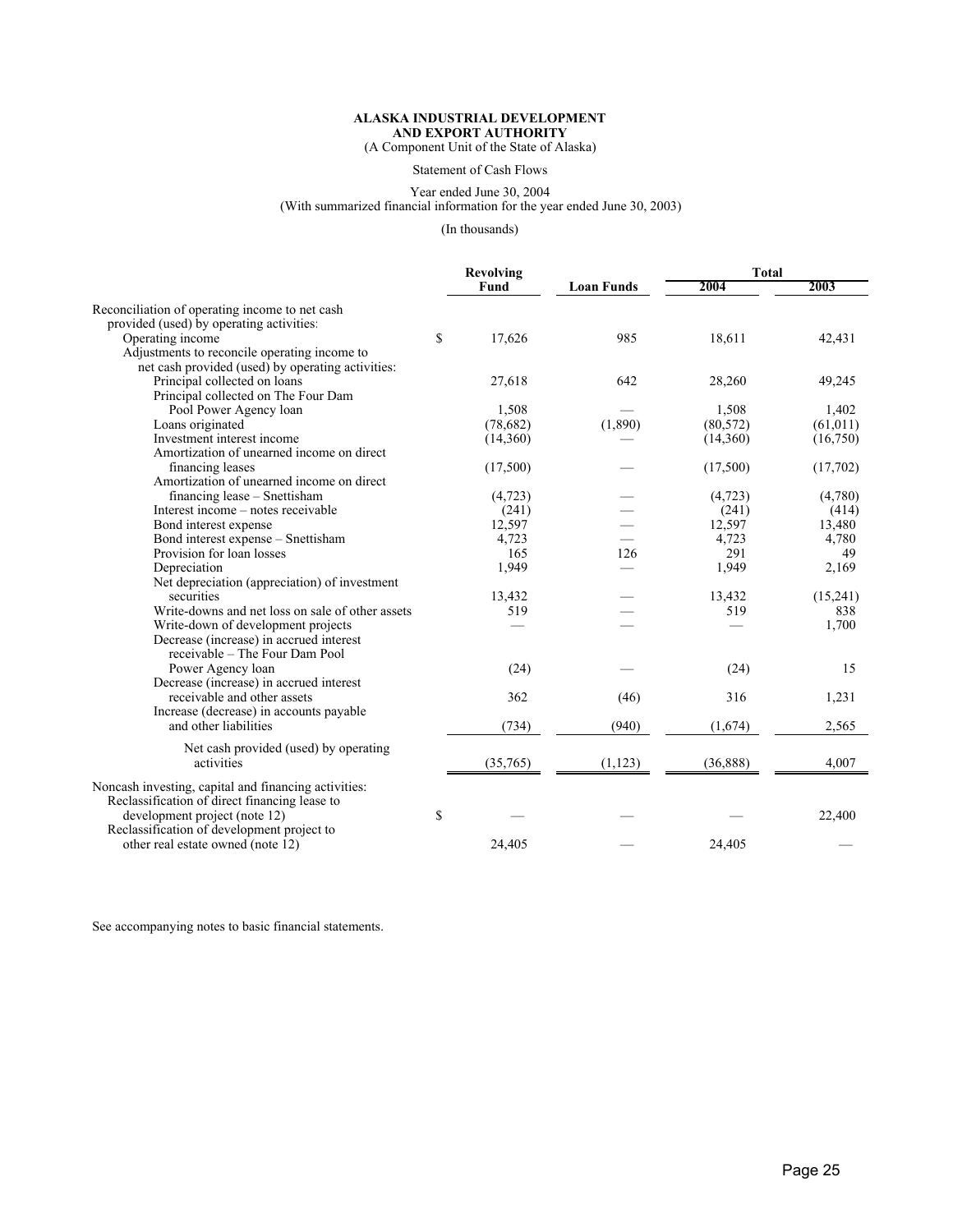(A Component Unit of the State of Alaska)

Notes to Basic Financial Statements

June 30, 2004

### (With Summarized Financial Information for June 30, 2003)

## **(1) Organization and Operations**

The Alaska Industrial Development and Export Authority (AIDEA or the Authority) is a component unit of the State of Alaska (State). AIDEA is the primary economic development financing agency of the State, financing economic development projects using existing assets, general obligation bonds or debt secured by project revenues. AIDEA's mission is to promote, develop, and advance the general prosperity of the people of Alaska, to relieve problems of unemployment and to create additional employment by providing various means of financing and facilitating the financing of industrial, manufacturing, export and business enterprises, and other facilities within the State. AIDEA has various powers that support its economic development mission, including, but not limited to, the ability to adopt regulations, to acquire ownership interests in projects, to lease projects, to issue bonds, and to acquire and manage projects. AIDEA conducts the majority of its business through its Revolving Fund (Revolving Fund), established pursuant to legislation. The Authority's Revolving Fund has two main programs under which it transacts its business, as more fully described below under the headings "Enterprise Development Account" and "Economic Development Account". AIDEA has two smaller programs (Loan Funds), the Small Business Economic Development Revolving Loan Fund Program and the Rural Development Initiative Fund Loan Program that are not part of the Revolving Fund. The Loan Funds are included in a separate column within the accompanying financial statements.

#### *(a) Enterprise Development Account*

A summary of programs available under the Enterprise Development Account follows:

- The loan participation program, under which the Authority purchases participations in loans made by financial institutions to their customers. The Authority's participation is limited to the lesser of 90% or \$20,000,000 of the permanent financing for qualifying facilities. The Authority currently has tax-exempt bonds outstanding under this program, which are general obligations of the Authority.
- The business and export assistance program, under which the Authority provides up to an 80% guarantee of the principal balance and a guarantee of interest to the financial institution making a qualifying loan. The maximum guarantee amount of any loan is \$1,000,000.

#### *(b) Economic Development Account*

Through the Economic Development Account, the Authority has the ability to own and operate facilities which will help to accomplish its mission. Economic Development Account projects at June 30, 2004 are (also see note 7):

• DeLong Mountain Transportation System (Red Dog Project). This project consists of a road and port to serve regional needs and permit transportation of lead and zinc concentrates and other minerals from the Red Dog deposit, the largest zinc deposit in the world, located in the DeLong Mountains in northwestern Alaska. The Red Dog Project was financed with Authority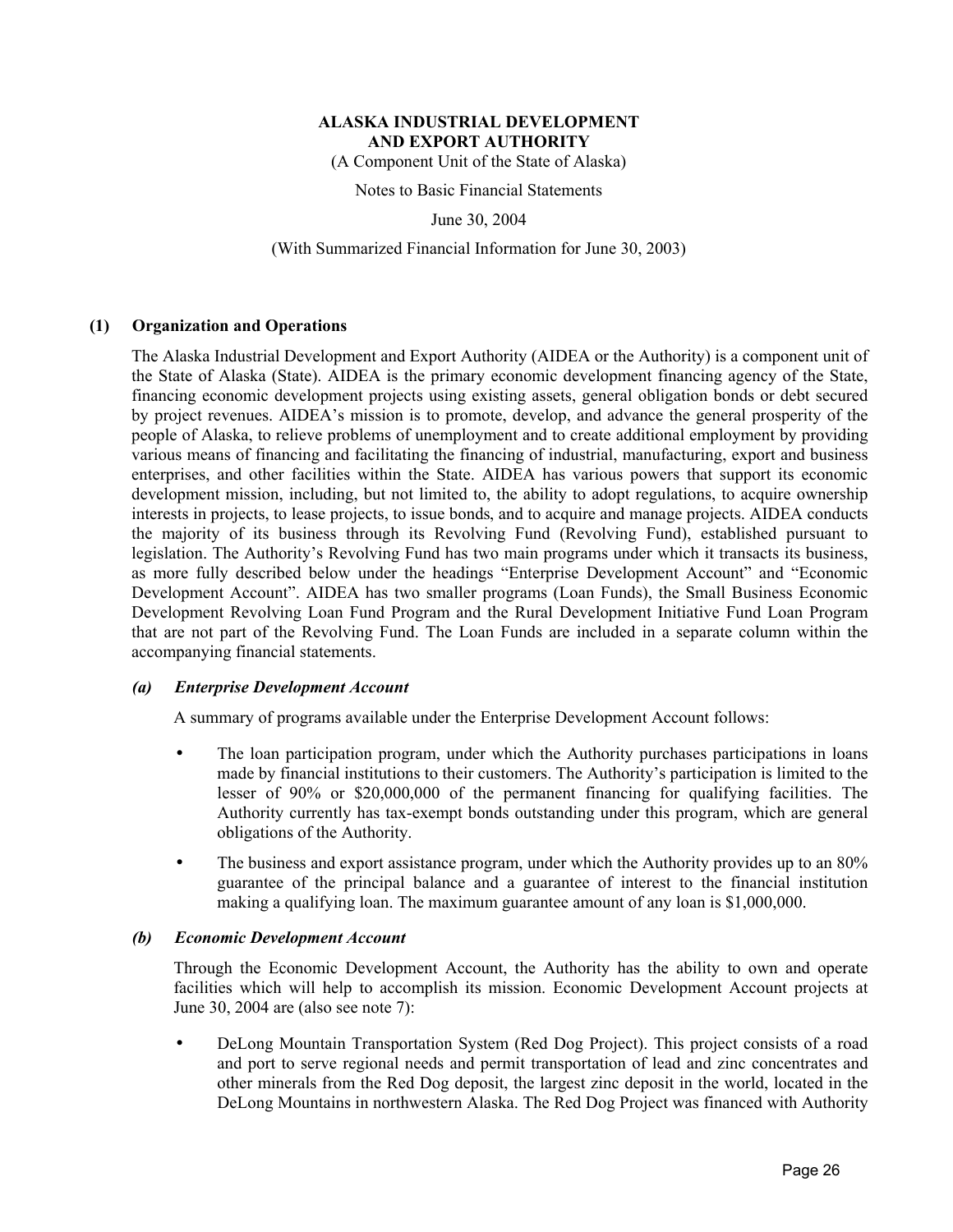(A Component Unit of the State of Alaska)

Notes to Basic Financial Statements

June 30, 2004

(With Summarized Financial Information for June 30, 2003)

funds and bond financings, including \$150,000,000 of general obligation bonds issued in May 1997, which refunded outstanding revenue bonds and provided construction funds.

- Skagway Ore Terminal (Skagway Terminal). This project is a public-use ore terminal port facility in Skagway, Alaska. The Skagway Terminal was financed by a \$25,000,000 bond issue completed in December 1990; all remaining outstanding bonds were called in April 2002. The purchase of a petroleum products tank farm and vehicle fueling facility was financed using Authority funds.
- Federal Express Project. This project consists of an aircraft hangar and maintenance facilities at the Ted Stevens Anchorage International Airport. The Federal Express Project was partially financed by a \$28,000,000 bond issue completed in September 1992; the issue was refunded in June 2002.
- Healy Clean Coal Project (Healy Project). This project is a coal-fired power plant located near Healy, Alaska. The Authority received a \$25,000,000 state legislative appropriation and \$117,327,000 of funding from the U.S. Department of Energy, Clean Coal Technology III Demonstration Grant Program to assist in financing the Healy Project. In May 1998, \$85,000,000 of bonds were issued to refund \$85,000,000 of Variable Rate Revolving Fund Bonds originally issued in July 1996, the proceeds of which were used to finance a portion of the Healy Project construction cost.
- Seward Coal Load-Out Facility. In May 1995, the Authority purchased a 49% interest in a coal load-out facility in Seward, Alaska for approximately \$6,900,000. The purchase was subject to specific conditions and the execution of a demand note and repurchase agreement, and corporate guarantees by project participants. The Authority sold its interest in the facility in November 2003 and the demand note was paid in full.
- Ketchikan Shipyard (Shipyard). Ownership of the Shipyard, located in Ketchikan, Alaska, was transferred to the Authority in July 1997, under an agreement between the Authority and the State Department of Transportation and Public Facilities. A \$10,000,000 second shiplift is currently in the design phase and will be financed by a \$5,000,000 federal grant and matching state and local contributions. The Authority is negotiating with the current operator regarding a long-term operating agreement.
- Snettisham Hydroelectric Project (Snettisham). This project, located in southeast Alaska near Juneau, was acquired from the Alaska Power Administration, a federal agency, in August 1998. The Authority issued \$100,000,000 of revenue bonds to purchase the project and provide funds for the purchase and installation of a submarine cable system (which has been completed). The Authority has agreements with Alaska Electric Light and Power (AEL&P), the sole Juneau electric utility, that provide for the sale of the project's entire electrical capability to AEL&P, require AEL&P to operate and maintain the project, and provide an option for the purchase of the project.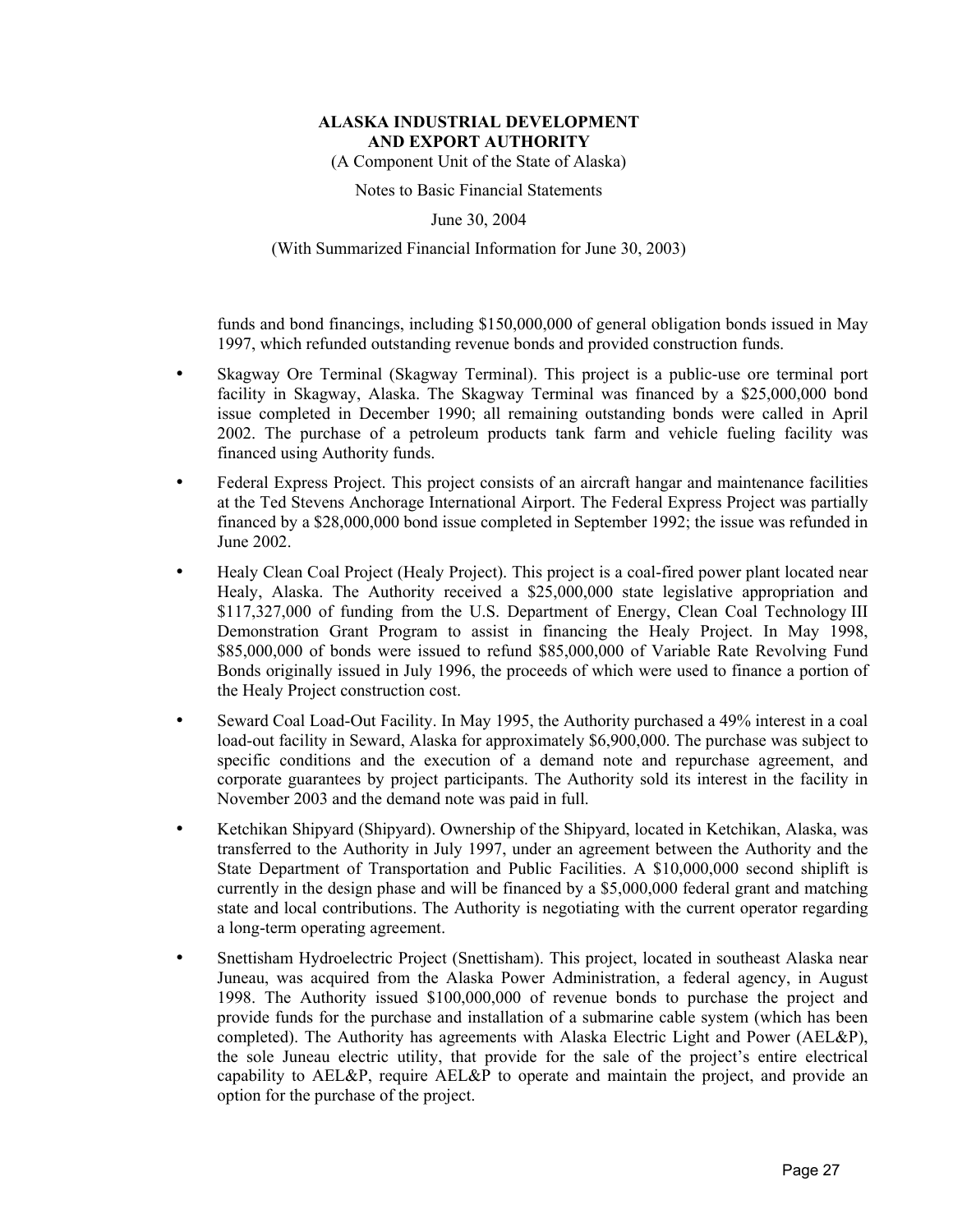(A Component Unit of the State of Alaska)

Notes to Basic Financial Statements

June 30, 2004

## (With Summarized Financial Information for June 30, 2003)

Proposed own-and-operate projects for which the Legislature has authorized the issuance of bonds are:

- The Authority has \$55,000,000 of remaining authorization (from an original \$85,000,000 authorization) to issue bonds to finance the acquisition, design, and construction of aircraft maintenance/air cargo/air transport support facilities located at Ted Stevens Anchorage International Airport.
- The Authority has bonding authorization of \$50,000,000 for a bulk commodity loading and shipping terminal to be located within Cook Inlet to be owned by the Authority.
- The Authority has bonding authorization of \$50,000,000 for a facility to be constructed in Anchorage for the offloading, processing, storage, and transloading of seafoods. The Authority purchased Alaska Seafood International (ASI) in 1999 (see note 12) and no issuance of bonds is anticipated.
- The Authority has bonding authorization of \$20,000,000 to finance the acquisition, design, and construction of the Kodiak rocket launch complex and tracking station and the Fairbanks satellite ground station space park. The Authority does not currently anticipate that it will participate in financing the projects.
- The Authority has bonding authorization of \$80,000,000 to finance the expansion, improvement and modification of the existing Red Dog Project port facilities and to finance the construction of new related facilities to be owned by the Authority.
- The Authority has bonding authorization of \$30,000,000 to finance improvement and expansion of the Nome port facilities to be owned by the Authority. The Authority does not currently anticipate that it will participate in financing the project.
- The Authority has bonding authorization of \$15,000,000 to finance the construction and improvement of phase 1 of the proposed Hatcher Pass Ski Resort, located in the Matanuska-Susitna Borough.
- The Authority has bonding authorization of \$20,000,000 to finance the acquisition, development, improvement and construction of port and related facilities on Lynn Canal in Southeast Alaska, to be owned by the Authority.

## *(c) Revenue Bond Program*

The Authority has a stand-alone revenue bond program under which the Authority acts as a conduit to facilitate a financing transaction for facilities owned by third parties. Stand-alone revenue bonds issued by the Authority are not general obligations of the Authority. They are payable only out of revenues derived from the financing of projects or the private businesses for which the projects are financed. The Authority is specifically authorized to issue revenue bonds to finance the construction of power transmission interties to be owned by electric utilities in a collective amount not to exceed \$185,000,000; as of June 30, 2004 no bonds under this authorization have been issued. As of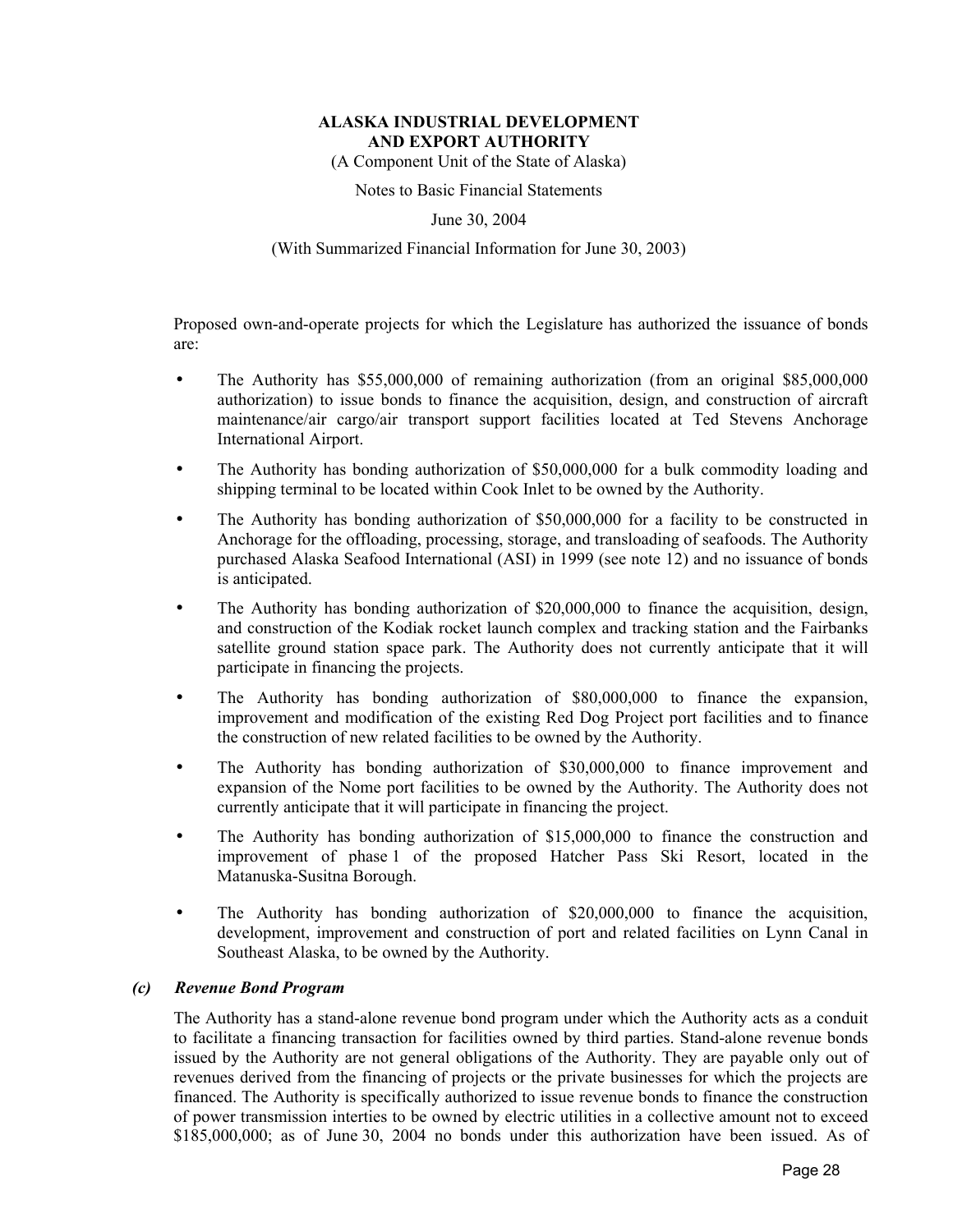(A Component Unit of the State of Alaska)

Notes to Basic Financial Statements

June 30, 2004

## (With Summarized Financial Information for June 30, 2003)

June 30, 2004 the Authority had issued revenue bonds for 302 projects (not including bonds issued to refund other bonds). The principal amount payable for revenue bonds issued after July 1, 1995 was \$115,178,000. The aggregate amount outstanding for the remaining revenue bonds, which were issued prior to July 1, 1995, could not be determined; however, their original issue amounts totaled \$616,000,000 (not including bonds issued to refund other bonds).

## *(d) Small Business Economic Development Revolving Loan Fund Program and Rural Development Initiative Fund Loan Program*

AIDEA's Small Business Economic Development Revolving Loan Fund Program provides financing to eligible applicants under the United States Economic Development Administration Long-Term Economic Deterioration program and the Sudden and Severe Economic Dislocation program. The Small Business Economic Development Revolving Loan Fund was created to receive loan fund grants from the United States Economic Development Administration.

AIDEA's Rural Development Initiative Fund Loan Program is designed to create job opportunities in rural Alaska by providing small Alaskan businesses with needed capital that may not be available in conventional markets. Businesses must be Alaskan owned and located in a community of 2,000 or less on the road or rail system or off-road or rail communities of 5,000 or less.

These Loan Programs are administered by the State Department of Commerce, Community and Economic Development.

#### *(e) Alaska Energy Authority*

Pursuant to legislation enacted in 1993, the members of the board of directors of the Authority also serve as the board of directors of the Alaska Energy Authority (AEA). The Authority provides personnel services for AEA and has a borrowing arrangement to provide working capital funds to AEA. AEA continues to exist as a separate legal entity. There is no commingling of funds, assets, or liabilities between AIDEA and AEA and there is no responsibility of one for the debts or the obligations of the other. Consequently, the accounts of AEA are not included in the accompanying financial statements.

#### **(2) Summary of Significant Accounting Policies**

## *(a) Basis of Accounting – Enterprise Fund Accounting*

The accounts of AIDEA are organized as an Enterprise Fund. Accordingly, the financial activities of AIDEA are reported using the economic resources measurement focus and the accrual basis of accounting, whereby revenues are recorded when earned and expenses are recorded when goods or services are received or the related liability is incurred.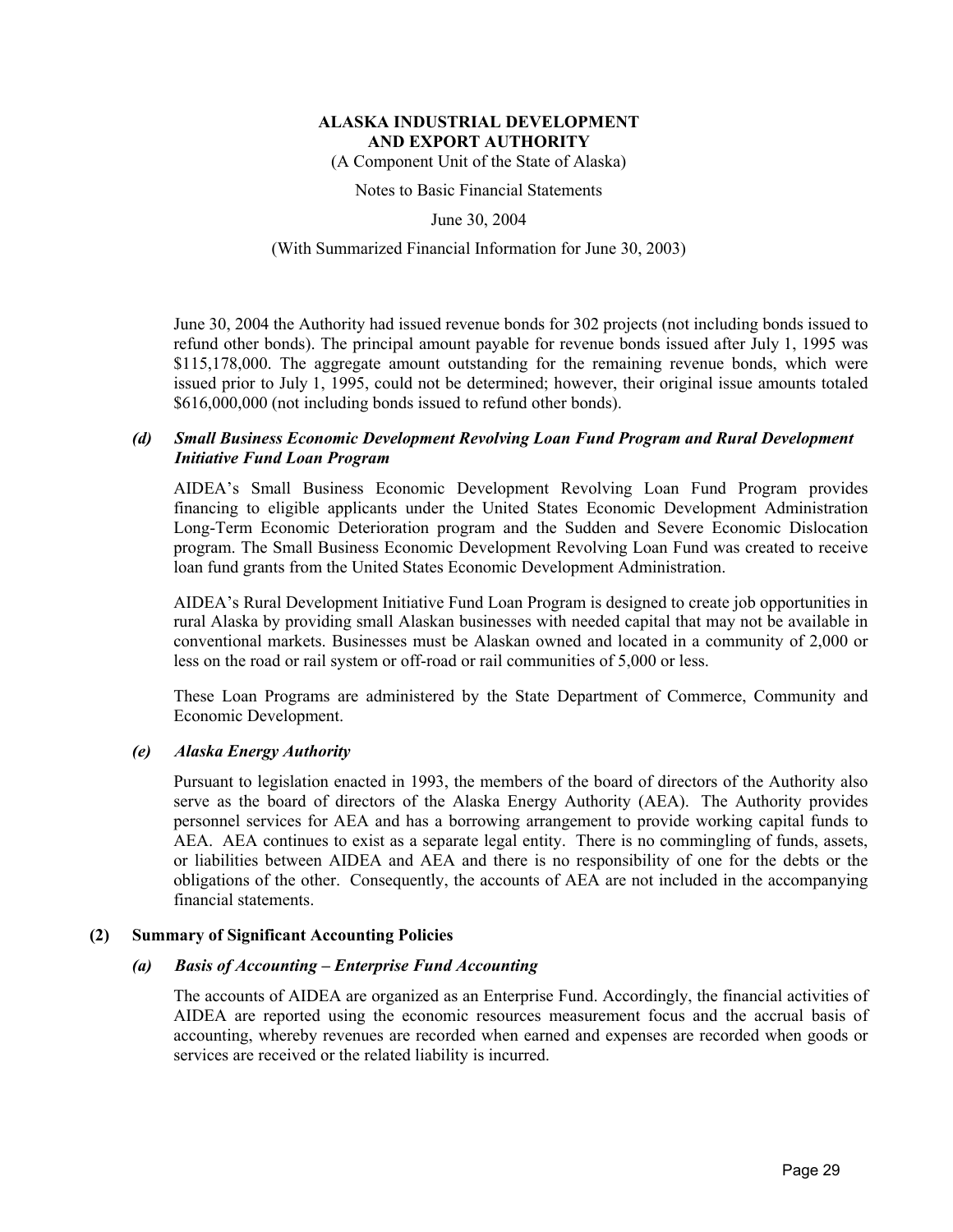(A Component Unit of the State of Alaska)

Notes to Basic Financial Statements

June 30, 2004

## (With Summarized Financial Information for June 30, 2003)

Governmental Accounting Standards Board (GASB) Statement No. 20, *Accounting and Financial Reporting for Proprietary Funds and Other Governmental Entities That Use Proprietary Fund Accounting*, provides two options for reporting proprietary fund activities. AIDEA has elected to apply all applicable GASB pronouncements and all FASB Statements and Interpretations, Accounting Principles Board Opinions and Accounting Research Bulletins issued on or before November 30, 1989, unless they conflict with or contradict GASB pronouncements.

#### *(b) Cash and Cash Equivalents*

For purposes of the statements of cash flows, cash and cash equivalents consist of cash, short term commercial paper, and investments in money market funds, whether unrestricted or restricted as to their use.

#### *(c) Investments*

AIDEA's marketable securities are reported at fair value in the financial statements. Unrealized gains and losses are reported as components of the change in fund net assets. Fair values are obtained from independent sources.

#### *(d) Loans and Related Interest Income*

The Authority's loans are primarily secured by first deeds of trust on real estate located in Alaska and are generally carried at amounts advanced less principal payments collected. Interest income is accrued as earned. Accrual of interest is discontinued whenever the payment of interest or principal is more than 90 days past due or when the loan terms are restructured.

AIDEA considers lending activities to be part of its principal ongoing operations and classifies it as operating in the statement of revenues, expenses and changes in fund net assets. Loans are considered program loans for the purposes of cash flow presentation.

#### *(e) Net Investment in Direct Financing Leases*

The Authority leases various projects pursuant to certain agreements (as more fully described in note 7) which are recorded in the accompanying financial statements as direct financing leases. Interest income related to direct financing leases is recognized using the effective interest method which produces a constant periodic rate of return on the outstanding investment in the lease. AIDEA considers such activity to be part of its principal ongoing operations and classifies it as operating in the statements of revenues, expenses, and changes in fund net assets.

#### *(f) Development Projects*

The Authority's development projects are carried at cost, adjusted for permanent impairments of value. The Authority recognizes impairment losses for development projects whenever the fair value of the asset has declined below the carrying value and the decline is determined to be permanent in nature. The Authority considers development project activity, including impairments, if any, to be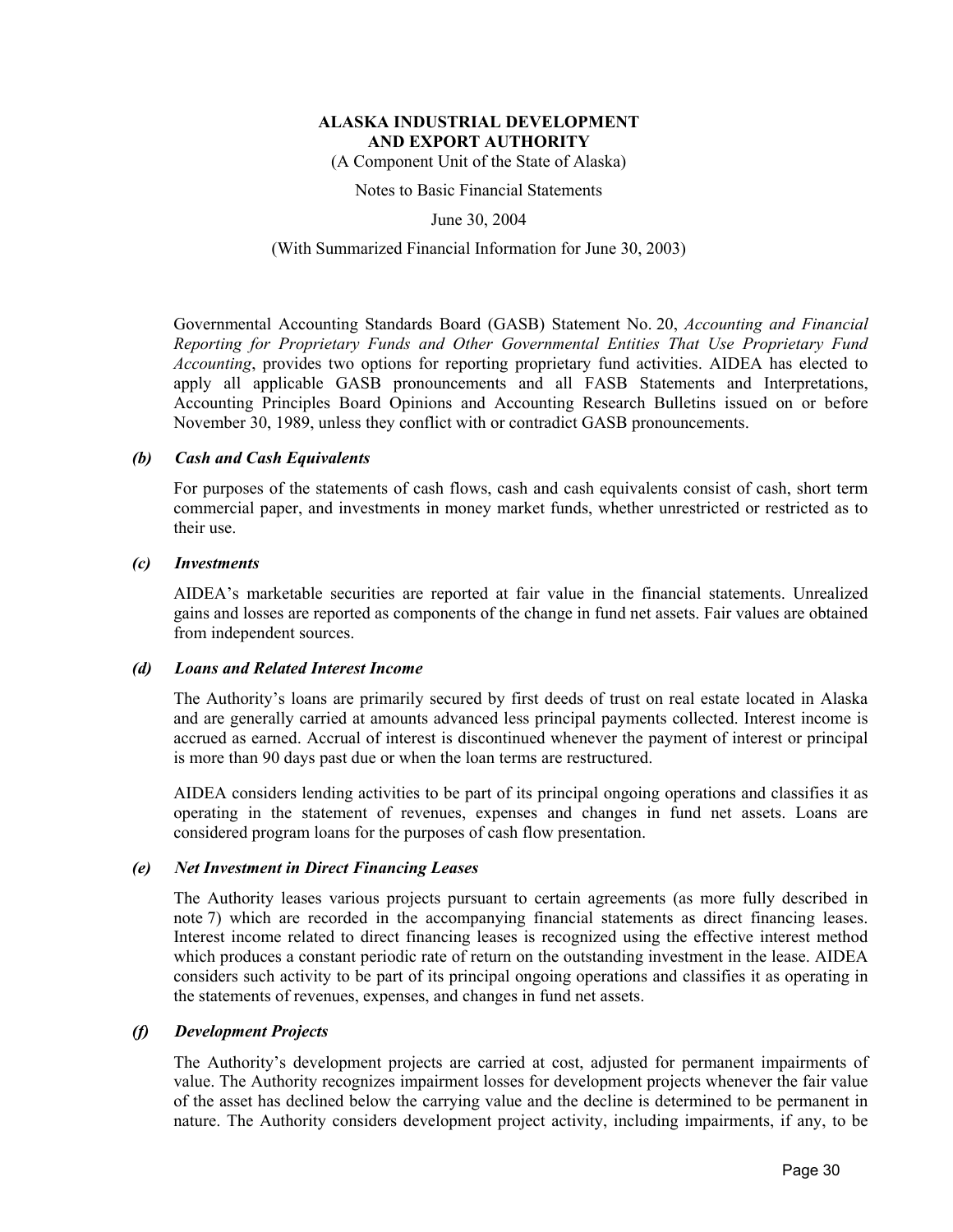(A Component Unit of the State of Alaska)

Notes to Basic Financial Statements

June 30, 2004

#### (With Summarized Financial Information for June 30, 2003)

part of its principal ongoing operations and classifies it as operating in the statements of revenues, expenses, and changes in fund net assets.

#### *(g) Other Real Estate Owned*

Other real estate owned represents property acquired through foreclosure on loans, received by deed in lieu of foreclosure or transferred from lease receivable when the properties become available for sale. Other real estate owned is recorded at the lower of the loan or lease balance or the estimated fair market value of the property at the time of receipt or transfer of the property, with any excess of loan or lease balance over fair market value charged to the respective allowance for loan or lease losses. Upon final disposition or a decline in the value of the property, gains or losses are charged or credited to operations in the current period.

#### *(h) Allowance for Loan Losses*

The allowance for loan losses represents management's judgment as to the amount required to absorb potential losses in the loan portfolio. The factors used by management to determine the allowance required include historical loss experience, individual loan delinquencies, collateral values, economic conditions and other factors. Management's opinion is that the allowance is currently adequate to absorb known losses and inherent risks in the portfolio.

#### *(i) Allowance for Lease Receivables*

The allowance for lease receivables represents management's judgment as to the amount required to absorb potential unrealizable direct financing lease receivables. The factors used by management to determine the allowance required include individual lease delinquencies, property values, economic conditions, and other factors. Management's opinion is that no allowance for lease receivables is required at June 30, 2004.

#### *(j) Environmental Issues*

The Authority's policy relating to environmental issues is to record a liability when the likelihood of Authority responsibility for clean-up is probable and the costs are reasonably estimable. At June 30, 2004, there were no environmental issues which met both of these criteria and, accordingly, no provision has been made in the accompanying financial statements for any potential liability which may result.

#### *(k) Appropriations and Grants*

AIDEA recognizes grant revenue under the provisions of GASB Statement No. 33, *Accounting and Financial Reporting for Nonexchange Transactions*, whereby revenue is recognized when all applicable eligibility requirements, including time requirements, are met.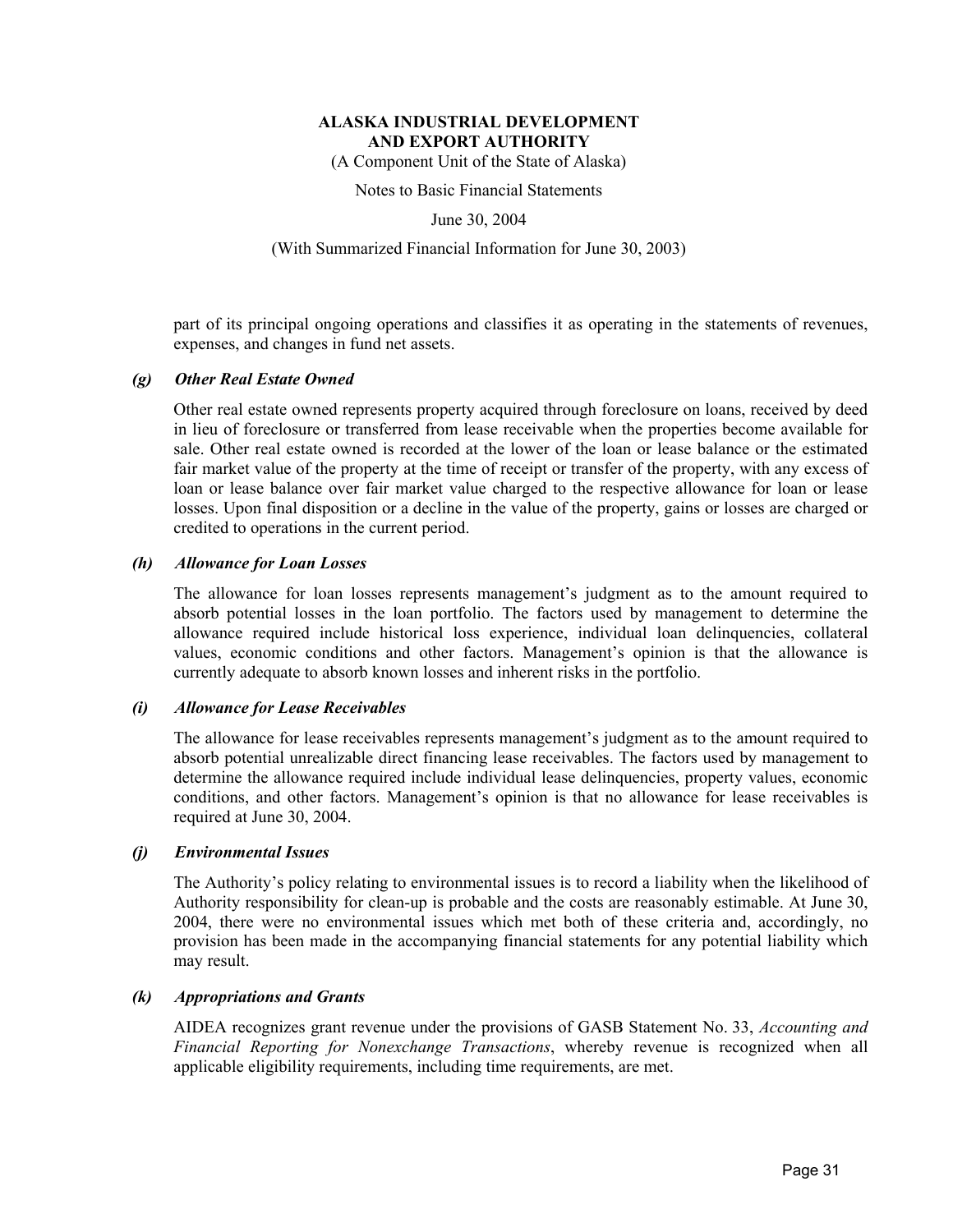(A Component Unit of the State of Alaska)

Notes to Basic Financial Statements

June 30, 2004

#### (With Summarized Financial Information for June 30, 2003)

#### *(l) Income Taxes*

The Internal Revenue Code provides that gross income for tax purposes does not include income accruing to a state or territory, or any political subdivision thereof, which is derived from the exercise of any essential governmental function or from any public utility. AIDEA is a political subdivision of the State performing an essential governmental function and is therefore exempt from Federal and State income taxes.

#### *(m) Depreciation*

Depreciation is charged to operations by use of the straight-line method over the estimated useful lives of depreciable assets, ranging from 10 to 35 years.

#### *(n) Transfers*

Transfers out, including the dividend to the State or transfers to State agencies, are recorded when the liability has been incurred and the amount is reasonably estimable.

#### *(o) Segment Information*

For purposes of segment reporting, activity related to Snettisham is considered to be a separate segment. The financial statements disclose all financial information required by the Authority's Snettisham bond resolution.

#### *(p) Estimates*

In preparing the financial statements, management of AIDEA is required to make estimates and assumptions that affect the reported amounts of assets and liabilities and disclosures of contingent assets and liabilities as of the date of the balance sheets and revenue and expenses for the period. Actual results could differ from those estimates.

#### *(q) Prior-period Information*

The basic financial statements include certain prior year summarized comparative information in total but not at the level of detail required for a presentation in conformity with accounting principles generally accepted in the United States of America. Accordingly, such information should be read in conjunction with the financial statements for the year ended June 30, 2003, from which the summarized information was derived.

#### *(r) Reclassifications*

Certain reclassifications have been made to the 2003 financial statements to conform to the 2004 presentation.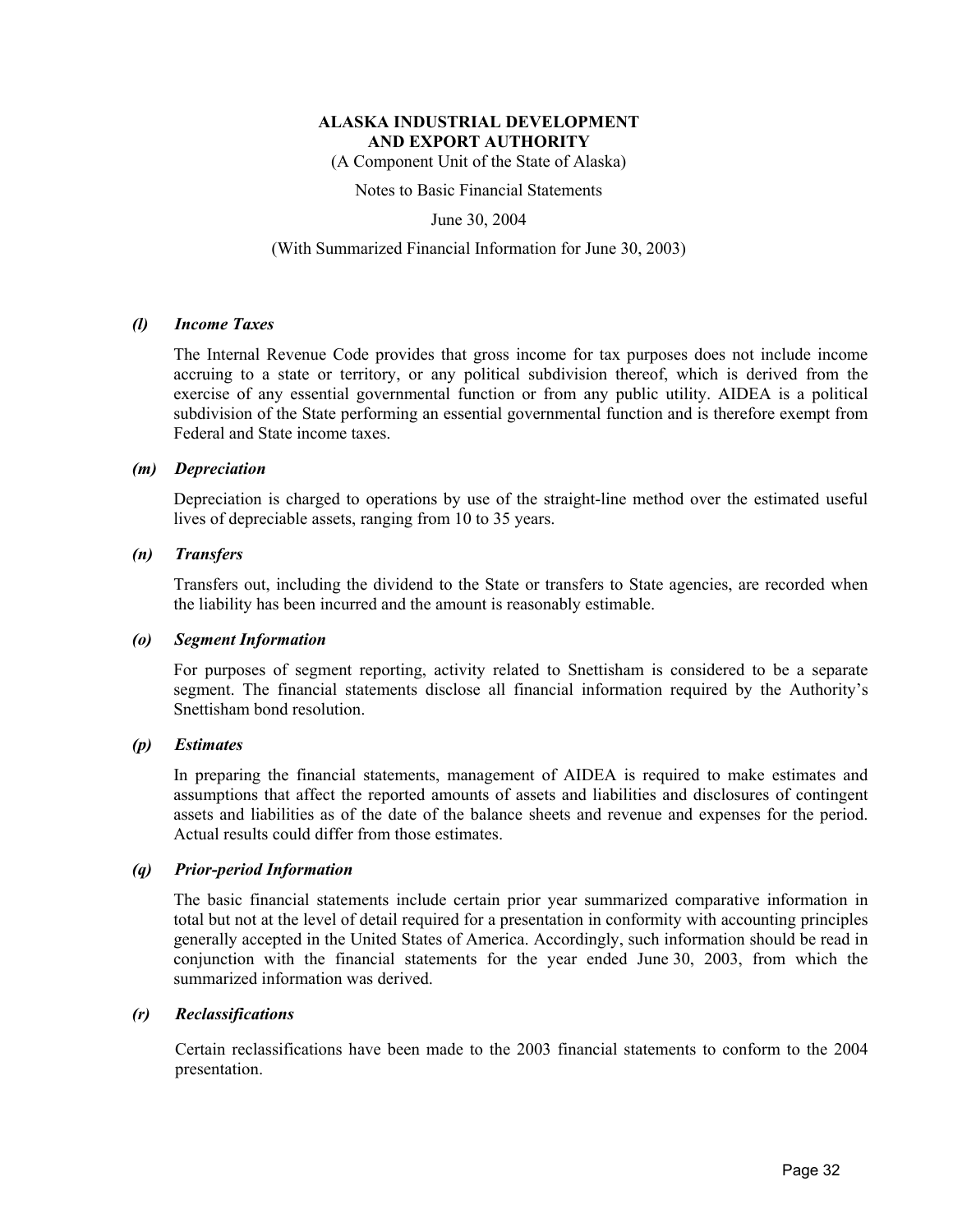(A Component Unit of the State of Alaska)

Notes to Basic Financial Statements

June 30, 2004

(With Summarized Financial Information for June 30, 2003)

## **(3) Additional Information Regarding Cash and Cash Equivalents**

At June 30, 2004 AIDEA's carrying amount of cash and cash equivalents (excluding Snettisham) was \$45,601,000 (\$932,000 was restricted) and the bank balance was \$45,642,000.

#### **(4) Investment Securities**

Major components of investment securities, the maturity distribution and carrying value at June 30, follows (stated in thousands):

|                                                                                                                                           |    | 2004                                         | 2003                                           |
|-------------------------------------------------------------------------------------------------------------------------------------------|----|----------------------------------------------|------------------------------------------------|
| U.S. Treasury securities maturity:<br>Within one year<br>After one but within five years<br>After five but within ten years<br>Thereafter | \$ | 62,441<br>13,476<br>3,487<br>1,864<br>81,268 | 72,880<br>17,718<br>4,153<br>12,962<br>107,713 |
| U.S. Government agencies maturity:                                                                                                        |    |                                              |                                                |
| Within one year<br>After one but within five years<br>After five but within ten years<br>Thereafter                                       |    | 11,828<br>24,758<br>10,867<br>72,907         | 31,130<br>21,046<br>3,187<br>67,740            |
|                                                                                                                                           |    | 120,360                                      | 123,103                                        |
| Corporate securities maturity:<br>After one but within five years<br>After five but within ten years<br>Thereafter                        |    | 33,094<br>39,982<br>26,001<br>99,077         | 4,732<br>54,072<br>62,210<br>121,014           |
|                                                                                                                                           | S  | 300,705                                      | 351,830                                        |

Amounts totaling approximately \$41,300,000 held in money market funds result in Category 3 safekeeping risk. All other cash and investment securities in the Revolving Fund are registered in the Authority's name and are held by its custodian. This arrangement results in Category 1 safekeeping risk, the lowest safekeeping risk classification as defined by GASB Statement No. 3 and Technical Bulletin No. 87-1.

The Loan Funds have cash and cash equivalents held with the State Treasury which are invested by the State Department of Revenue and are represented by participation in an investment pool and, as such, cannot be categorized into one of the three risk categories defined by GASB Statement No. 3 because the amount reported represents shares in a pool rather than specific, identifiable deposits and securities.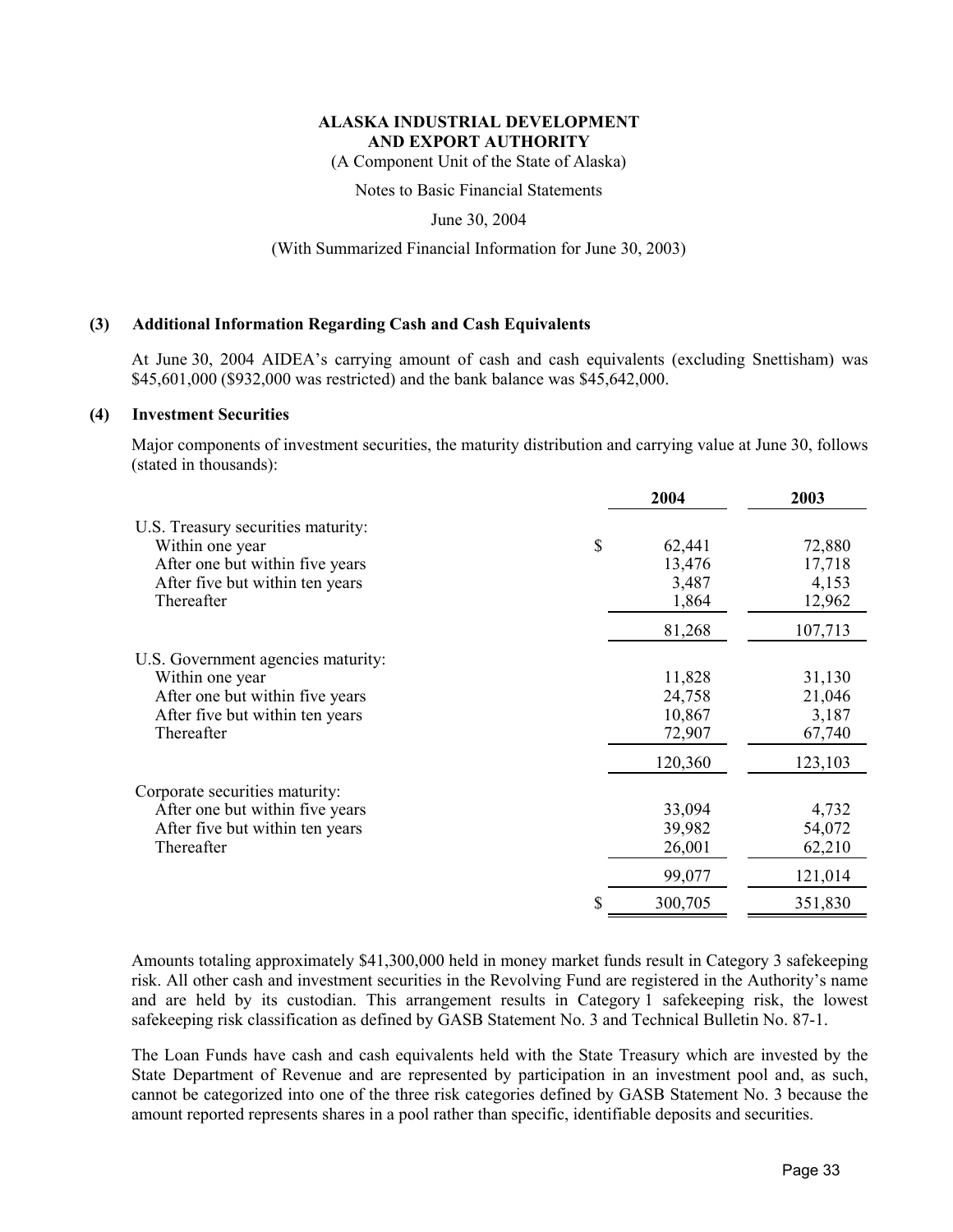(A Component Unit of the State of Alaska)

Notes to Basic Financial Statements

### June 30, 2004

## (With Summarized Financial Information for June 30, 2003)

Certain investment securities, money market funds, and cash are restricted by the terms of the Authority's bond resolutions or other agreements. A summary of Revolving Fund restricted amounts at June 30, follows (stated in thousands):

|                                              | Allowable usage                                  | 2004   | 2003   |
|----------------------------------------------|--------------------------------------------------|--------|--------|
| Capital reserve funds                        | Secure debt service<br>$payments - bonds$        | 556    | 1,487  |
| Debt service and loan<br>prepayment accounts | Funds held for future debt<br>$s$ ervice – bonds | 8      | 1,141  |
| Red Dog Project Sustaining<br>Capital Fund   | Project costs                                    | 12,132 | 11,881 |
| Snettisham Hydroelectric<br>Project Funds    | Various costs relating<br>to the project         | 9,821  | 9,578  |
|                                              |                                                  | 22,517 | 24,087 |

## **(5) Loans**

AIDEA participates with regulated financial institutions in secured commercial real estate and other loans to businesses throughout the State. Although AIDEA has a diversified loan portfolio, the Authority's ability to collect on loans is generally contingent upon economic conditions in the State.

Loans outstanding at June 30, are classified as follows (dollar amounts stated in thousands):

|                                     | 2004          |               |           | 2003          |   |          |
|-------------------------------------|---------------|---------------|-----------|---------------|---|----------|
|                                     | <b>Number</b> |               | Amount    | <b>Number</b> |   | Amount   |
| Appropriated<br>Loan participation: | 147           | <sup>\$</sup> | 2,547     | 207           | S | 5,348    |
| Bonds outstanding                   |               |               | 1,091     | 25            |   | 3,848    |
| Bonds retired                       | 35            |               | 8,669     | 33            |   | 10,696   |
| Internally funded                   | 218           |               | 262,241   | 184           |   | 200,569  |
| OREO sale financing                 | 14            |               | 3,543     | 20            |   | 6,359    |
| Other                               | 3             |               | 70        | 6             |   | 168      |
| Loan funds                          | 62            |               | 6,439     | 60            |   | 5,183    |
|                                     | 486           |               | 284,600   | 535           |   | 232,171  |
| Less current portion                |               |               | (12, 151) |               |   | (10,319) |
|                                     |               |               | 272,449   |               |   | 221,852  |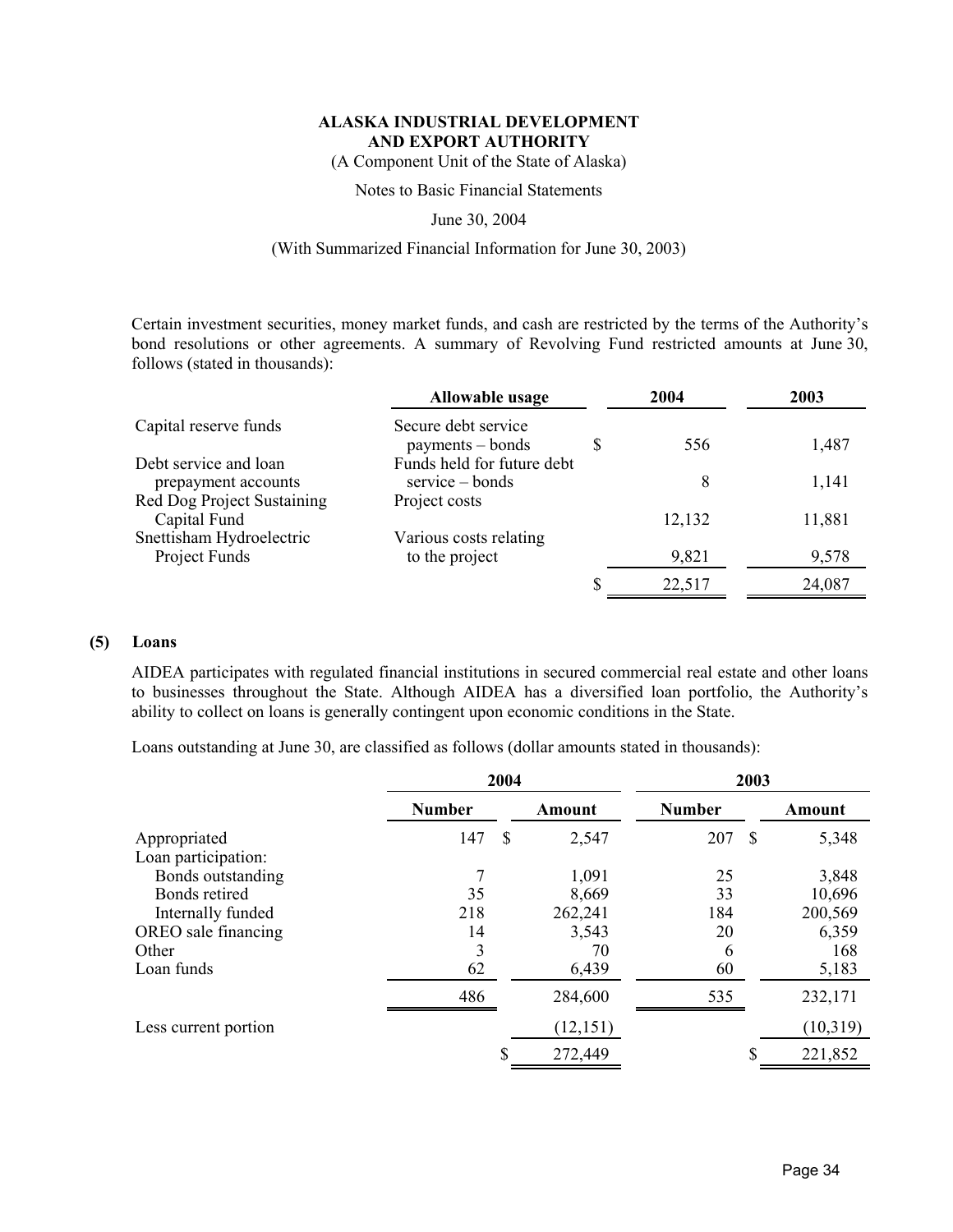(A Component Unit of the State of Alaska)

Notes to Basic Financial Statements

#### June 30, 2004

## (With Summarized Financial Information for June 30, 2003)

The aging of Revolving Fund loans at June 30, follows (dollar amounts stated in thousands):

|              | 2004       |         | 2003       |         |  |
|--------------|------------|---------|------------|---------|--|
|              | Percent    | Amount  | Percent    | Amount  |  |
| Current      | 98.50% \$  | 273,974 | 94.15% \$  | 213,713 |  |
| Past due:    |            |         |            |         |  |
| $31-60$ days | 0.36%      | 1,003   | 1.10%      | 2,506   |  |
| $61-90$ days | 0.37%      | 1,032   |            |         |  |
| Over 90 days | $0.77\%$   | 2,152   | 4.75%      | 10,769  |  |
|              | 100.00% \$ | 278,161 | 100.00% \$ | 226,988 |  |

Revolving Fund loans which are more than 90 days past due, excluding restructured loans, on which the accrual of interest has been discontinued amounted to \$1,666,000 and \$10,769,000 at June 30, 2004 and 2003, respectively. Gross interest income which would have been received on these loans amounted to \$138,000 and \$484,000 for the years ended June 30, 2004 and 2003, respectively. The amount of interest income included in the change in net assets was \$85,000 and \$(65,000) for the years ended June 30, 2004 and 2003, respectively.

Revolving Fund loans on which the terms have been restructured amounted to \$1,518,000 at June 30, 2004 and 2003. Gross interest income which would have been received on these loans amounted to \$116,000 for the years ended June 30, 2004 and 2003. The amount of interest income collected and included in the change in net assets was \$93,000 and \$113,000 for the years ended June 30, 2004 and 2003, respectively.

The aging of Loan Fund loans at June 30, follows (dollar amounts stated in thousands):

|                              |                 | 2004      |                    | 2003         |  |  |
|------------------------------|-----------------|-----------|--------------------|--------------|--|--|
|                              | Percent         | Amount    | Percent            | Amount       |  |  |
| Current<br>Past due:         | 85.08% \$       | 5,478     | 74.37% \$          | 3,854        |  |  |
| $31-60$ days<br>Over 90 days | 1.24%<br>13.68% | 80<br>881 | $3.37\%$<br>22.26% | 175<br>1,154 |  |  |
|                              | $100.00\%$ \$   | 6,439     | $100.00\%$ \$      | 5,183        |  |  |

Loan Fund loans which are more than 90 days past due, excluding restructured loans, on which the accrual of interest has been discontinued amounted to \$542,000 and \$860,000 at June 30, 2004 and 2003, respectively. Gross interest income which would have been received on these loans amounted to \$17,000 and \$13,000 for the years ended June 30, 2004 and 2003, respectively. The amount of interest income collected and included in the change in net assets was \$8,000 and \$4,000 for the years ended June 30, 2004 and 2003, respectively.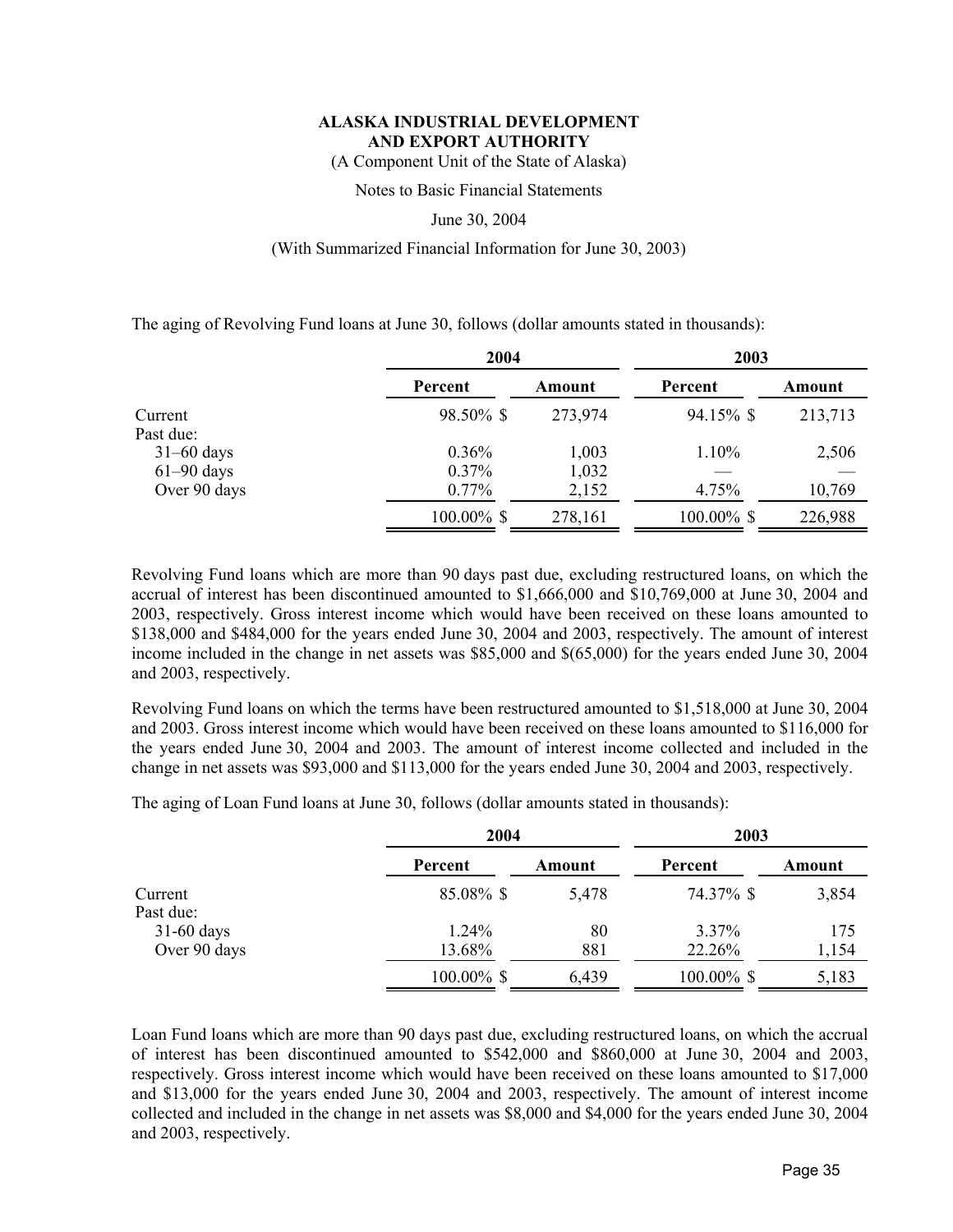(A Component Unit of the State of Alaska)

Notes to Basic Financial Statements

June 30, 2004

## (With Summarized Financial Information for June 30, 2003)

Loan Fund loans on which the terms have been restructured amounted to \$1,097,000 and \$792,000 at June 30, 2004 and 2003, respectively. Gross interest income which would have been received on these loans amounted to \$10,000 and \$13,000 for the years ended June 30, 2004 and 2003, respectively. The amount of interest income collected and included in the change in net assets was \$10,000 and \$4,000 for the years ended June 30, 2004 and 2003, respectively.

## **(6) Allowance for Loan Losses**

An analysis of changes in the allowance for loan losses for the years ended June 30, follows (stated in thousands):

|                                                                                            | <b>Revolving</b>     |            | <b>Total</b>         |              |  |
|--------------------------------------------------------------------------------------------|----------------------|------------|----------------------|--------------|--|
|                                                                                            | Fund                 | Loan Funds | 2004                 | 2003         |  |
| Balance at beginning of year<br>Provision for loan loss<br>Recoveries of loans charged off | 12,030<br>165<br>109 | 886<br>126 | 12,916<br>291<br>109 | 12,867<br>49 |  |
| Balance at end of year                                                                     | 12,304               | 1,012      | 13,316               | 12.916       |  |

## **(7) Net Investment in Direct Financing Leases, Notes and Development Projects**

#### *(a) Direct Financing Leases*

- The Authority leases the Federal Express Project under an agreement which is recorded as a direct financing lease, expiring March 2015. Minimum lease payments under the agreement return the cost of the Federal Express Project plus 7.55% interest.
- Minimum annual toll fees for usage of the DeLong Mountain Transportation System return the cost of the initial Red Dog Project, which went into service in 1990, to the Authority over 50 years at an interest rate of 6.5%. Toll fees for the expansion to the Red Dog Project return the cost of the expansion from the in-service date through the end of the term of the agreement at a rate based on bonds issued to finance the expansion.

The components of the Authority's net investment in direct financing leases at June 30, are (stated in thousands):

|                                                           | 2004                 | 2003                 |
|-----------------------------------------------------------|----------------------|----------------------|
| Minimum lease payments receivable<br>Less unearned income | 670.786<br>(395,270) | 691,187<br>(412.770) |
| Net investment in direct financing leases                 | 275,516              | 278,417              |
|                                                           |                      |                      |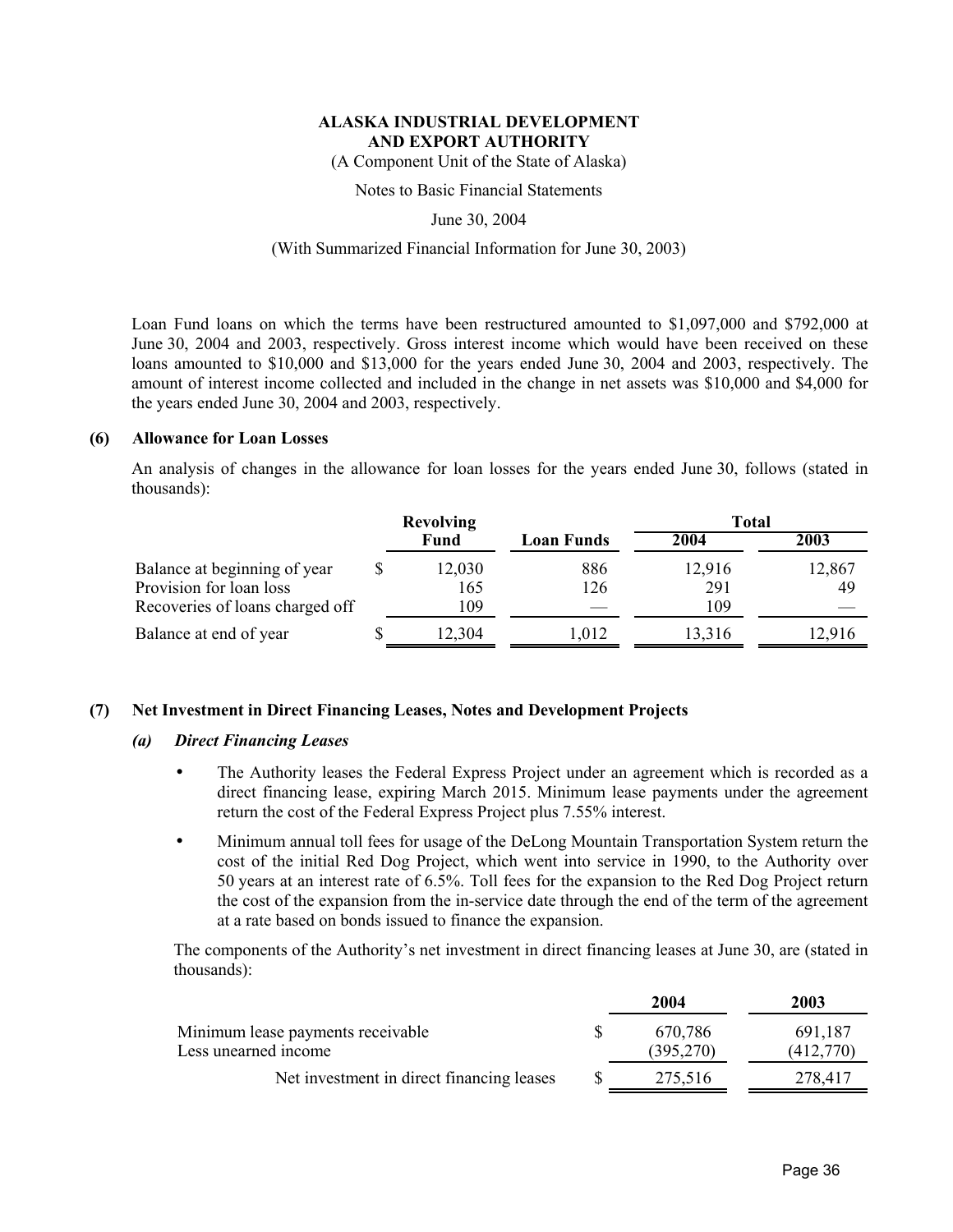(A Component Unit of the State of Alaska)

Notes to Basic Financial Statements

June 30, 2004

#### (With Summarized Financial Information for June 30, 2003)

Future minimum lease payments receivable for each of the five succeeding fiscal years ending June 30, 2005, through June 30, 2009 are \$20,650,000.

The components of the Authority's net investment in direct financing leases by project at June 30, are (stated in thousands):

|                                                   | 2004              | 2003              |
|---------------------------------------------------|-------------------|-------------------|
| <b>Federal Express Project</b><br>Red Dog Project | 21,975<br>253,541 | 23,054<br>255,363 |
|                                                   | 275,516           | 278,417           |

#### *(b) Notes Receivable*

In November 2003, the Alaska Railroad Corporation purchased the Authority's partial interest in the Seward Coal Load-Out facility. Prior to the sale, the Authority received user fees in consideration of its interest in the facility. The user maintained the facility at its sole expense. The Authority accounted for its ownership interest as a note receivable with a 7.5% rate. The outstanding note balance, plus accrued interest, was paid in full at the time of sale.

#### *(c) Development Projects*

• The Healy Project has been idle since completion of a 90-day test period in December 1999. A Power Sales Agreement (PSA) between Golden Valley Electric Association (GVEA) and the Authority for the Healy Project was originally entered into in 1991. In 1998, GVEA initiated litigation alleging that the Authority had breached the PSA, among other allegations.

In March 2000, GVEA and the Authority entered into a settlement agreement regarding the Healy Project litigation. The settlement agreement provided for the interim shutdown of the Healy Project, which is now maintained in custodial status by the Authority but is being depreciated because it is available for use. The settlement agreement further provided terms of partial financial assistance under which GVEA, if it elected to proceed, could either retrofit the plant to conventional combustor technology or operate the Healy Project under existing systems. In April 2003, GVEA elected to not proceed and terminated the PSA.

Members of the Authority's board, management, and staff worked with members of GVEA's board, management, and staff to explore options for returning the Healy Project to operations. Subsequent to June 30, 2004, discussions between the Authority and GVEA ceased.

The Healy Project was initially built to meet projected increasing energy demand, to provide fuel diversity in the Alaska Railbelt (the power-sharing area between Interior Alaska and Southcentral Alaska, connected by roads, generating facilities and transmission lines) electrical grid and to provide a market for otherwise unmarketable waste coal. Management believes that the energy needs still exist and that the Healy Project can be made operational at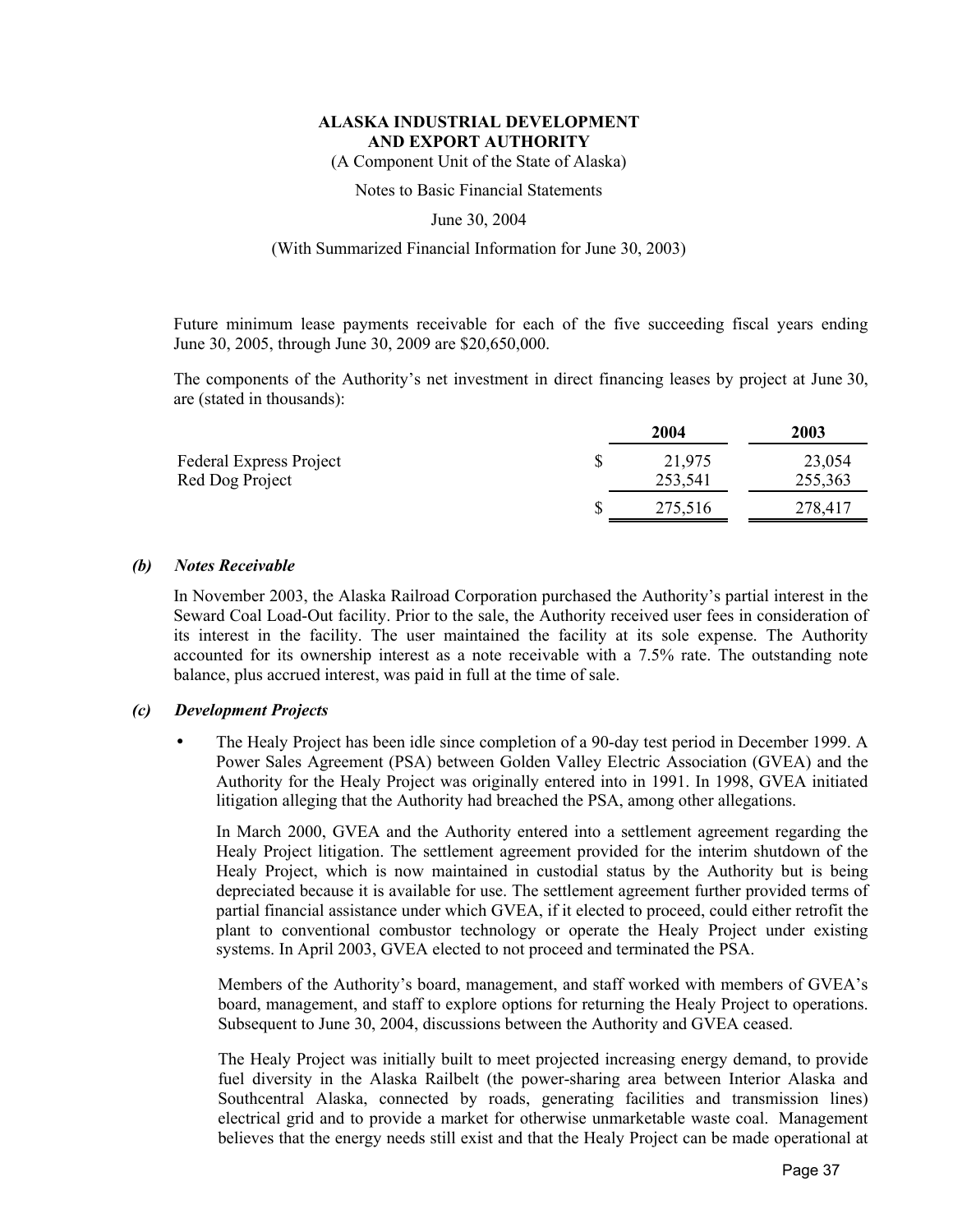(A Component Unit of the State of Alaska)

Notes to Basic Financial Statements

June 30, 2004

## (With Summarized Financial Information for June 30, 2003)

a cost that will produce competitively priced power. Discussions are currently underway with various groups regarding the potential sale and/or operation of the Healy Project. At June 30, 2004, management believes that there has been no permanent decline in the value of the Healy Project.

- The Authority entered into an operations and maintenance agreement for the Shipyard with Alaska Ship and Drydock (ASD). The Authority and ASD are currently negotiating to amend and extend the operating agreement for 30 years.
- The Skagway Terminal is currently unused. During 2003, the Authority wrote-off its remaining \$1,700,000 investment in the Skagway Terminal after the project's concentrate storage facility was demolished due to physical deterioration and Authority management assessed that no near term users were evident. AIDEA continues to seek potential new users. The recent strengthening of base metal prices has generated interest in mining properties in the areas that the Skagway Terminal services. However, production activity, if any, is several years in the future.

The components of the Authority's net investment in development projects at June 30, are (stated in thousands):

|                          | 2004   | 2003   |
|--------------------------|--------|--------|
| Healy Clean Coal Project | 52,387 | 54,194 |
| Ketchikan Shipyard       | 2,887  | 3,029  |
| ASI (note $12$ )         |        | 22,400 |
| ASI land (note 12)       |        | 2,005  |
|                          | 55,274 | 81,628 |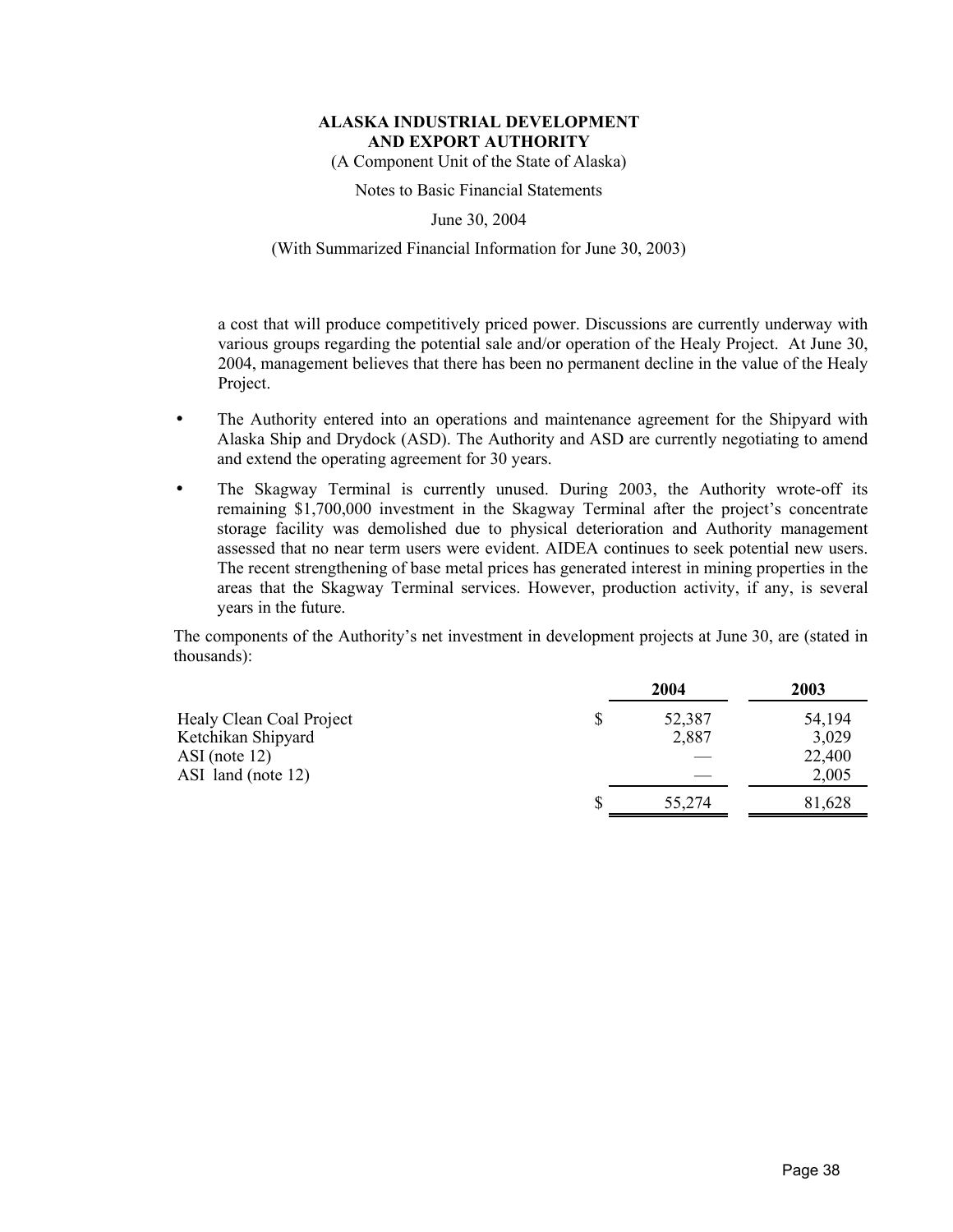(A Component Unit of the State of Alaska)

Notes to Basic Financial Statements

## June 30, 2004

# (With Summarized Financial Information for June 30, 2003)

Development project activity for the Authority for the year ended June 30, 2004 follows (stated in thousands):

|                                                                       |    | <b>Balance at</b><br><b>June 30,</b><br>2003 | <b>Additions</b> | <b>Transfers</b><br>and<br>deletions | <b>Balance at</b><br><b>June 30,</b><br>2004 |
|-----------------------------------------------------------------------|----|----------------------------------------------|------------------|--------------------------------------|----------------------------------------------|
| Development projects not being<br>depreciated                         | S  | 25,568                                       |                  | (24, 405)                            | 1,163                                        |
| Development projects being<br>depreciated<br>Accumulated depreciation |    | 68,159<br>(12,099)                           | (1,949)          |                                      | 68,159<br>(14, 048)                          |
| Development projects being<br>depreciated, net                        |    | 56,060                                       | (1,949)          |                                      | 54,111                                       |
| <b>Total Development Projects</b>                                     | \$ | 81,628                                       | (1,949)          | (24, 405)                            | 55,274                                       |

## *(d) Restricted Direct Financing Lease*

During 1999, the Authority purchased the Snettisham Hydroelectric Project from the federal government. Under the terms of various agreements, the project is operated by and all power from the project is sold to AEL&P. The project provides the majority of the Juneau-Douglas area electrical energy.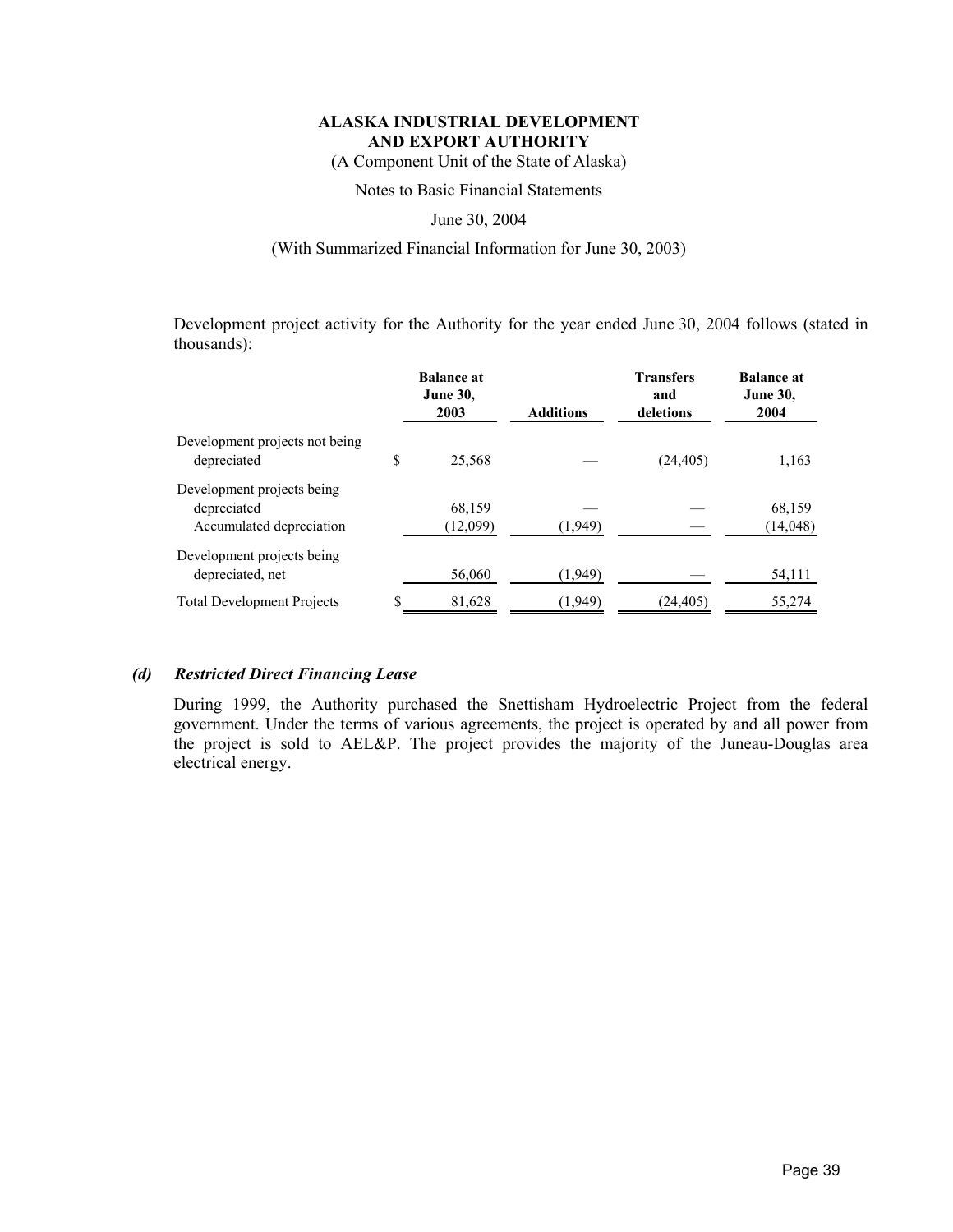(A Component Unit of the State of Alaska)

Notes to Basic Financial Statements

June 30, 2004

## (With Summarized Financial Information for June 30, 2003)

## **(8) Capital Assets**

Capital asset activity for the Authority for the year ended June 30, 2004 follows (stated in thousands):

|                                                | <b>Balance at</b><br><b>June 30,</b><br>2003 | <b>Additions</b> | <b>Transfers</b><br>and<br>deletions | <b>Balance at</b><br><b>June 30,</b><br>2004 |
|------------------------------------------------|----------------------------------------------|------------------|--------------------------------------|----------------------------------------------|
| Capital assets not being<br>depreciated - land | \$<br>600                                    |                  |                                      | 600                                          |
| Capital assets being                           |                                              |                  |                                      |                                              |
| depreciated                                    | 2,698                                        |                  |                                      | 2,698                                        |
| Accumulated depreciation                       | (349)                                        | (134)            |                                      | (483)                                        |
| Capital assets being depreciated,              |                                              |                  |                                      |                                              |
| net                                            | 2,349                                        | (134)            |                                      | 2,215                                        |
| <b>Total Capital Assets</b>                    | \$<br>2,949                                  | (134)            |                                      | 2,815                                        |

## **(9) The Four Dam Pool Power Agency Loan**

The Four Dam Pool Power Agency loan was an up to \$82,100,000 purchase-money financing the Authority provided to The Four Dam Pool Power Agency (Agency), a joint action agency on January 31, 2002, to acquire the Four Dam Pool Project from AEA.

The projects consist of four generation and transmission facilities and other property providing power to 1) Ketchikan, 2)Wrangell and Petersburg, 3)Valdez and Glennallen, and 4) Kodiak, (collectively, the Four Dam Pool Project). At the present time, none of the individual projects or the communities they serve are interconnected. Power from the projects is sold pursuant to a Long Term Power Sales Agreement (PSA) entered into between AEA and the utilities purchasing power from the Four Dam Pool Project. (Purchasing Utilities). With certain limited exceptions, the Purchasing Utilities are obligated to purchase their power requirements from the Four Dam Pool Project to the extent the power is available. Power is sold to the Purchasing Utilities at a uniform rate.

The Four Dam Pool loan, with interest at 6.5% per annum, was payable in installments over no more than 25 years. The Authority's interests in the Four Dam Pool loan were secured under a trust agreement and a deed of trust and security agreement.

The loan was paid off on October 21, 2004, and all security was released.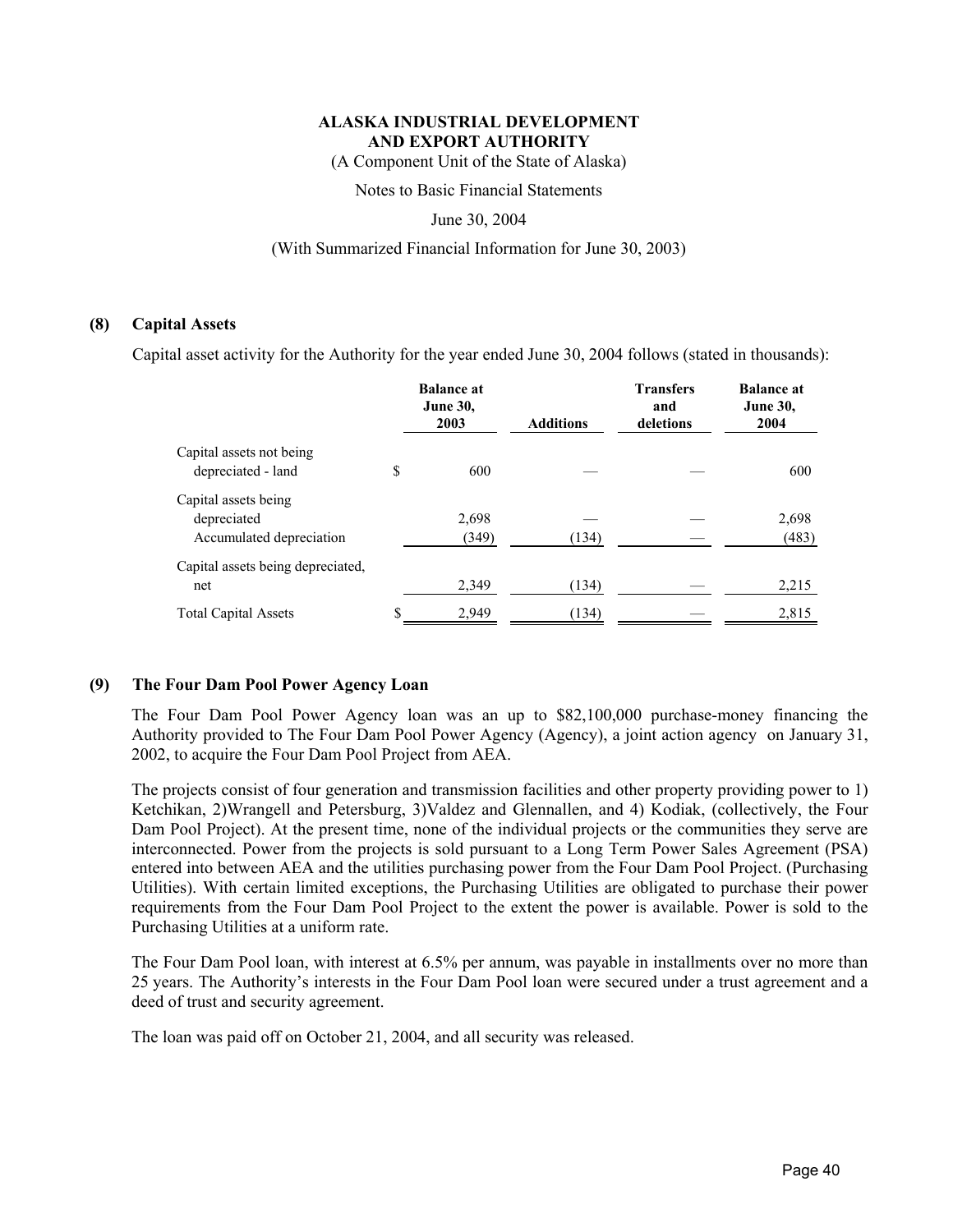(A Component Unit of the State of Alaska)

Notes to Basic Financial Statements

June 30, 2004

#### (With Summarized Financial Information for June 30, 2003)

## **(10) Bonds Payable**

The composition of bonds outstanding issued under the Authority's Revolving Fund Bond Resolution (Revolving Fund Bonds) at June 30, follows (interest rate and maturity date information is as of June 30, 2004. Dollar amounts are stated in thousands):

|                                 | <b>Balance at</b><br>June 30, 2003 | <b>Additions</b> | <b>Deletions</b> | <b>Balance at</b><br>June 30, 2004 | <b>Amounts due</b><br>within<br>one year |
|---------------------------------|------------------------------------|------------------|------------------|------------------------------------|------------------------------------------|
| Revolving Fund Bonds:           |                                    |                  |                  |                                    |                                          |
| Series 1995A - 6.0%, issued     |                                    |                  |                  |                                    |                                          |
| May 17, 1995, maturing          |                                    |                  |                  |                                    |                                          |
| in $2005$                       | \$<br>1,845                        |                  | 950              | 895                                | 895                                      |
| Series 1997A - 5.75% to         |                                    |                  |                  |                                    |                                          |
| $6.125\%$ , issued              |                                    |                  |                  |                                    |                                          |
| March 27, 1997, maturing        |                                    |                  |                  |                                    |                                          |
| through 2027                    | 128,015                            |                  | 4,385            | 123,630                            | 4,625                                    |
| Revolving Fund Refunding Bonds: |                                    |                  |                  |                                    |                                          |
| Series 1994A - 5.9%, issued     |                                    |                  |                  |                                    |                                          |
| March 30, 1994, maturing        |                                    |                  |                  |                                    |                                          |
| through 2006                    | 1,655                              |                  | 605              | 1,050                              | 525                                      |
| Series 1995B - issued           |                                    |                  |                  |                                    |                                          |
| May 17, 1995,                   |                                    |                  |                  |                                    |                                          |
| defeased May 17, 2004           | 1,655                              |                  | 1,655            |                                    |                                          |
| Series 1998A - 5.0% to          |                                    |                  |                  |                                    |                                          |
| 5.25%, issued May 14, 1998,     |                                    |                  |                  |                                    |                                          |
| maturing through 2023           | 75,385                             |                  | 2,240            | 73,145                             | 2,350                                    |
| Series 2002A - 4.5% to          |                                    |                  |                  |                                    |                                          |
| 5.5%, issued June 20, 2002,     |                                    |                  |                  |                                    |                                          |
| maturing through 2014           | 18,930                             |                  | 1,345            | 17,585                             | 1,400                                    |
|                                 | 227,485                            |                  | 11,180           | 216,305                            | 9,795                                    |

At June 30, 2004, all Revolving Fund Bonds are secured by the general assets and future revenues of the Authority. The Series 1994A bonds are further secured by loan proceeds and a capital reserve fund established pursuant to terms of the bond resolution (note 4). Various bonds are further secured by bond insurance.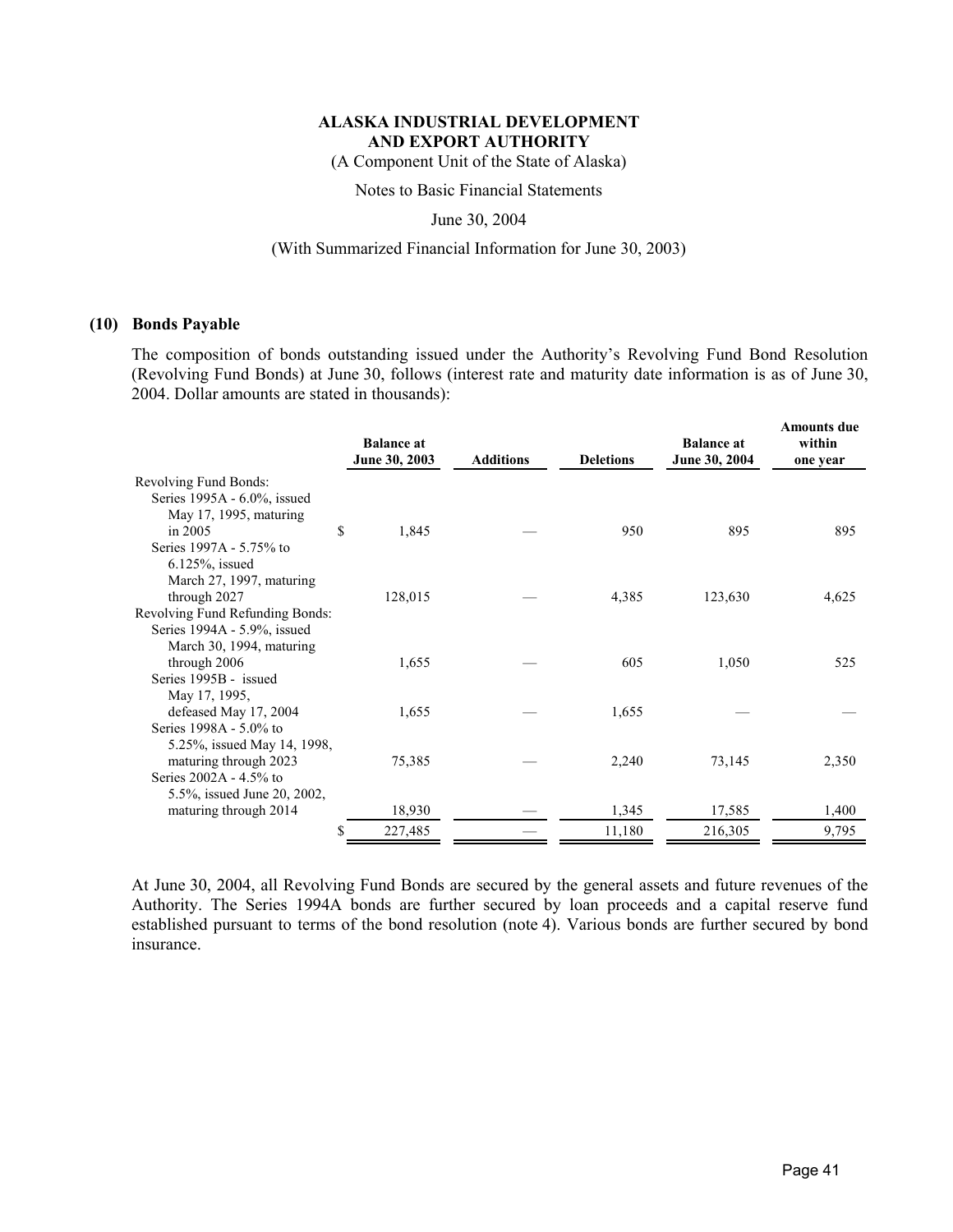(A Component Unit of the State of Alaska)

Notes to Basic Financial Statements

#### June 30, 2004

### (With Summarized Financial Information for June 30, 2003)

The minimum payments related to all Revolving Fund Bonds for the years subsequent to June 30, 2004 are as follows (stated in thousands):

|                      | <b>Principal</b> | <b>Interest</b> | <b>Total</b> |
|----------------------|------------------|-----------------|--------------|
| Year ending June 30: |                  |                 |              |
| 2005                 | \$<br>9,795      | 12,147          | 21,942       |
| 2006                 | 9,350            | 11,616          | 20,966       |
| 2007                 | 9,310            | 11,095          | 20,405       |
| 2008                 | 9,840            | 10,571          | 20,411       |
| 2009                 | 10,385           | 10,034          | 20,419       |
| 2010-2014            | 61,130           | 40,918          | 102,048      |
| 2015-2019            | 53,300           | 23,553          | 76,853       |
| 2020-2024            | 39,620           | 10,499          | 50,119       |
| 2025-2027            | 13,575           | 1,696           | 15,271       |
|                      | \$<br>216,305    | 132,129         | 348,434      |

Revolving Fund Bond resolution covenants preclude the Authority from incurring any general obligation indebtedness unless future estimated net income (as defined in the Revolving Fund Bond Resolution) equals not less than 150% of the general obligation annual debt service requirement in each year or from taking any action to cause its unrestricted surplus (as defined in the Revolving Fund Bond Resolution) to be less than the lesser of \$200,000,000 or the amount of general obligation indebtedness outstanding, and in no event less than \$100,000,000. At June 30, 2004, the Authority has estimated that projected future coverage for each future year exceeds 150%. At June 30, 2004, unrestricted Revolving Fund surplus was approximately \$761,927,000. The Authority is also required by Revolving Fund Bond covenants to maintain 25% of the unrestricted surplus requirement described above in cash and U.S. Treasury securities maturing within one year. At June 30, 2004, the liquidity requirement was \$50,000,000.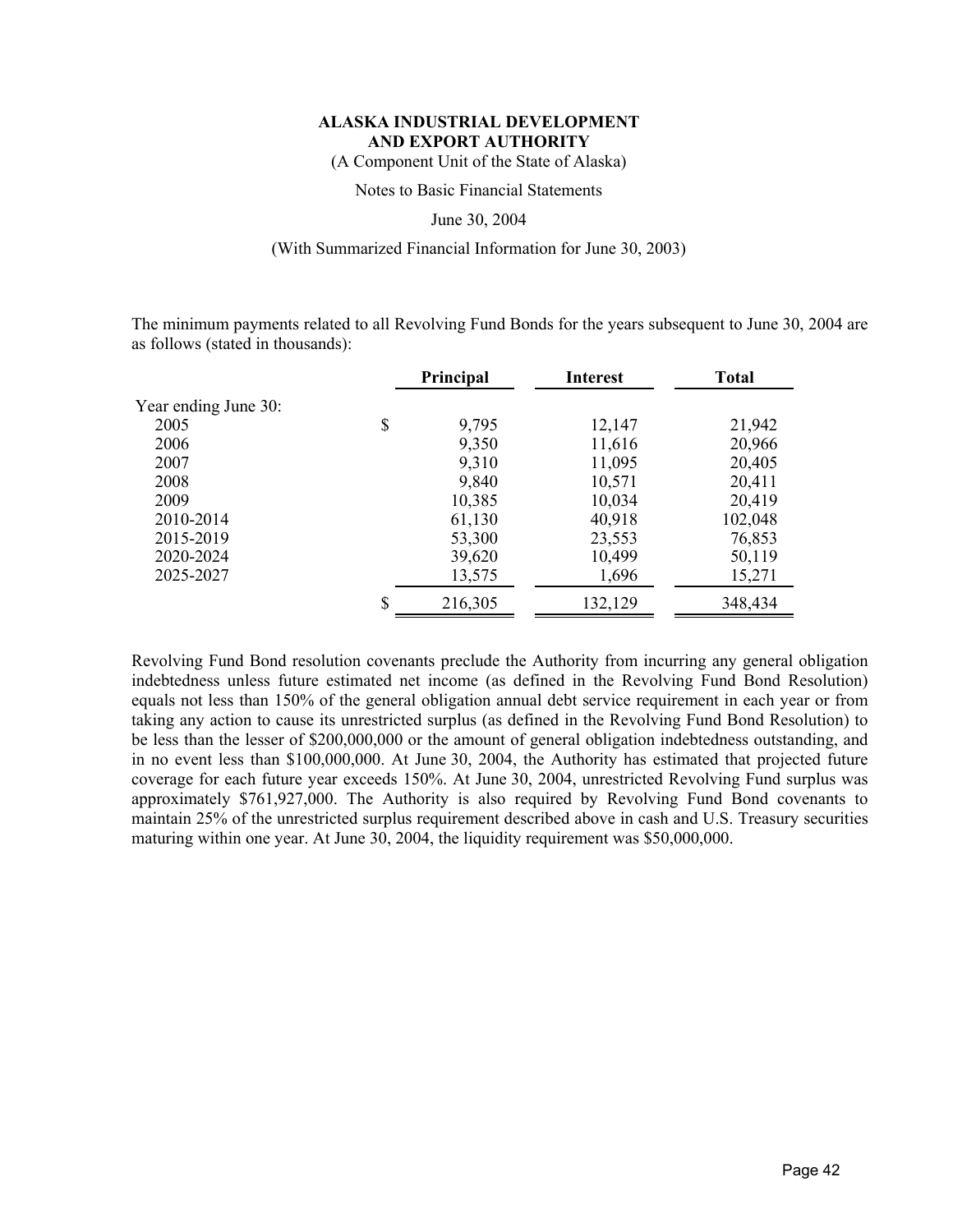(A Component Unit of the State of Alaska)

Notes to Basic Financial Statements

June 30, 2004

## (With Summarized Financial Information for June 30, 2003)

In August 1998, the Authority issued \$100,000,000 of Power Revenue Bonds to finance the purchase of Snettisham. The bonds bear interest at rates ranging from 4.85% to 6.0%, mature at varying dates through 2034 and are payable solely from project revenues, currently received from AEL&P pursuant to a power sales agreement, and from other project funds. The bonds are insured by Ambac Assurance Corporation. In December 1999, the Authority defeased \$6,865,000 of the bonds using funds on hand; \$6,475,000 of the defeased bonds remain outstanding at June 30, 2004. The minimum payments related to the Power Revenue Bonds for the years subsequent to June 30, 2004 are as follows (stated in thousands):

|                      | <b>Principal</b> | <b>Interest</b> | <b>Total</b> |
|----------------------|------------------|-----------------|--------------|
| Year ending June 30: |                  |                 |              |
| 2005                 | \$<br>1,230      | 4,692           | 5,922        |
| 2006                 | 1,295            | 4,627           | 5,922        |
| 2007                 | 1,360            | 4,559           | 5,919        |
| 2008                 | 1,440            | 4,485           | 5,925        |
| 2009                 | 1,520            | 4,405           | 5,925        |
| 2010-2014            | 8,885            | 20,722          | 29,607       |
| 2015-2019            | 11,780           | 17,816          | 29,596       |
| 2020-2024            | 15,310           | 14,298          | 29,608       |
| 2025-2029            | 19,600           | 9,998           | 29,598       |
| 2030-2034            | 25,370           | 4,233           | 29,603       |
|                      | \$<br>87,790     | 89,835          | 177,625      |

#### **(11) Retirement Plan**

#### *(a) Plan Description*

The Authority contributes to the State of Alaska Public Employees' Retirement System (PERS), a defined benefit, agent multiple-employer public employee retirement system which was established and is administered by the State to provide pension, postemployment healthcare, death, and disability benefits to eligible employees. All full-time Authority employees are eligible to participate in PERS. Benefit and contribution provisions are established by State law and may be amended only by the State Legislature.

Each fiscal year, PERS issues a publicly available financial report that includes financial statements and required supplementary information. The report may be obtained by writing to the State of Alaska, Department of Administration, Division of Retirement and Benefits, P.O. Box 110203, Juneau, Alaska, 99811-0203 or by calling (907) 465-4460.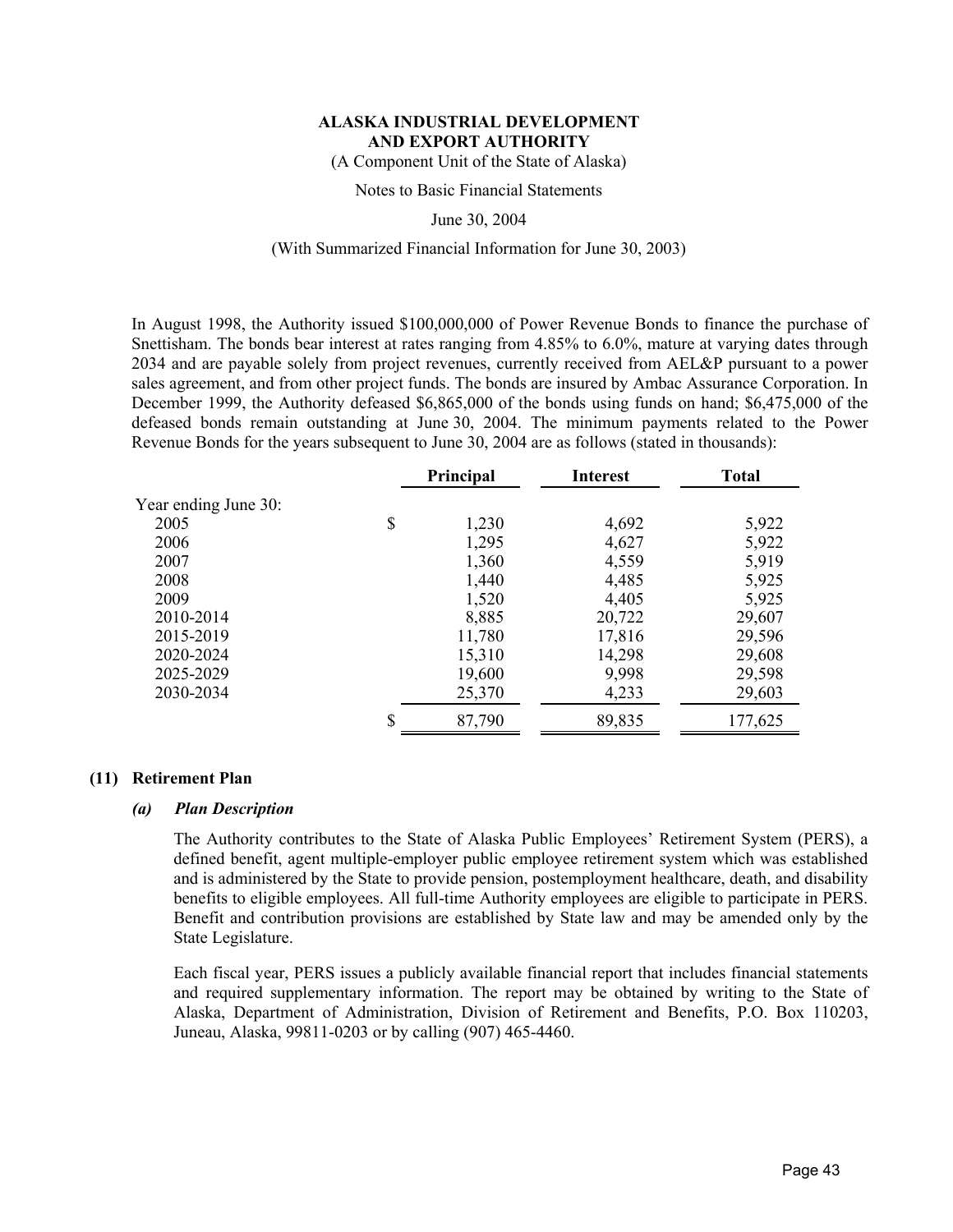(A Component Unit of the State of Alaska)

Notes to Basic Financial Statements

June 30, 2004

#### (With Summarized Financial Information for June 30, 2003)

#### *(b) Funding Policy and Annual Pension Cost*

Employee contribution rates are 6.75% for employees, as required by State statute. The funding policy for PERS provides for periodic employer contributions at actuarially determined rates that, expressed as a percentage of annual covered payroll, are sufficient to accumulate sufficient assets to pay benefits when due.

| Contribution rates:        |                        |  |
|----------------------------|------------------------|--|
| Employee                   | 6.75%                  |  |
| Employer                   | 7.65%                  |  |
| Annual pension cost        | \$239,000              |  |
| Contributions made         | \$239,000              |  |
| Actuarial valuation date   | June 30, 2003          |  |
| Actuarial cost method      | Projected Unit Credit  |  |
| Amortization method        | Level dollar, open     |  |
| Amortization period        | Rolling 25 years       |  |
| Asset valuation method     | 5-year smoothed market |  |
| Actuarial assumptions:     |                        |  |
| Inflation rate             | 3.50%                  |  |
| Investment return          | 8.25%                  |  |
| Projected salary increase: |                        |  |
| Inflation                  | 3.50%                  |  |
| Productivity and merit     | 1.50%                  |  |
| Health cost trend          | $5\% - 12\%$           |  |

In the current year, the Authority determined, in accordance with provisions of GASB Statement No. 27, that no pension liability (asset) existed to PERS and there was no previously reported liability (asset) to PERS.

#### **(12) Commitments and Contingencies**

#### *(a) Investments*

At June 30, 2004, the Authority held approximately \$56,000 of borrower and participating lender money which had not yet been remitted or applied. Additionally, the Authority is the administrator of grant funds and held approximately \$39,500,000 of investments that are expected to be returned to the state general fund. The Authority held approximately \$25,070,000 of investments in trust or as custodian for others under various agreements. The moneys and related liability are not reflected in the accompanying financial statements.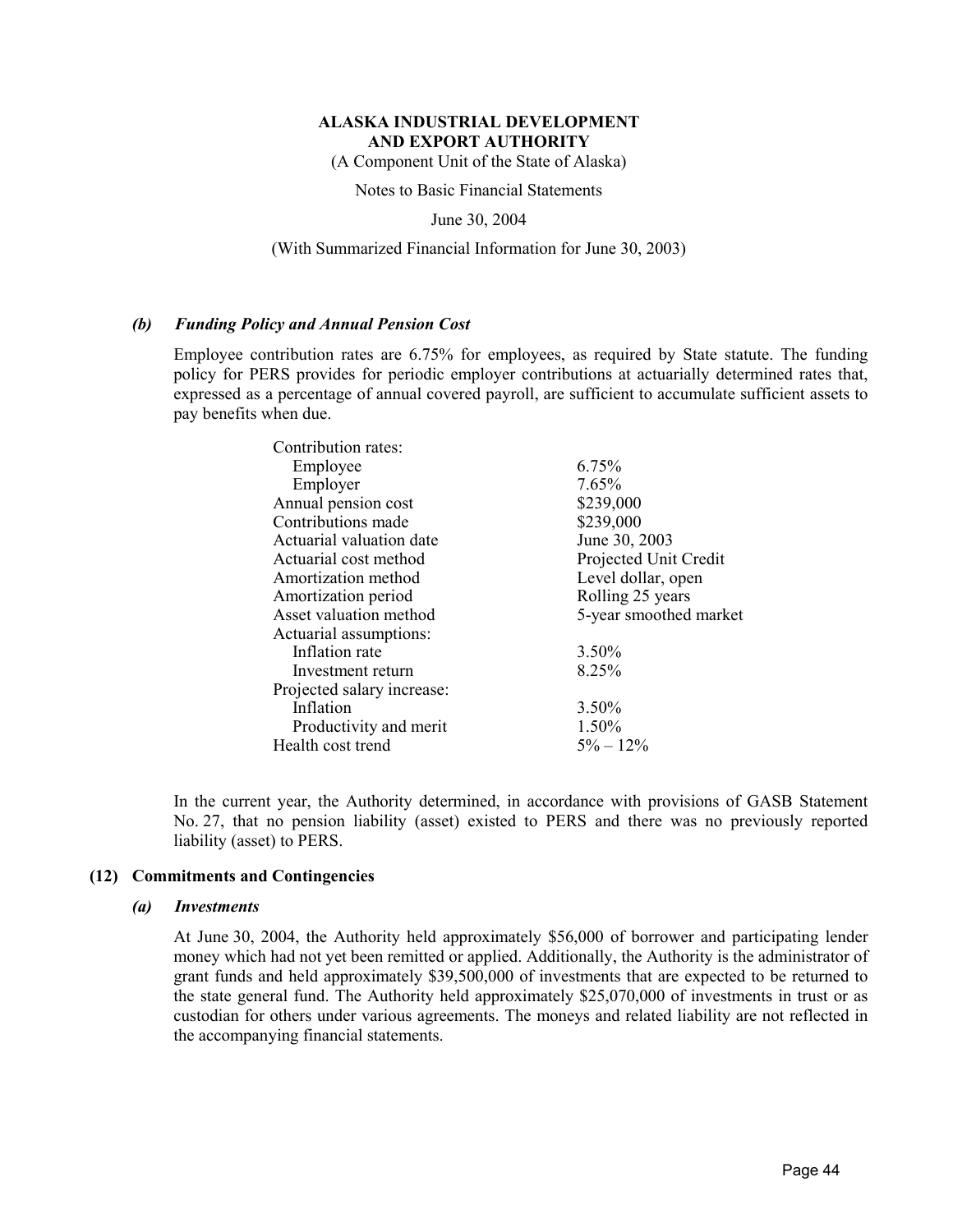(A Component Unit of the State of Alaska)

Notes to Basic Financial Statements

June 30, 2004

#### (With Summarized Financial Information for June 30, 2003)

#### *(b) Alaska Seafood International*

The Authority provided construction financing and, upon substantial completion in 1999, acquired the ASI facility and underlying and associated real estate. The Authority entered into a long-term lease of the facilities, with rent payments scheduled to commence in October 2000. In February 2000, the project encountered financial difficulties. A restructuring occurred in which the Authority became an equity owner in ASI and operations at the plant resumed in 2001.

In the third quarter of 2002, the company again ran into financial difficulties and operations became virtually dormant. Another restructuring by the equity owners was completed. As part of the restructuring, the Authority purchased from ASI land adjacent to the ASI facility for \$2,000,000 and agreed, under certain conditions, to contribute, for additional equity in ASI, up to \$500,000 more to be used for facility related expenses. The Authority contributed the additional equity of \$500,000, which was expensed in 2003. The restructuring provided ASI with working capital to continue operations.

In September 2003, ASI announced that it was ceasing operations. In October 2003, the long-term lease of the facility was terminated and the Authority re-obtained possession of the facility and assumed a \$1,700,000 mortgage associated with the facility. In March 2004, the facility and adjacent land was placed on the market for sale and the facility was reclassified to other real estate owned. An offer of \$24,500,000 has been received to purchase the facility and the Authority's board has approved purchase financing and authorized staff to pursue the sale.

#### *(c) Dividend*

Pursuant to Alaska statutes the Authority's board is required to annually determine the amount of a dividend to be made available for appropriation by the legislature. The dividend made available by the board is to be not less than 25% and not more than 50% of the Authority's audited "net income", as defined in statute, for the fiscal year two years before the fiscal year in which the dividend is to be made. In no event, however, may the dividend exceed unrestricted "net income." The Authority's board has authorized a \$22,000,000 dividend for the year ending June 30, 2005.

#### *(d) Other Commitments and Contingencies*

AIDEA from time to time may be a defendant in legal proceedings and contract disputes related to the conduct of its business. In the normal course of business, it also has various commitments and contingent liabilities, such as commitments for the extension of credit and guarantees, which are not reflected in the accompanying financial statements. At June 30, 2004, the Authority had extended open loan commitments of \$48,242,000 and loan guarantees of \$2,091,000. In the opinion of management, the financial position of AIDEA will not be affected materially by the final outcome of any present legal proceedings or other contingent liabilities and commitments.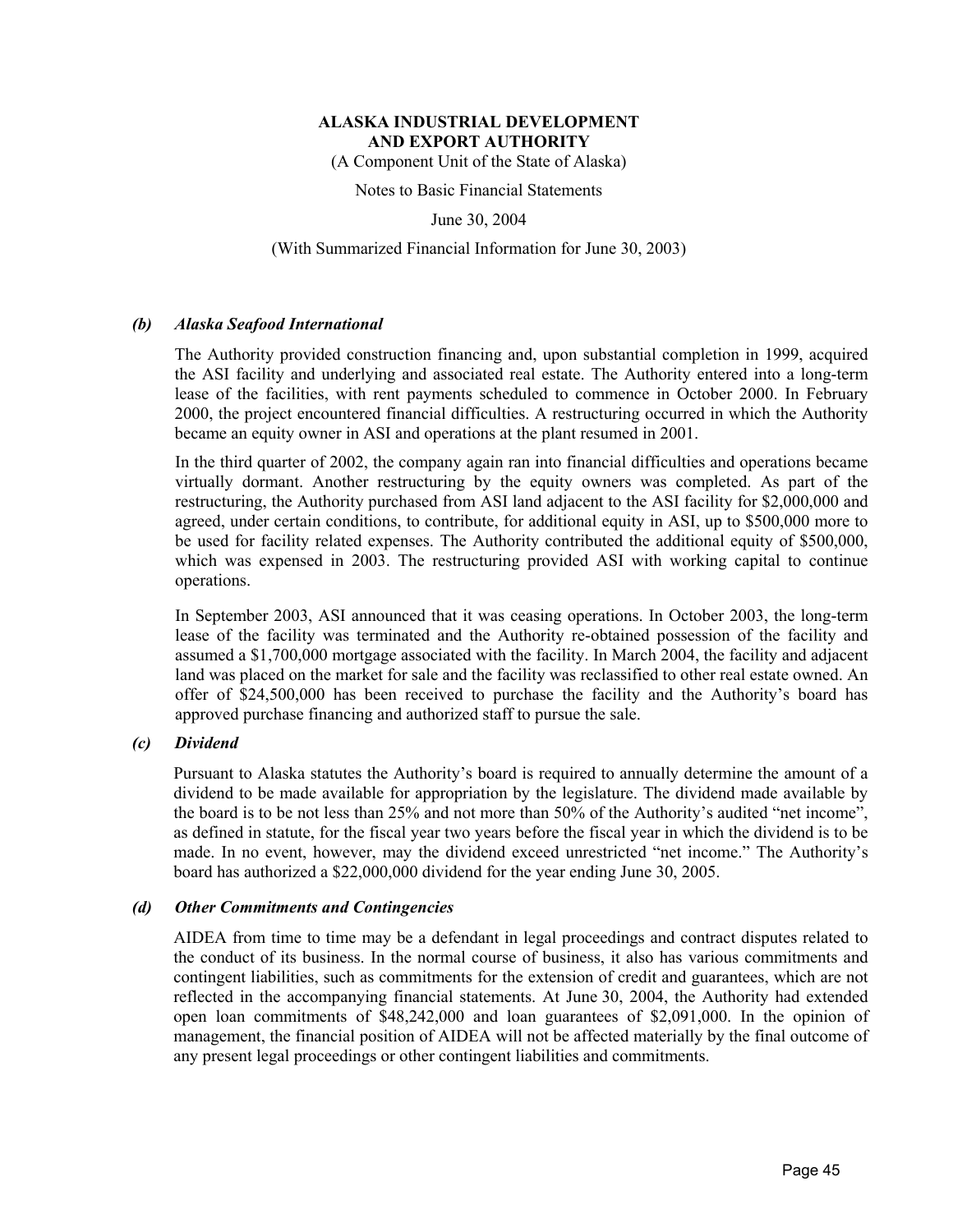#### **Exemption from taxation**

The Alaska Industrial Development and Export Authority is a political subdivision of the State of Alaska performing an essential governmental function and as such is not subject to federal or state income taxation. In accordance with AS 44.88.140 (a), the Authority submits the following information describing the nature and extent of the tax exemption of the Authority's property: All furniture, fixtures and equipment utilized by Authority personnel and real property occupied by the Authority offices within the Municipality of Anchorage are exempt from Municipality of Anchorage property taxes. All real and personal property associated with or part of projects developed, originally owned or operated under the Economic Development account located within cities, municipalities and/or boroughs are exempt from any respective real and personal property taxes.